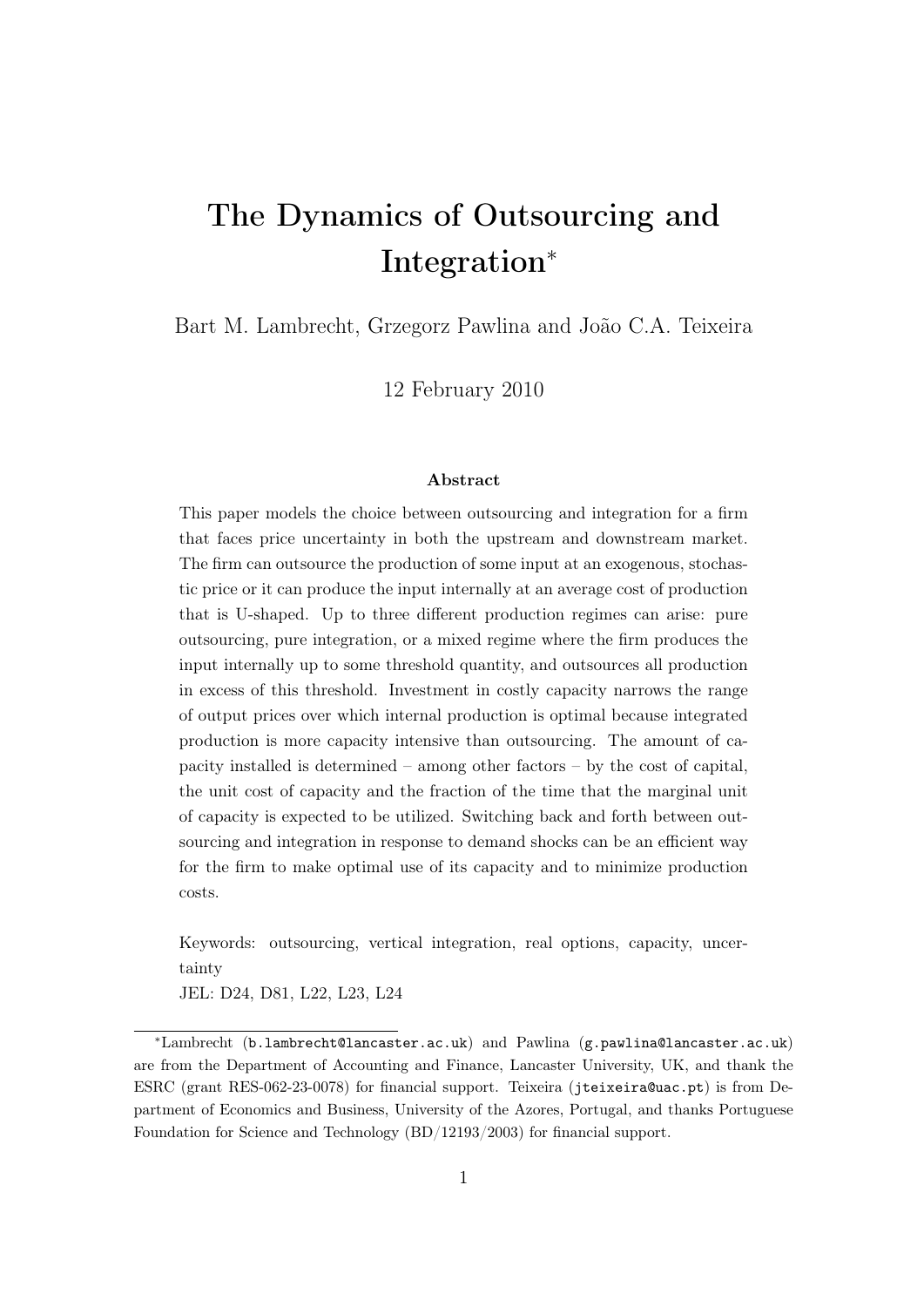## 1 Introduction

Outsourcing is an important part of today's economic environment. Yet, it is a phenomenon that is still puzzling in a number of ways. First, there seems to be clear evidence that aggregate outsourcing activity within an economy is not constant over time, but occurs in waves and that these waves are to some extent linked to the state of the economy.<sup>1</sup> Second, Fan and Goyal (2006) shows that an increase in outsourcing can coincide with an increase in vertical merger activity. Several studies report evidence of a positive effect on firm performance of both outsourcing and vertical integration (e.g. Fixler and Siegel (1999), Ten Raa and Wolff (2001) and Kurz (2004)). Third, the extent to which an individual firm relies on outsourcing can vary dramatically over time, with firms switching back and forth between outsourcing and integration (in-house production). The above points are vividly illustrated by the following quotes:

"Businesses are using the fear of a downturn to press outsourcers to cut prices by up to 23 per cent... Demands for substantial discounts come as the outsourcing industry is facing something of a midlife crisis. High-profile outsourcing deals have been taken back in-house as some employers have begun to question the long-term savings." (Financial Times, March 13, 2008, page 30)

"In spite of the troubled global economy - or more likely, because of it - one of the few business sectors that continues to thrive is outsourcing. No wonder: Companies looking to cut expenses in the face of soft demand are keener than ever to hand off parts of their operations to lower-cost providers." (Business Week, May 4, 2009)

While both quotes stress the effect of the recent economic downturn for out-

<sup>&</sup>lt;sup>1</sup>Although outsourcing has been used for more than a century, the first wave of outsourcing started in the 1970s and 1980s in the manufacturing sector. The reader is referred to Domberger (1999) for further details on past outsourcing activity.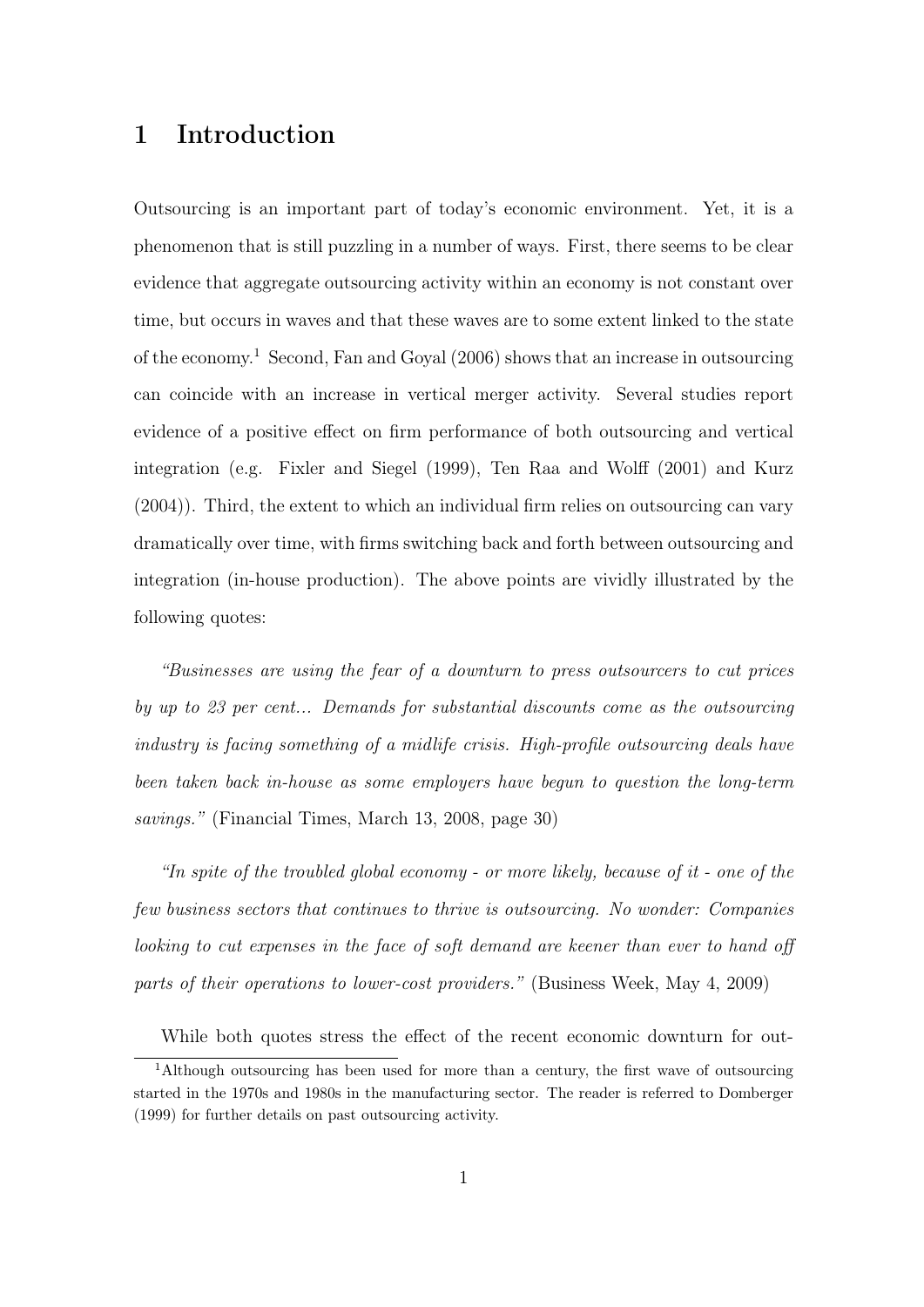sourcing activity, they are at odds about the direction of the effect. The first quote argues that firms respond to the downturn by taking outsourcing deals back in house, whereas the second argues exactly the opposite by saying that firms switch to outsourcing. We return to this apparent paradox later and provide a possible explanation. For now we merely point out that the quotes refer to different types of firms: the first quote refers to large firms only, whereas the second quote refers to outsourcing in aggregate, general terms.<sup>2</sup>

These empirical findings and quotes, while interesting raise many questions. Why is it the case that some firms respond to the economic downturn by switching to outsourcing, while other firms respond by taking outsourcing deals back in house? How is it possible that outsourcing as well as vertical integration can both create value in the same economic environment? Why would a firm first choose to outsource some of its production, later integrate its production process (or even acquire its supplier), and then further down the road decide to outsource again (or even divest this supply facility)? This paper develops a model that provides a rational explanation for some of the above observed behavior. The existing literature has not examined the dynamics of outsourcing and vertical integration. In a literature review chapter of vertical integration, Joskow (2005) highlights the need to understand better why organizations' modes of production change over time and how firms adapt to changing demand and supply conditions.

Our model is, however, not a "Theory of Everything" and some important aspects of outsourcing discussed elsewhere in the literature will not be considered. In particular, we ignore product market competition and its effect on outsourcing. We

<sup>2</sup>The first quote refers to a study by Compass Management Consulting which focuses exclusively on 100 outsourcing deals each worth more than 30 million pounds a year. The sample comprises outsourcing deals by large corporations that would be considered leaders in their industry. The second quote is based on data provided by the International Association of Outsourcing Professionals and refers to the overall demand for outsourcing activity by small, medium-sized and large firms.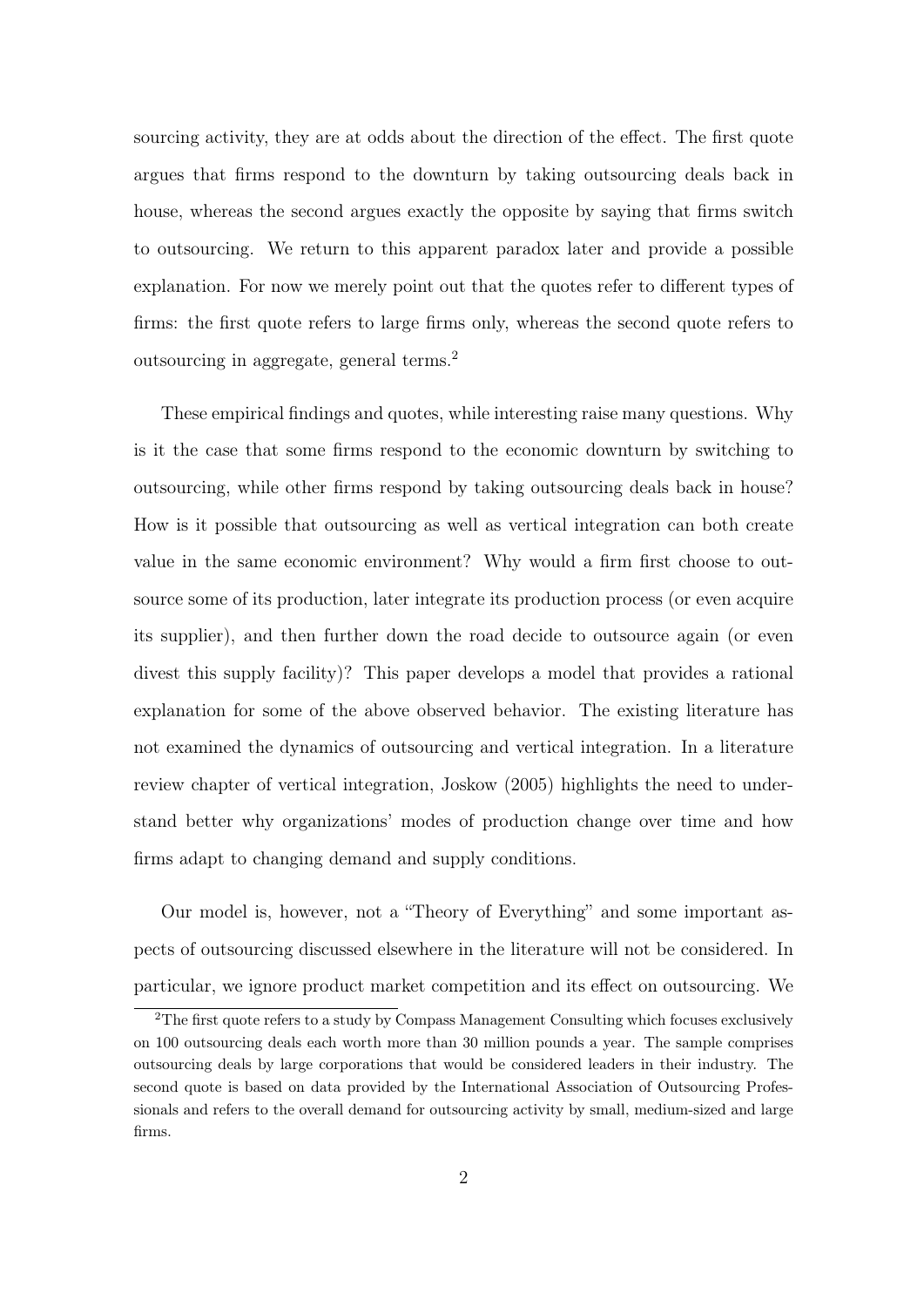neither consider the contractual nature of the relationship between a buyer and its supplier. Instead we assume that the firm is a price-taker in both the upstream and downstream markets. This allows us to focus on production costs and on a firm's investment in costly capacity under economic uncertainty, which are first order determinants of a firm's outsourcing decision.

The two main new features or contributions of our model are as follows. First, in our setting firms have the flexibility to produce part of the production in house, while simultaneously outsourcing the remainder. For example, firms may use outsourcing as an "overflow mechanism" once the firm's marginal cost of internal production exceeds the supplier's outsourcing price. This generates a number of new insights compared to the existing literature which traditionally assumes that firms can either outsource or produce in-house, but not both at the same time. Second, our paper studies the role of "strategic capacity reallocation" when firms operate in an uncertain economic environment. Since outsourcing is less capacity intensive then integration, uncertainty and sunk investment in capacity play an important role in the choice of production mode. This point is well known. What has not been recognized, however, is that firms, in response to economic shocks, can strategically reallocate capacity by switching back and forth between outsourcing and integration. For example, when idle capacity arises as a result of reduced demand this allows a firm to cut some of its outsourcing activities and move them back in house.

We now briefly sketch the model and its main results. We consider a price taking firm that produces a product A that can be sold in the market at an exogenously given unit price that varies stochastically over time according to the state of the economy. At any given time the economy can be in a boom or a recession. Switching between these 2 states is governed by a Poisson arrival process. For each unit of A the firm requires one unit of a product (or service)  $B$  as input.  $B$  can be produced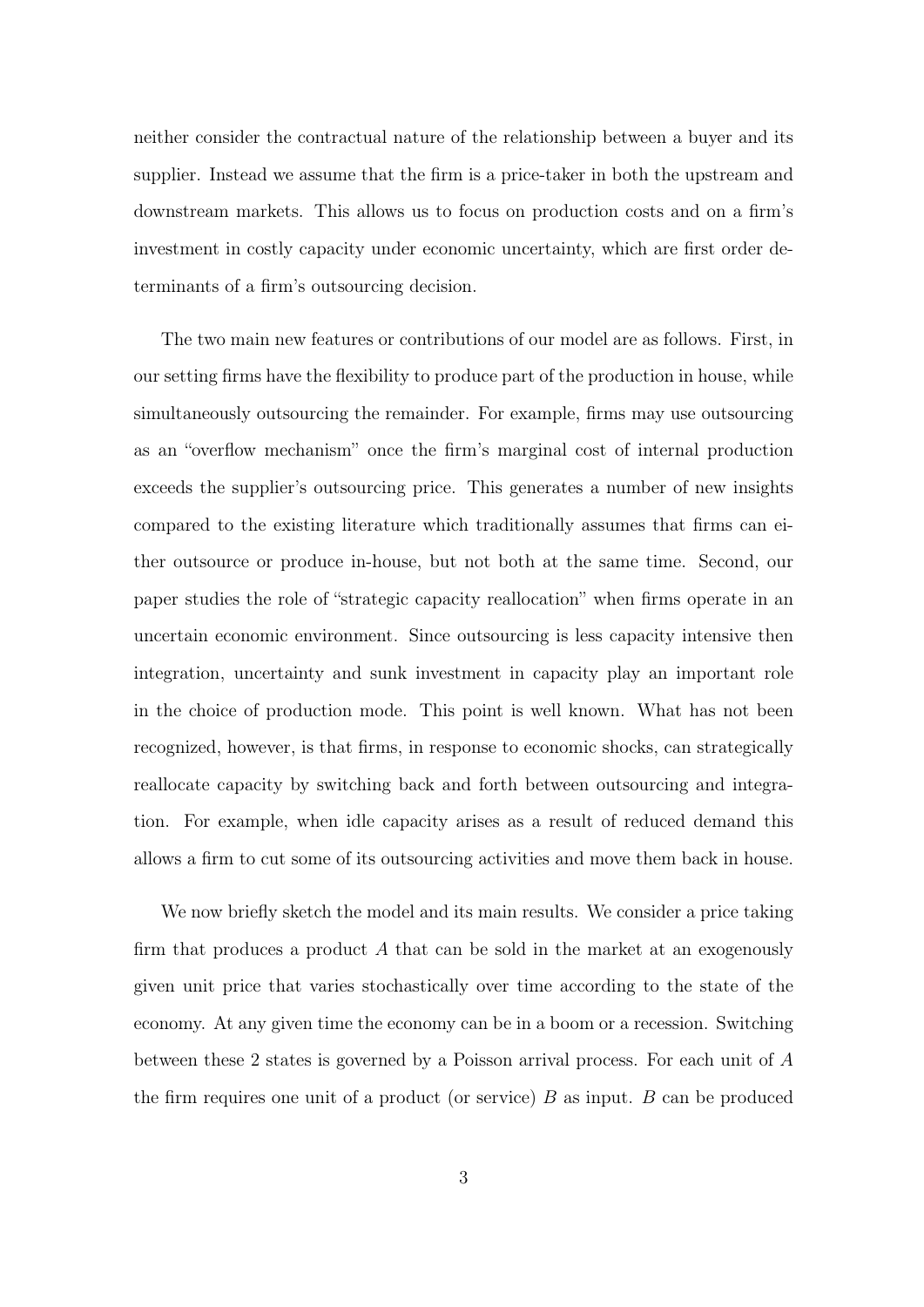internally, or it can be bought at an exogenously given price that varies according to the state of the economy. With outsourcing the average unit cost of product B is constant<sup>3</sup>, whereas with vertical integration the average production cost of  $B$  is the standard U-shaped function of the quantity produced.<sup>4</sup>

If the purchase price for product  $B$  is below the minimum average cost of internal production, then outsourcing always dominates vertical integration. If the opposite is true then integration dominates outsourcing for levels of production (assuming investment in capacity is not too costly) that minimize the average cost of production. Interestingly, the firm does not adopt pure outsourcing for very high production levels. Instead of outsourcing all production, the firm produces part of the production in house, and outsources the remaining units for which the marginal cost of internal production exceeds the outsourcing price.

There can be up to three alternative production regimes. For low production levels the firm may outsource all production of product B (i.e. pure outsourcing). For intermediate output levels that minimize the average cost of internal production, the firm produces all units of  $B$  in house. Finally, for high production levels the firm produces a fixed threshold quantity of B internally and outsources any quantity in excess of the threshold. Outsourcing is therefore used as an "overflow" facility to deal with excess production. We believe this to be an important and original result.

As capacity becomes more costly, integration becomes more expensive relative to outsourcing and the output price range over which the firm prefers vertical integration shrinks. We show that the cost of a marginal unit of capacity is determined by the opportunity cost of capital, the unit cost of capacity and the fraction of the

<sup>3</sup>The constant price assumption is not strictly necessary. The results would still hold if the outsourcing price is a decreasing function of the quantity ordered, provided that the downward slope is not too steep.

<sup>&</sup>lt;sup>4</sup>In our paper the U-shape is the result of a fixed cost of production combined with a technology that is subject to increasing marginal costs of production.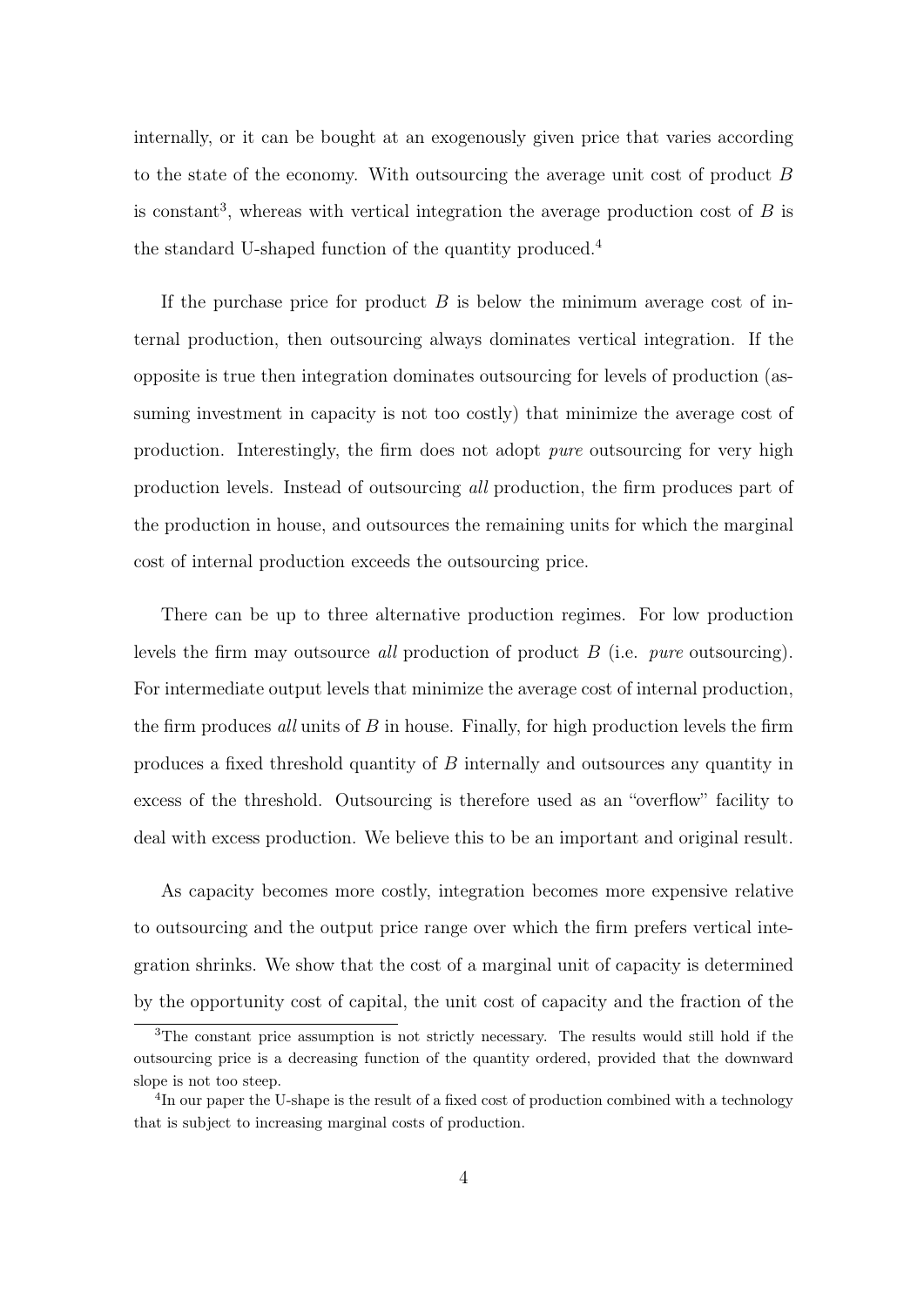time that this marginal unit of capacity is utilized. If capacity is cheap or if it is in use most of the time (i.e. recessions are short relative to booms) then the firm does not mind having idle capacity during recessions. If, however, capacity is expensive or if downturns last relatively long then the firm may limit its investment in capacity to ensure capacity is fully utilized in booms and in recessions. But, how can the firm keep operating at full capacity if the output in recession is less than in booms? In response to a negative demand shock, the firm can keep operating at full capacity by switching production regime and by reallocating capacity. In particular when demand is very high in booms, the firm can limit its capacity needs by using outsourcing as an overflow mechanism. When output then drops in recession, the firm can fill the resulting excess capacity by cutting back on some or all of its outsourcing. This type of capacity reallocation is available to firms that are operating above their ideal firm size (i.e. the average cost of production is increasing) during booms because they can switch to a more capital intensive production regime in recession and in the process of doing so decrease the average production cost. The situation is more problematic for an integrated firm that operates around the ideal firm size in booms. For this firm a large cut in output increases the average cost of internal production, which could make outsourcing preferable to vertical integration. However, a switch to outsourcing could then lead to substantial overcapacity: the firm not only faces a cut in output but it also stops producing product  $B$  internally. This illustrates an inherent vulnerability of integrated firms that operate at the ideal firm size during booms, compared to larger firms that operate above the ideal firms size during booms.

Returning to the two quotes at the start of this introduction, we now have a possible explanation why, in response to a downturn, the largest firms switch to integration, whereas other firms may switch to outsourcing. In our model large firms respond to a downturn by cutting outsourcing and moving activities in house.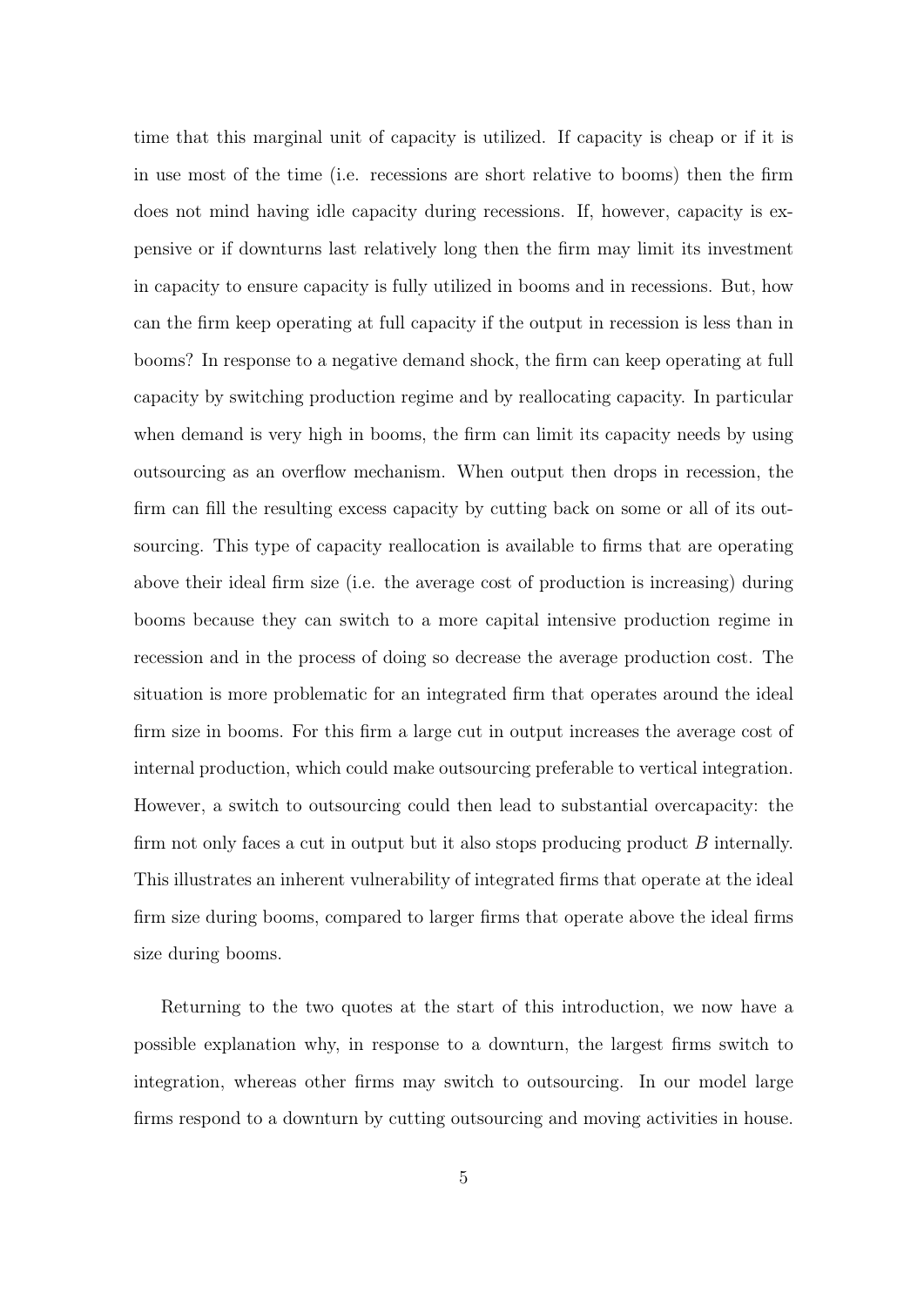A substantial drop in output means that these firms also experience a sharp fall in their marginal cost of internal production. Consequently, for these firms to stick to outsourcing during recession, a substantial discount would have to be offered by the supplier. This may explain the request of large firms for the quoted discounts up to 23%. On the other hand, medium sized firms suspend in-house production and switch to pure outsourcing in our model if their reduced output level in recession no longer justifies the fixed cost of internal production. Finally, small firms outsource during booms because they lack the scale to produce in house. In recession they become even smaller and, as a result, cut some of their outsourcing deals.

The previous discussion focuses on the effect of a sharp drop in the downstream market's output price. Note that the effect of a price drop in the upstream market can be just as dramatic. For example, a sharp drop in the price of the supplier's market can trigger a wave of outsourcing. A clear example of this is the outsourcing wave to low cost countries such as China and India.

We conclude with a brief review of the literature and contrast it with our paper. Models from the incomplete contract literature, as Grossman and Helpman (2002), McLaren (2000), Antras and Helpman (2004) and Grossman and Helpman (2005) assume that vertically integrated firms face higher marginal and fixed cost of production than specialized suppliers because vertically integrated firms "have many divisions to manage" and do not benefit from the learning that comes with specialization in a single activity. In these models this cost advantage from outsourcing is balanced against the costs that arise from incomplete contracting. In our model, we abstract from incomplete contract considerations and neither assume that internal production always involves higher marginal costs of production.

On the other hand, the strategic outsourcing literature (or models that have highlighted the role of strategic competition for a firm's decision to choose a par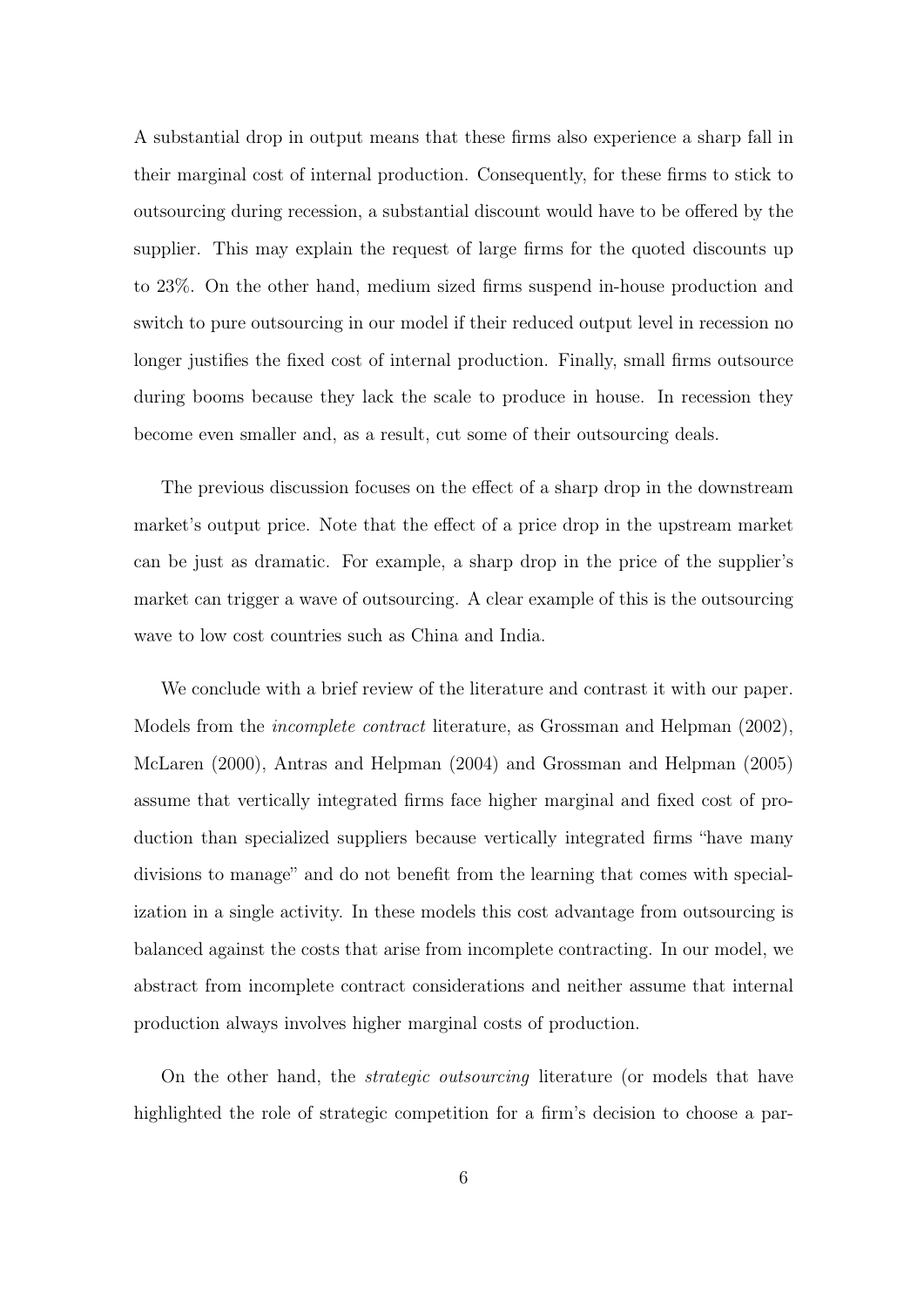ticular production mode) does not always support the idea that suppliers have lower marginal cost of production. While Chen (2001), Chen (2005) and Chen, Ishikawa, and Zhihao (2004) recognize that specialization provides suppliers with lower marginal costs of production, Shy and Stenbacka (2003) and Buehler and Haucap (2006) assume that there is a mark-up in the suppliers' market due to imperfect competition. The production decision in both sets of papers involves a trade-off between incurring a fixed cost under vertical integration and the option to avoid this cost under outsourcing.<sup>5</sup> We also assume that by outsourcing the firm avoids the fixed cost of internal production, but we do not explicitly model product market competition as a balancing force. Instead, we focus on the role of economic shocks and costly capacity for the firm's choice of production mode.

Finally, our work is also related to the real options literature that studies a firm's optimal capacity choice. Seminal papers on this topic are Abel (1983, 1984) and Pindyck (1988) (see also Dixit and Pindyck (1994) for a review). Van Mieghem (1999) uses a real options approach to calculate the option value of subcontracting when investment in capacity for in-house production is costly. He analyzes outsourcing conditions for three different types of contracts between the manufacturer and the subcontractor. We do not consider contractual aspects of outsourcing.

The remainder of the chapter is organized as follows. Section 2 presents the basic assumptions of the model and examines the optimal production decision assuming that capacity is costless. Section 3 analyzes the optimal production and capacity decisions assuming costly capacity. In this section we discuss the optimal production choice for two cases: one where there is idle capacity in recessions and another where there is no idle capacity, and therefore the firm always operates at full capacity.

<sup>5</sup>A report by CAPS and A. T. Kearney (2005) documents that important cost-related reasons to outsource include the reduction in operating costs and in capital investment and the possibility of turning fixed costs into variable costs.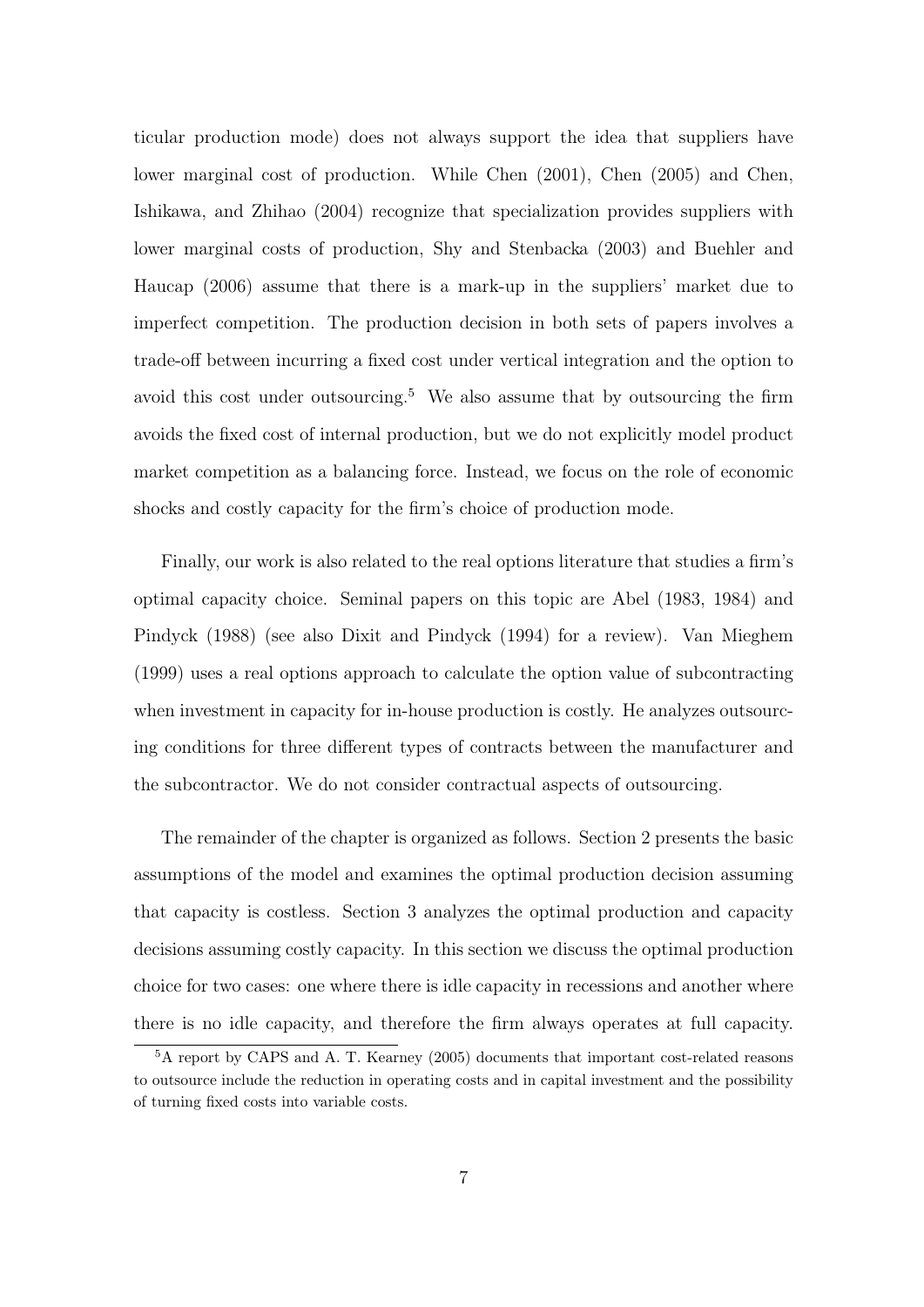Section 4 concludes and summarizes some empirical predictions of our theory.

# 2 Outsourcing and integration with costless capacity

Consider a firm that sells product A. The production of A requires product (or service)  $B$  as input. Without loss of generality, we assume that one unit of  $B$  is required to produce one unit of A. The firm can either buy units of  $B$  (outsourcing) or make product  $B$  in house (integration). The firm can also combine outsourcing with integration by producing some units of  $B$  in house, and by outsourcing the remainder (mixed integration-outsourcing).

We assume that the firm's profit function under *pure* integration (i.e. when all units of  $B$  are produced internally) is given by:

$$
\pi = p_A q - c_A q^2 - f_A - c_B q^2 - f_B \tag{1}
$$

where  $p_A$  is the price per unit of product A and q is the quantity of unit A that is produced.  $f_A$  and  $f_B$  are fixed costs associated with the production of product A and B, respectively.  $c_A q^2 + c_B q^2$  is the total variable cost associated with producing q units of A in house. The average cost function associated with the integrated production mode is then:

$$
AC(q) = (c_A + c_B)q + \frac{f_A + f_B}{q}
$$
\n<sup>(2)</sup>

The average cost is the traditional U-shaped function of quantity.

We assume that the firm's profit function under *pure* outsourcing (i.e. when all units of  $B$  are bought) is given by:

$$
\pi = p_A q - c_A q^2 - f_A - p_B q \tag{3}
$$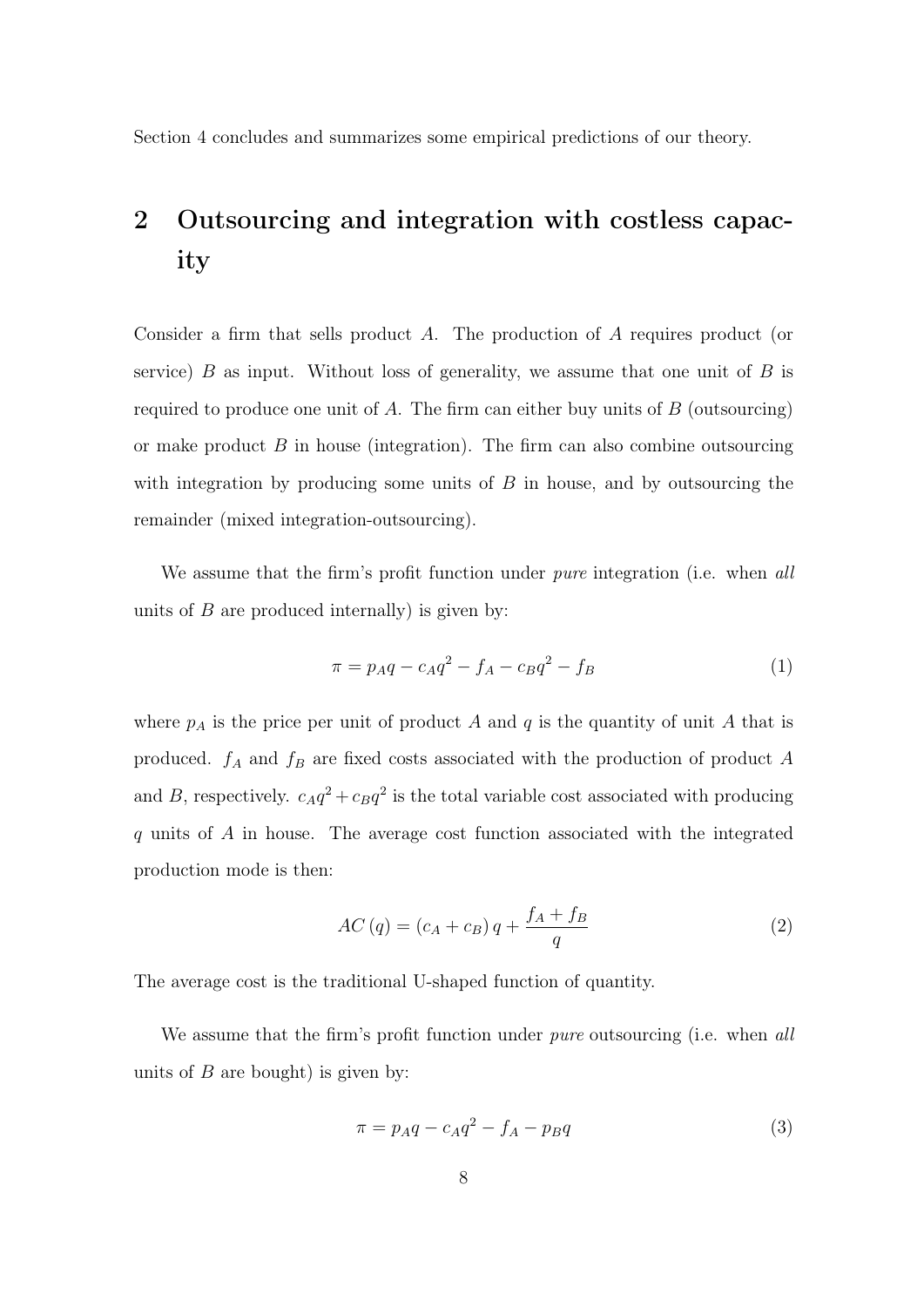where  $p_B$  is the price per unit of product B. Since the production of q units of A requires q units of B as input, the total cost associated with producing q units in house is now  $c_A q^2 + f_A + p_B q$ . Note that under outsourcing the firm avoids not only the variable cost  $c_Bq^2$ , but also the fixed cost  $f_B$ . The average cost of production is again a U-shaped function in  $q$ . The presence of the fixed production cost  $f_A$  means that there are initially economies of scale, because the fixed cost can be spread over a larger amount of units produced. However, since the marginal cost of production is increasing, at some point diseconomies of scale kick in. Our assumptions essentially boil down to the idea that there is an 'ideal' firm size.

Our cost assumptions allow us immediately to derive the profit function when the firm combines outsourcing with integration. If the firm produces  $Q^{**}$  units of B in house and buys the remaining  $(q - Q^{**})$  then the profit function under the mixed production strategy is given by:

$$
\pi = p_A q - c_A q^2 - f_A - c_B Q^{**^2} - f_B - p_B (q - Q^{**})
$$
\n(4)

The general profit function can therefore be written as:

$$
\pi(q; \varphi_2, \varphi_3) = p_A q - c_A q^2 - f_A - p_B q (1 - \varphi_2) - \varphi_2 (c_B q^2 + f_B) - \varphi_3 (c_B Q^{**^2} - p_B Q^{**} + f_B)
$$
\n(5)

where

$$
\varphi_2
$$
 = 1 under pure integration and zero otherwise  
\n $\varphi_3$  = 1 under mixed outsourcing/integration and zero otherwise. (6)

The problem to be solved can now be formulated as follows. What output level  $q$ will the firm produce and what production mode will be adopted (pure outsourcing, pure integration or mixed outsourcing/integration) in order to maximize the profit function  $\pi(q; \varphi_2, \varphi_3)$ ? We solve the problem assuming that the firm is a price taker (i.e.  $p_A$  and  $p_B$  are exogenously given). For the moment we assume that  $p_A$  and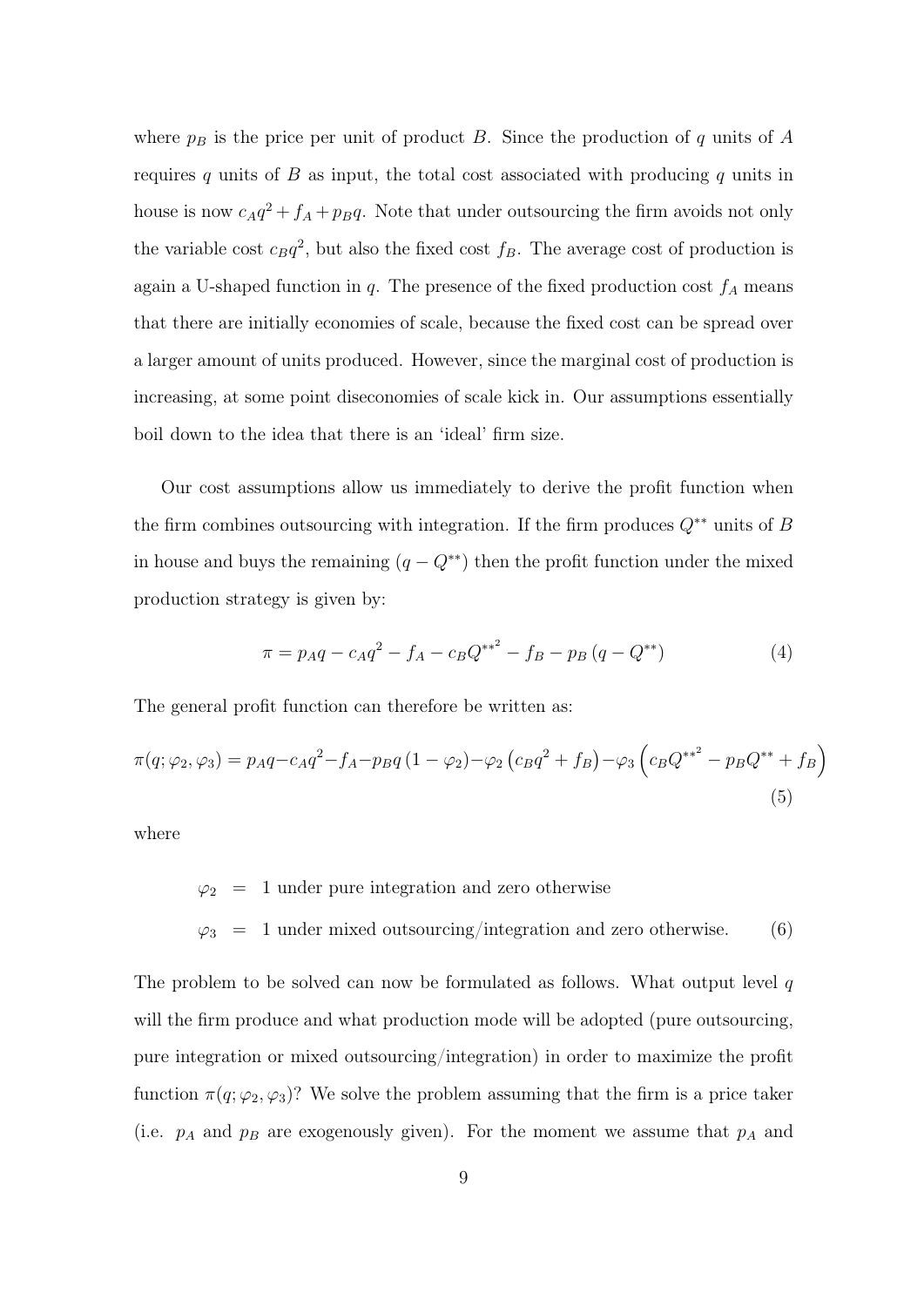$p_B$  are fixed, but we consider later the more interesting case where  $p_A$  and  $p_B$  can be stochastic. In what follows we refer to pure outsourcing ( $\varphi_2 = \varphi_3 = 0$ ), pure integration ( $\varphi_2 = 1$ ;  $\varphi_3 = 0$ ) and combined outsourcing/integration ( $\varphi_2 = 0$  and  $\varphi_3 = 1$ ) as regimes 1, 2, and 3, respectively.  $\pi_i$  and  $q_i$  denote the profit and output level under regime i (with  $i = 1, 2$  or 3). The solution to the above optimization problem is given in the following proposition (the proof is in the appendix):

Proposition 1 Production under pure outsourcing (regime 1), pure integration (regime 2), or integration combined with outsourcing (regime 3) can only be viable if the output price  $p_A$  exceeds a minimum threshold, which is given respectively by:

$$
p_{A1min} \equiv p_B + 2\sqrt{c_A f_A} \tag{7}
$$

$$
p_{A2min} \equiv 2\sqrt{(c_A + c_B)(f_A + f_B)}
$$
\n(8)

$$
p_{A3min} \equiv p_B + 2\sqrt{c_A \left(f_A + f_B - \frac{p_B^2}{4c_B}\right)} \tag{9}
$$

If  $p_B \leq 2$ √  $\overline{c_Bf_B} \equiv \widehat{p}_B$  then pure outsourcing is optimal for all price levels  $p_A$  at which production is viable. If  $\widehat{p}_B < p_B$  then :

regime 1 is optimal for  $p_A \in [p_{A1min}, p_A^*]$ . regime 2 is optimal for  $p_A \in ]\max[p_A^*, p_{A2min}], p_A^{**}].$ regime 3 is optimal for  $p_A \in ]\max[p_A^*, p_{A3min}]$ ,  $+\infty[$ .

The price level  $p_A^*$  ( $p_A^{**}$ ) at which it is optimal to switch from regime 1 to regime 2 (from regime 2 to regime 3) is given by:

$$
p_A^* = p_B \left( 1 + \frac{c_A}{c_B} \right) - \frac{\sqrt{(p_B^2 - 4c_B f_B)(c_A + c_B)c_A}}{c_B} \tag{10}
$$

$$
p_A^{**} = p_B \left( 1 + \frac{c_A}{c_B} \right) \tag{11}
$$

The optimal output level is given by:  $q^o = \frac{p_A - p_B(1 - \varphi_2)}{2(\alpha + \varphi_2 \varphi_1)}$  $\frac{\rho_A-p_B(1-\varphi_2)}{2(c_A+\varphi_2c_B)}$ . The optimal output levels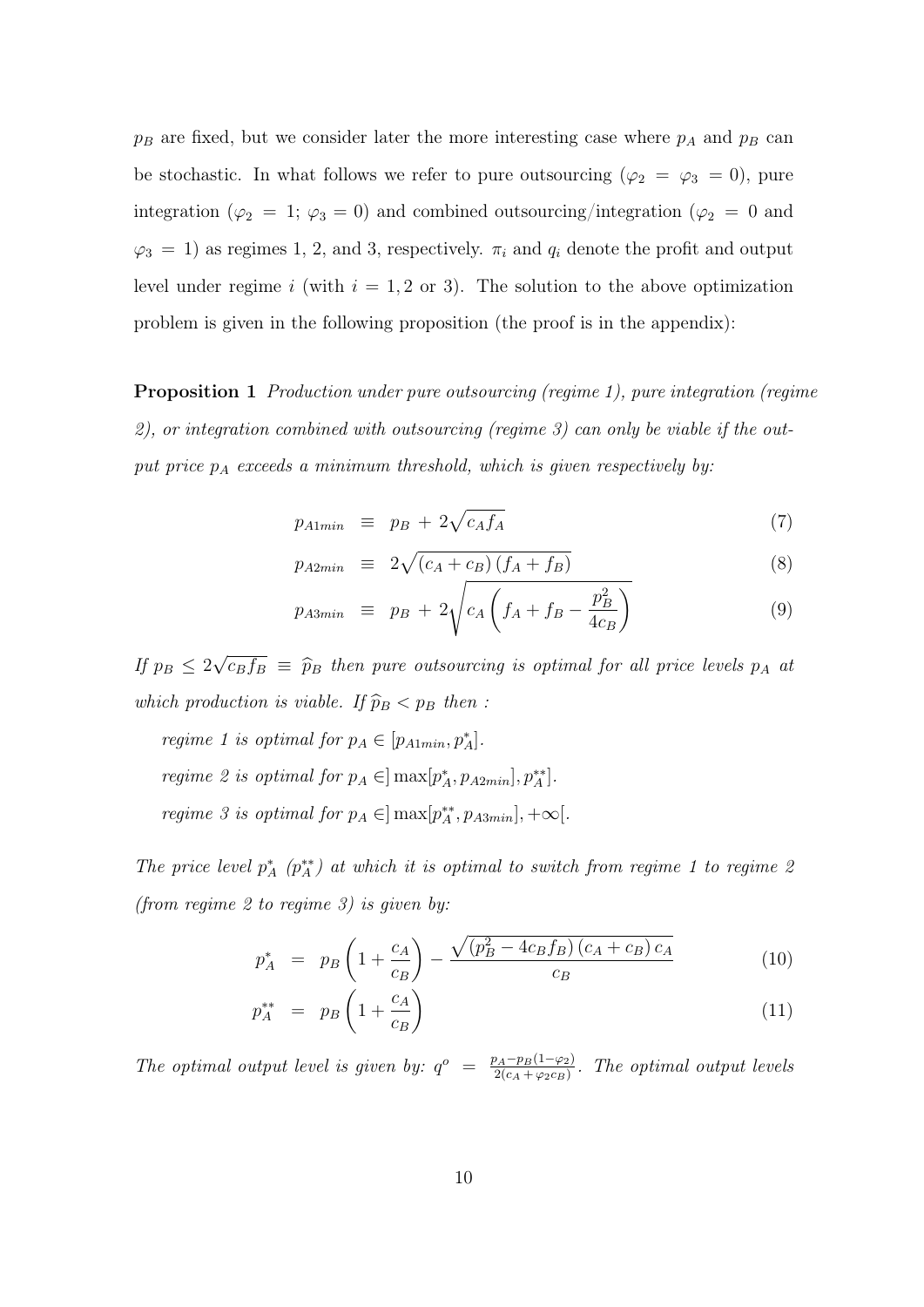at  $p_A^*$  and at  $p_A^{**}$  are:

$$
Q^* \equiv q_1^o(p_A^*) = \frac{p_B}{2c_B} - \frac{\sqrt{(p_B^2 - 4c_Bf_B)(c_A + c_B)c_A}}{2c_Ac_B}
$$
  
< 
$$
q_2^o(p_A^*) = \frac{p_B}{2c_B} - \frac{\sqrt{(p_B^2 - 4c_Bf_B)(c_A + c_B)c_A}}{2c_B(c_A + c_B)}
$$
(12)

$$
Q^{**} \equiv q_2^o(p_A^{**}) = q_3^o(p_A^{**}) = \frac{p_B}{2c_B} \tag{13}
$$

Proposition 1 conveys a number of important insights about the economics of outsourcing and vertical integration.

#### [Please insert Figure 1 about here.]

A key determinant in the make or buy decision is the price  $p_B$  at which the product B can be bought versus the cost at which it can be produced. This comparison is reflected in the condition  $p_B \geq 2\sqrt{ }$  $\overline{c_B f_B} \equiv \widehat{p}$ , where the right hand of the inequality is determined by  $c_B$  and  $f_B$ , the parameters of the cost function for product B. The proposition states that if  $p_B \leq \hat{p}$  then outsourcing always dominates vertical integration because it is cheaper to buy than to make for all possible output levels q. The intuition behind this result is illustrated in Figure 1 which compares the cost of making versus buying  $q$  units of product  $B$ . The straight lines represent the cost  $p_Bq$  of outsourcing the production of q units of B for different levels of  $p_B$  ( $p_B = p'_B, p''_B, p'''_B$ ). The convex curve is the cost of producing q units of B in house. Since  $p_B^{\prime\prime\prime} < 2$ √  $\overline{c_Bf_B}$  it is cheaper for all levels of q to outsource rather than to produce in house. In fact one can show that  $p_B \le \hat{p}_B \iff AC(q)_2 - AC_1(q) \ge 0$ for all q. In other words,  $p_B \leq \hat{p}_B$  if and only if the average production cost under pure integration exceeds the average cost under outsourcing for all output levels.

For  $p'_B > 2$ √  $\overline{c_Bf_B}$  it is cheaper to produce q units through pure integration than through pure outsourcing for  $q \in \left[ \tilde{Q}, \hat{Q} \right[$ . It is important to point out that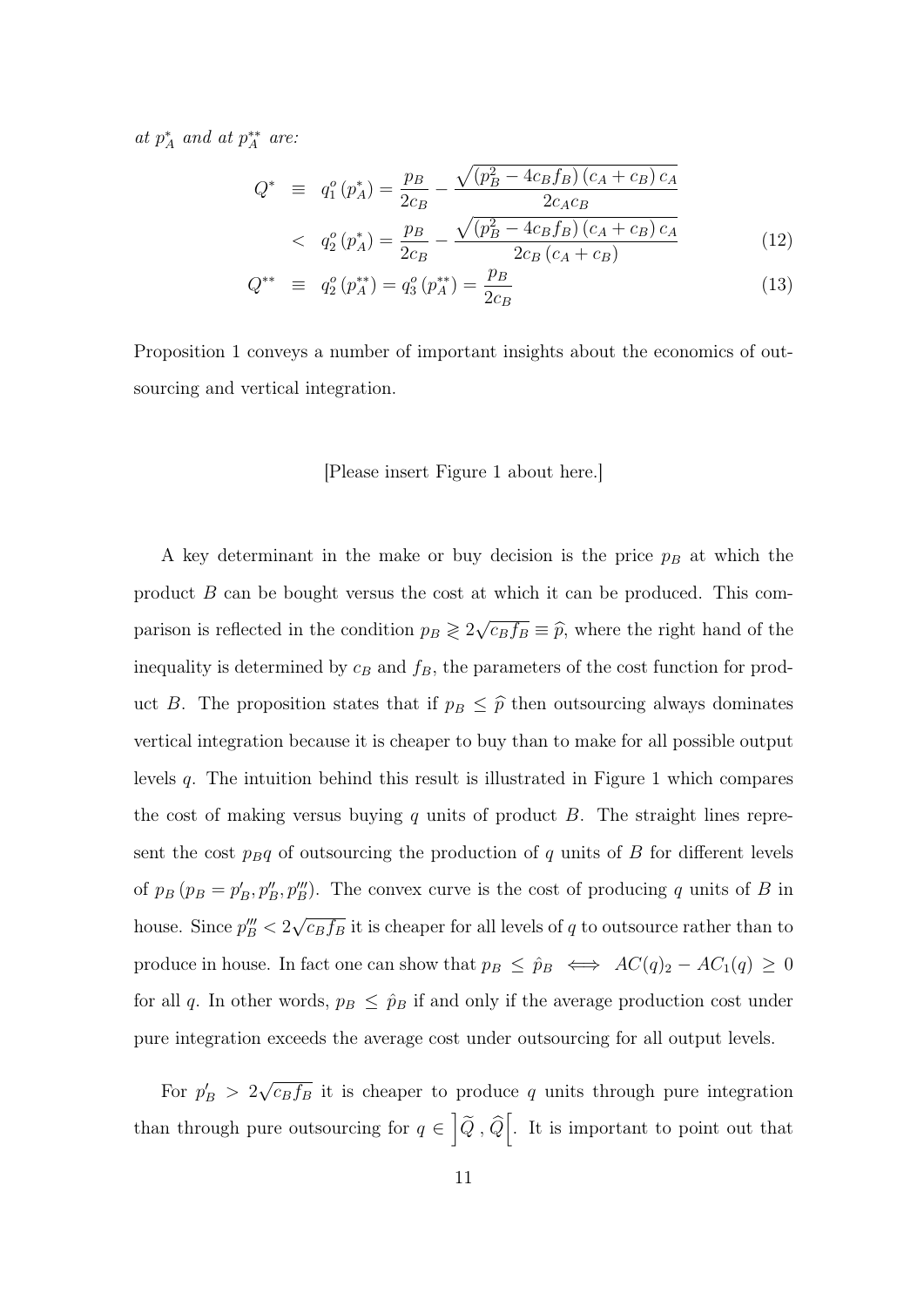$\tilde{Q}$  is not equal to the output level  $Q^*$  at which the firm optimally switches from pure outsourcing to pure integration. The switching happens optimally at the price  $p_A^*$  where the optimal (i.e. maximum attainable) profit under regime 1 equals the optimal profits under regime 2. This is not equivalent to imposing an equality between the cost of outsourcing and the cost of pure integration because at the optimal switching point  $p_A^*$  there is a discrete jump in the output level (i.e.  $q_1^o(p_A^*)$ )  $Q^* < q_2(p_A^*)$ . Consequently, at  $p_A^*$  the optimal profits from outsourcing and from integration relate to two different output levels (see condition (14) below). In fact, it is easy to show that  $Q^* < \tilde{Q}$ . Note that at  $\tilde{Q}$ , the marginal cost from outsourcing equals  $p'_B$ , which is strictly higher than the marginal cost from integration. Since  $Q^* < \tilde{Q}$ , the convexity of the cost curve under integration implies that the marginal cost of integration at  $Q^*$  is strictly less than  $p'_B$  the marginal cost from outsourcing, causing the discrete jump in output at  $Q^*$ .

The output level at which the firm optimally switches from regime 2 (pure integration) to regime 3 (integration combined with outsourcing) is given by  $Q^{**}(p_B)$ . At this point the marginal cost of outsourcing  $(p_B)$  equals the marginal cost of integration (2c<sub>B</sub>Q<sup>\*\*</sup>). Therefore at  $Q^{**}$  the gradients of the cost curves associated with outsourcing and integration must be the same, as is illustrated in Figure 1 for  $Q^{**}(p'_B)$  and  $Q^{**}(p''_B)$ . Since there is no jump in the optimal production level at  $Q^{**}$  (i.e.  $q_2^o(p_A^{**}) = q_3^o(p_A^{**})$ ), the profit functions value match and smooth paste at  $p_A^{**}$ , and  $Q^{**}$  is therefore the optimal switching quantity. Note that  $Q^{**}$  is increasing in  $p_B$ : the higher  $p_B$ , the longer the firm sticks to pure integration. The convexity of the costs curve associated with in house production of product  $B$ , ensure however, that for sufficiently high quantity levels the firm will always want to combine integration with outsourcing.

Another important determinant in the make or buy decision is the output price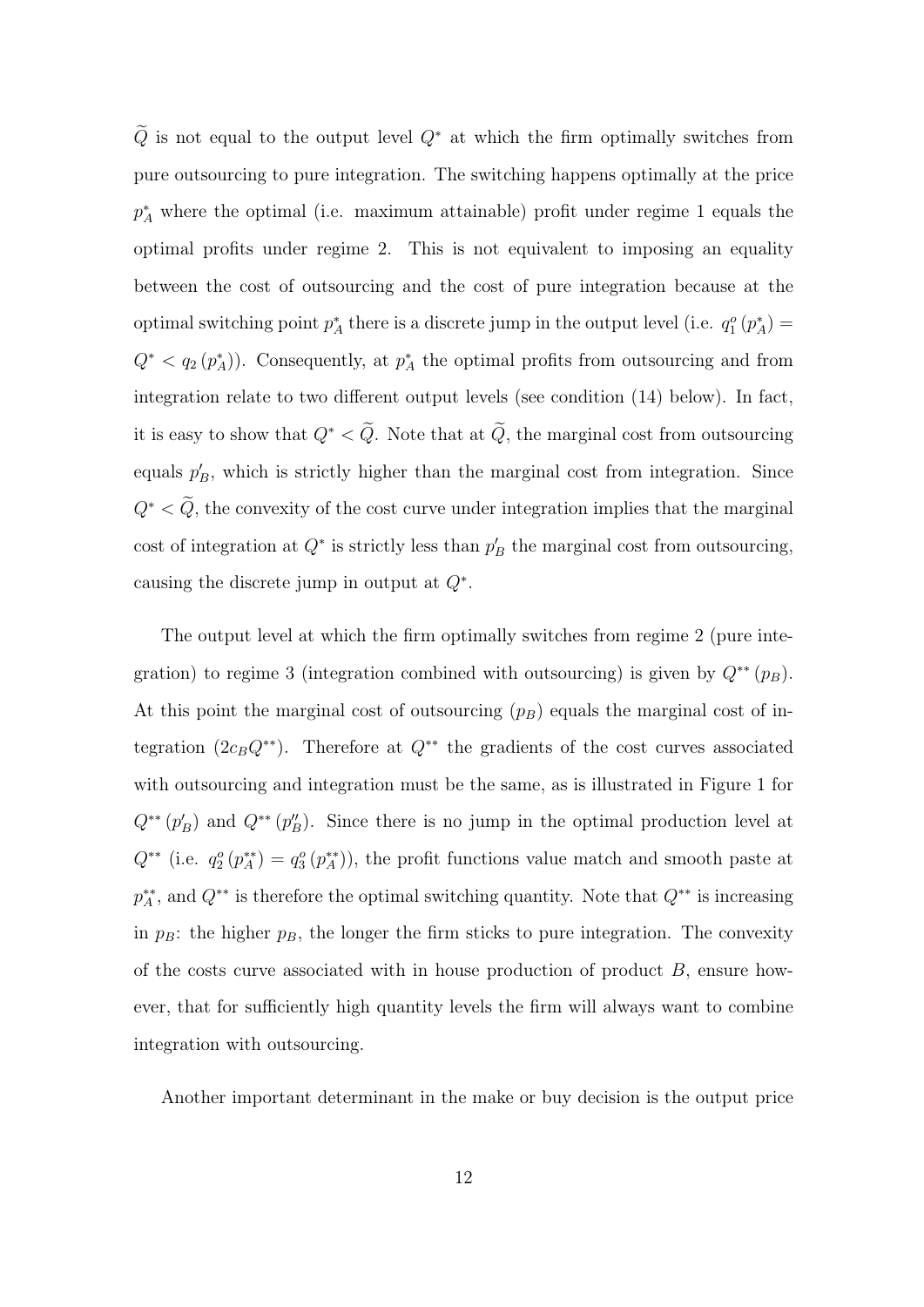$p_A$ . The price at which the firm can sell the finished production determines the marginal revenue and therefore the optimal output level. The optimal output level is monotonically increasing in  $p_A$ , creating a link between  $p_A$  and the optimal production regime.

The price level  $p_A^*$  at which the firm optimally switches from pure outsourcing to pure integration satisfies the following value-matching condition:

$$
\pi_1(q_1^o(p_A^*) = \pi_2(q_2^o(p_A^*)) \tag{14}
$$

As pointed out before, this switch entails a *discrete* upward jump in output since  $q_1^o(p_A^*) = Q^* < q_2^o(p_A^*)$ .

The price level  $p_A^{**}$  at which the firm switches from regime 2 to regime 3 satisfies the following value-matching and smooth-pasting conditions:

$$
\pi_2(q_2^o(p_A^{**})) = \pi_3(q_3^o(p_A^{**})) \text{ and } \frac{\partial \pi_2(q_2^o(p_A))}{\partial p_A}|_{p_A = p_A^{**}} = \frac{\partial \pi_3(q_3^o(p_A))}{\partial p_A}|_{p_A = p_A^{**}}
$$

The optimal profit function is therefore not only continuous but also differentiable at p<sup>\*\*</sup>. One can show (see appendix) that the smooth-pasting condition is equivalent to the condition  $q_2^o(p_A^{**}) = q_3^o(p_A^{**})$ . For the switch from regime 2 to regime 3 to be optimal at  $p_A^{**}$  there should not be a jump in the optimal output level at the switching price  $p_A^{**}$ . This result is in sharp contrast with the behavior at  $p_A^*$  where a switch from regime 1 to regime 2 coincides with a jump in the optimal output level.

Figure 2 plots the optimal output level  $q^o$  as a function of the output price  $p_A$ . For  $p_A < p_{A1min}$  the firm does not produce at all (i.e.  $q^o = 0$ ). For  $p_{A1min} \le p_A < p_A^*$ the firm outsources the production of B. The optimal output level increases linearly in  $p_A$  with  $\frac{\partial q_1^o}{\partial p_A} = \frac{1}{2c}$  $\frac{1}{2c_A}$ . For  $p_A^* \leq p_A \leq p_A^{**}$  product demand is sufficiently high to make it economically worthwhile to produce product  $B$  in house. Note the discrete increase in output at  $p_A^*$ . In regime 2, the optimal output level increases linearly in  $p_A$ , but at a slower rate  $\left(\frac{\partial q_2^o}{\partial p_A} - \frac{1}{2(c_A - 1)}\right)$  $\frac{1}{2(c_A+c_B)}$ , reflecting the increasing marginal cost of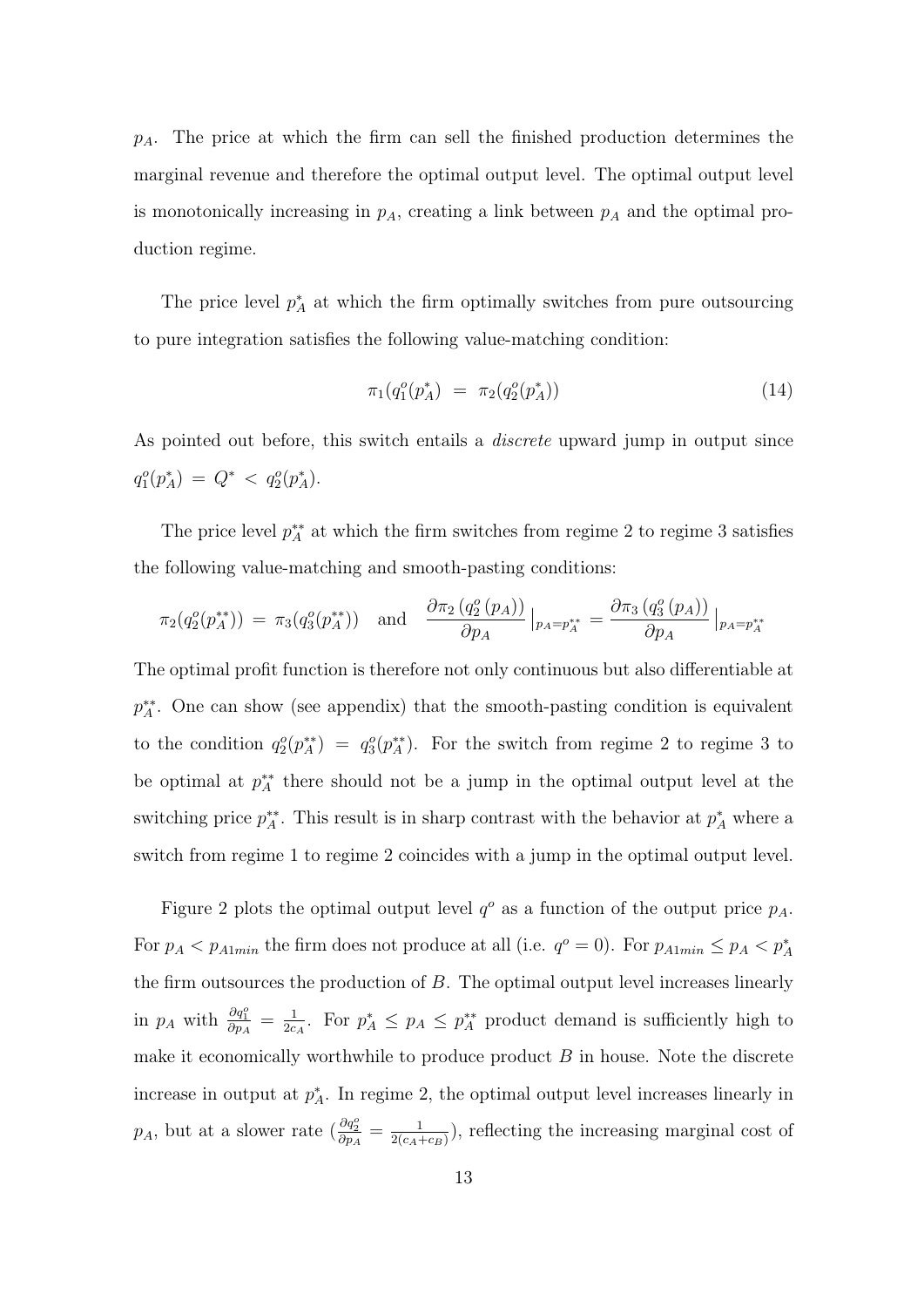in house production. For  $p_A^* < p_A$  the firm combines integration with outsourcing. A quantity  $Q^{**}$  of product B is produced in house, and the residual quantity  $q - Q^{**}$ is outsourced. As a result the optimal output level increases linearly in  $p_A$  at the same rate as in the pure outsourcing regime (i.e.  $\frac{\partial q_3^o}{\partial p_A} = \frac{\partial q_1^o}{\partial p_A} = \frac{1}{2c}$  $\frac{1}{2c_A}$ ).

#### [Please insert Figure 2 about here.]

It should be pointed out that all three regimes do not necessarily exist. The lower bound for each interval for which a particular regime  $i$   $(i = 1, 2, 3)$  is optimal depends on the minimum viable threshold  $p_{Aimin}$ . Consequently, if the lower bound exceeds the upper bound of the interval then the interval is empty and the regime does not occur. For example, if  $p_{A1min} > p_A^*$  then regime 1 does not occur. Furthermore, the interval  $[p_A^*, p_A^{**}]$  converges to an empty set as  $p_B$  drops below 2 √  $\overline{c_B f_B}$ . In other words, if  $p_B$  is sufficiently low then producing input B in house is never optimal.

The results lend support to the notion of an "ideal" firm size. The firm can only efficiently produce B for output levels in the range  $[q_2^o(p_A^*), q_2^o(p_A^{**})]$ . It is more efficient to buy quantities below  $q_2^o(p_A^*)$ , and to outsource any production in excess of  $q_2^o(p_A^{**})$ .

One might argue that it is always optimal for the firm to produce  $Q^{**}$  of quantity B, even if the demand for product A is lower. The argument would be that the firm could simply sell any surplus production of product  $B$  in the market at  $p_B$ . This scenario is, however, unlikely in practice. First, the firm would incur costs associated with selling product  $B$ , and may therefore be unable to achieve  $p_B$  net of all costs. Second, it is neither obvious that the firm could generate the required demand for product B. In what follows we therefore ignore the possibility of the firm actually selling product  $B$ . Furthermore, as pointed out before, the problem becomes trivial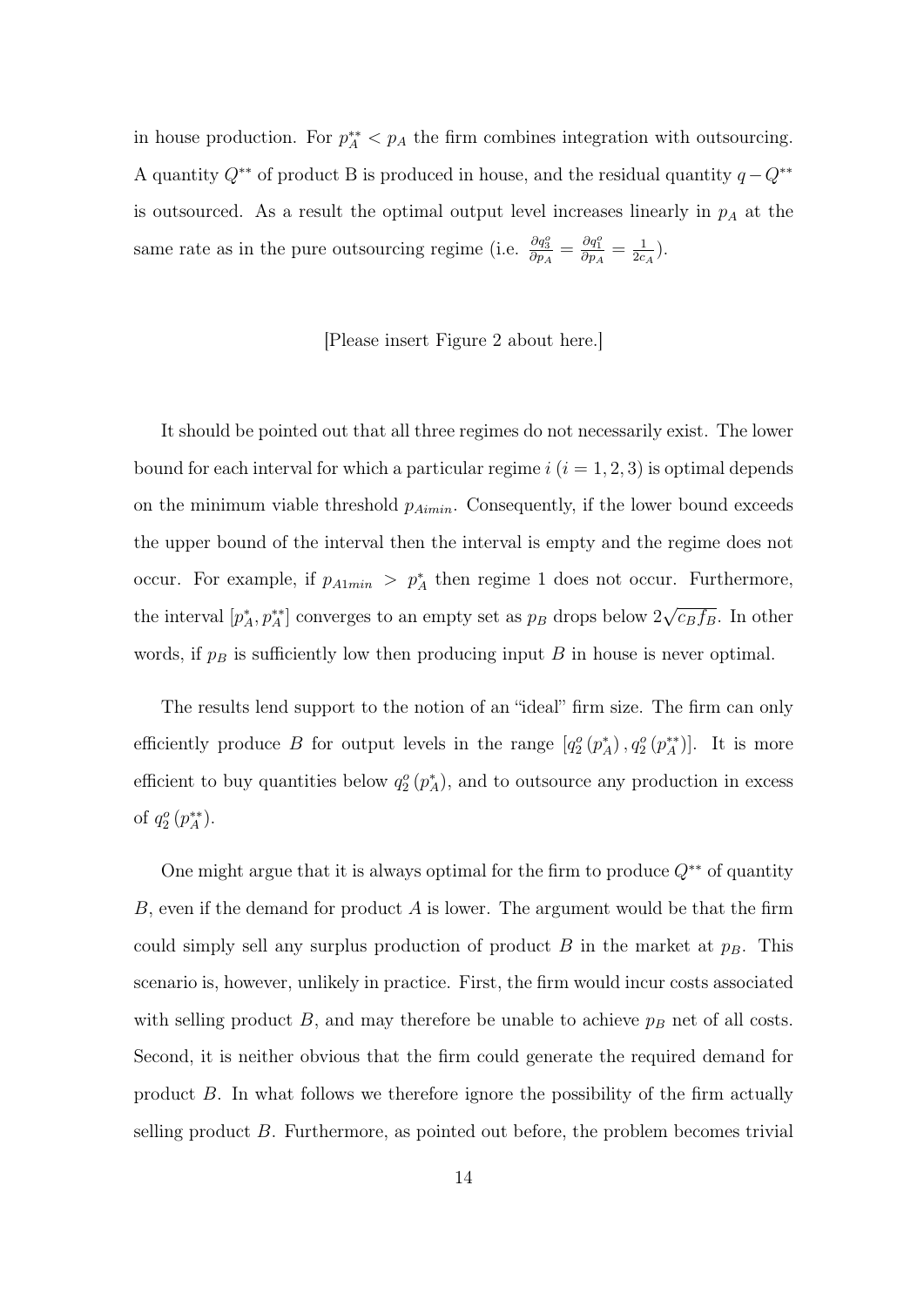in that case.

So far we have ignored the capacity dimension of the production decision. This was possible because we implicitly assumed that capacity is costless and available without limits. This assumption will be relaxed in next section, but before we can do so we need to specify what the firm's capacity needs are to produce a unit of output through outsourcing versus integration.

**Assumption 1** The firm needs  $1(2)$  unit(s) of capacity per unit of output produced through outsourcing (integration).

The assumption implies that the firm needs one unit of capacity to produce one unit of product  $B$  in house. As a result vertical integration is twice as capital intensive as pure outsourcing.<sup>6</sup> In general the capacity required to produce an output level  $q$ is therefore given by:

$$
K = q(1 + \varphi_2) + \varphi_3 Q^{**}
$$
 (15)

where  $\varphi_2$ ,  $\varphi_3$  and  $Q^{**}$  are as previously defined. The required capacity levels in regimes 1, 2 and 3 are therefore respectively q, 2q and  $q + Q^{**}$ . For simplicity we implicitly assume that all capacity units are homogenous in that they can be used both towards the production of the input and the final product.<sup>7</sup> Figure 2 plots the behavior of the optimal capacity level as a function of  $p_A$ . Notice the enormous jump in capacity required when the firm switches from pure outsourcing to pure integration. The increase in capacity equals  $K_2(p_A^*) - K_1(p_A^*) = 2q_2 - q_1 =$  $q_2+(q_2-q_1)$ . The increase in capacity equals the output level  $q_2$  plus the increase in

 $6$ The assumption is without loss of generality, as we could easily reformulate the problem to allow the production of B to be more or less capacity intensive.

<sup>&</sup>lt;sup>7</sup>In reality the degree of transferability may be less than 100%. While warehouse and office space, for example, can easily be reallocated, some machines and equipment may have a more specific use and be more difficult to reallocate across the production process. A more complete model that distinguishes between capacity that can and cannot be reallocated is left as a topic for future research.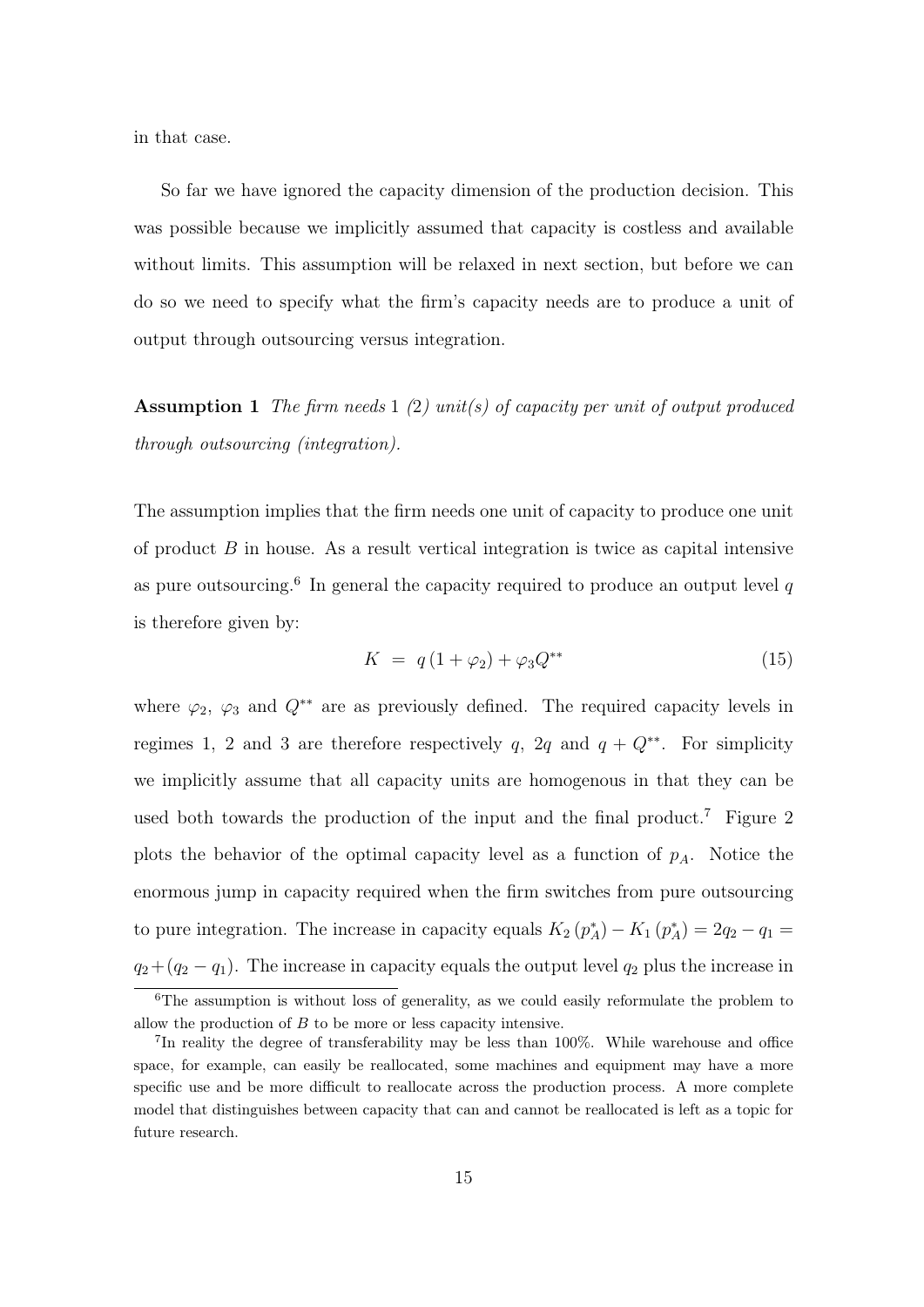output  $(q_2 - q_1)$  at the switching point. This massive increase in capacity will have important implications in next section where we discuss the case of costly capacity.

So far we have assumed that the prices  $p_A$  and  $p_B$  are fixed and known with certainty. We now generalize the model to allow prices to vary with the state of nature. For simplicity we restrict the model to two states: booms and recessions. When the industry is in a boom (recession), recession (boom) arrives according to a Poisson process with parameter  $\overline{\lambda}$  ( $\lambda$ ). In booms the prices for product A and B are given by  $\overline{p}_A$  and  $\overline{p}_B$ , whereas in recessions the prices are respectively  $\underline{p}_A$  and  $\underline{p}_B$ .

Define  $\overline{V}_{ij}(\underline{V}_{ij})$  as the firm value in booms (recessions) when the firm adopts production regime  $i$  in booms and regime  $j$  in recessions, when  $i, j$  can take on the values 1, 2 or 3. Assume that investors are risk neutral and can invest in a risk-free asset with a rate of return  $r$ . In equilibrium the value of the firm in booms and in recessions is the solution to:

$$
r\overline{V}_{ij} = \overline{\pi}_i + \overline{\lambda} \left[ \underline{V}_{ij} - \overline{V}_{ij} \right]
$$
  

$$
r\underline{V}_{ij} = \underline{\pi}_j + \underline{\lambda} \left[ \overline{V}_{ij} - \underline{V}_{ij} \right]
$$
 (16)

Solving for  $\overline{V}_{ij}$  and  $\underline{V}_{ij}$  gives:

$$
\overline{V}_{ij} = \frac{\overline{\pi}_i}{r} (1 - \overline{p}) + \frac{\underline{\pi}_j}{r} \overline{p}
$$
 (17)

$$
\underline{V}_{ij} = \frac{\pi_j}{r} \left( 1 - \underline{p} \right) + \frac{\overline{\pi}_i}{r} \underline{p} \tag{18}
$$

where

$$
\overline{p} \equiv \frac{\overline{\lambda}}{r + \overline{\lambda} + \underline{\lambda}} \quad \text{and} \quad \underline{p} \equiv \frac{\underline{\lambda}}{r + \overline{\lambda} + \underline{\lambda}} \tag{19}
$$

 $\bar{p}$  (p) can be interpreted as the probability of the economy switching into recession (boom) given that it is currently in a boom (recession). As such the expressions for the firm values are very intuitive. For example  $\overline{V}_{ij}$  is a weighted average of two perpetuities:  $\frac{\overline{\pi}_i}{r}$  and  $\frac{\pi_j}{r}$ . The former perpetuity represents the value of remaining in boom (and regime  $i$ ) forever, whereas the latter represents the value of remaining in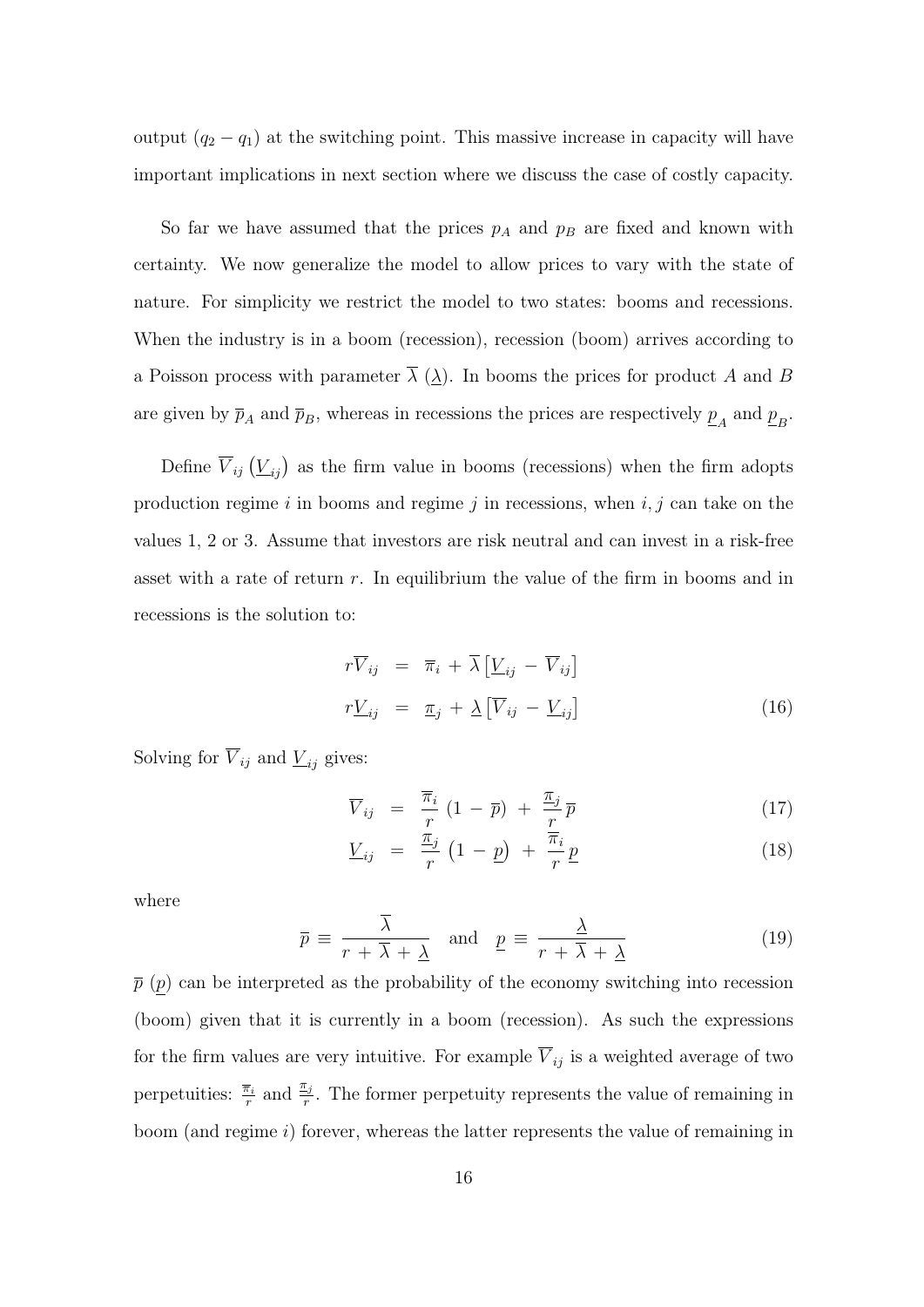recession (and regime  $j$ ) forever. The weights are given by the probability of staying in booms  $(1 - \overline{p})$  and the probability of switching to recession  $(\overline{p})$ .

The optimal production regime adopted in each state can be determined according to proposition 1. In booms, one determines the optimal switching points  $\bar{p}_A^*$ and  $\bar{p}_A^{**}$  by substituting  $p_A$  and  $p_B$  in proposition 1 by  $\bar{p}_A$  and  $\bar{p}_B$ . For example,  $\overline{p}_{A}^{**}=\overline{p}_{B}\left( 1+\frac{c_{A}}{c_{B}}\right)$  . The optimal production regime is determined analogously. For example, if  $\hat{p} < \overline{p}_B$  then:

regime 1 is optimal for  $\overline{p}_A \in [\overline{p}_{A1min}, \overline{p}_A^*].$ regime 2 is optimal for  $\overline{p}_A \in ]\max[\overline{p}_A^*, \overline{p}_{A2min}], \overline{p}_A^{**}].$ regime 3 is optimal for  $\overline{p}_A \in ]\max[\overline{p}_A^{**}, \overline{p}_{A3min}]$ ,  $+\infty[$ .

The optimal production regime in recessions can be determined analogously by replacing  $p_A$  and  $p_B$  in proposition 1 by  $\underline{p}_A$  and  $\underline{p}_B$ . The dynamic optimization problem can therefore be solved by solving two static optimization problems (i.e. maximizing  $\overline{\pi}_i$  and  $\underline{\pi}_j$  in booms and recessions, respectively).

The simple nature of this solution and the reason for the optimality of 'myopic' behavior follows from the fact that there are no costs involved in changing the output level. In reality output capacity may be costly: it may be costly to increase the firm's production capacity and to have idle capacity. We discuss the case of costly capacity in next section and focus for the moment on the insights we can gain from the costless capacity model.

Proposition 1 shows that, all else equal, changes in  $p_A$  (and  $p_B$ ) not only lead to changes in the optimal output level but potentially also in the production regime. A drop in  $p_A$  may cause the firm to switch from regime 3 to regime 2, or even regime 1. Furthermore, a drop in  $p_A$  (all else equal) creates excess capacity. This result is, of course, derived under the assumption that capacity is costless. We show later that when capacity is sufficiently costly, the firm may avoid excess capacity by adopting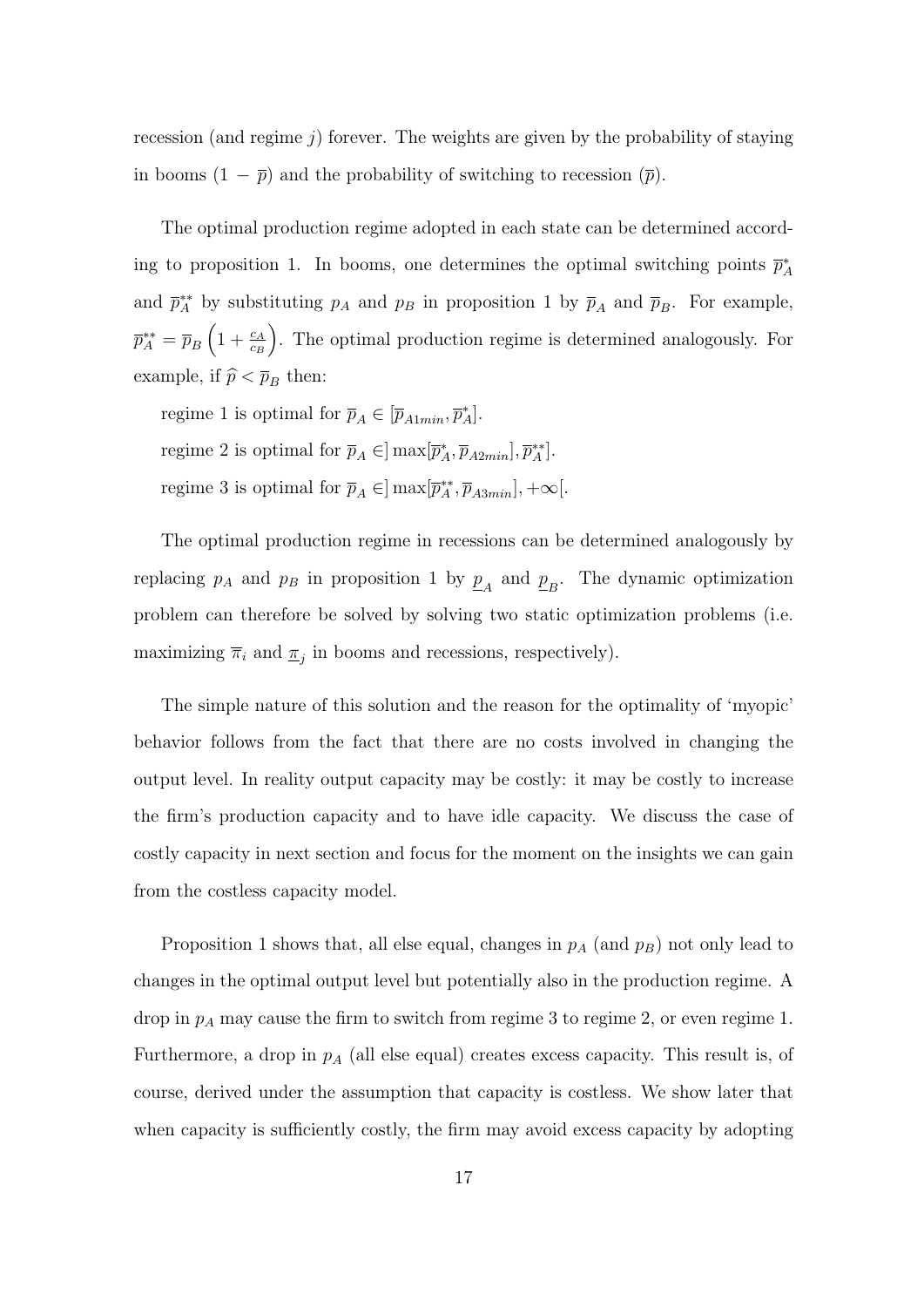a much lower capacity level such that in booms and recessions the capacity is always fully utilized. Still, in what follows we find that when capacity is sufficiently cheap, there will be some idle capacity in recession. The problem of idle capacity is most obvious for price variations around  $p_A^*$ , where it could be the case that in recession more capacity is idle than in use. Another such critical point is the lowest viable price threshold  $p_{A1min}$  (or  $p_{A2min}$ ), where the firm could stop producing altogether and all capacity is idle if output prices drop below this threshold.

Changes in  $p_B$  can have important effects too. All else equal if  $p_B$  drops below  $\hat{p}$  then the possibility of vertical integration could be eliminated for all levels of  $p_A$ . For example, if  $\underline{p}_B < \hat{p} < \overline{p}_B$ , and  $\overline{p}_A^* < \overline{p}_A < \overline{p}_A^{**}$ , and output prices are viable then a switch from booms to recession implies a switch from vertical integration to outsourcing, irrespective of the output price level  $\underline{p}_A$  in recession. This could, for example, explain the wave of outsourcing in the west under impulse of cheap export by countries like China and India.

### 3 Outsourcing and integration with costly capacity

In this section we examine the case where investment in capacity is costly and irreversible. We introduce therefore the following assumption:

Assumption 2 Investment in capacity requires a constant and sunk cost k per unit of capacity.

Without loss of generality, we assume that  $\bar{p}_A \geq \underline{p}_A$ , which means that market conditions with respect to selling product A are at least as good in booms as in recessions. Furthermore, we assume that the price  $p_B$  cannot drop "too" much, i.e.  $\bar{p}_B - \underline{p}_B \leq \theta$  (where  $\theta \geq 0$ ) so that is never optimal for firms to invest in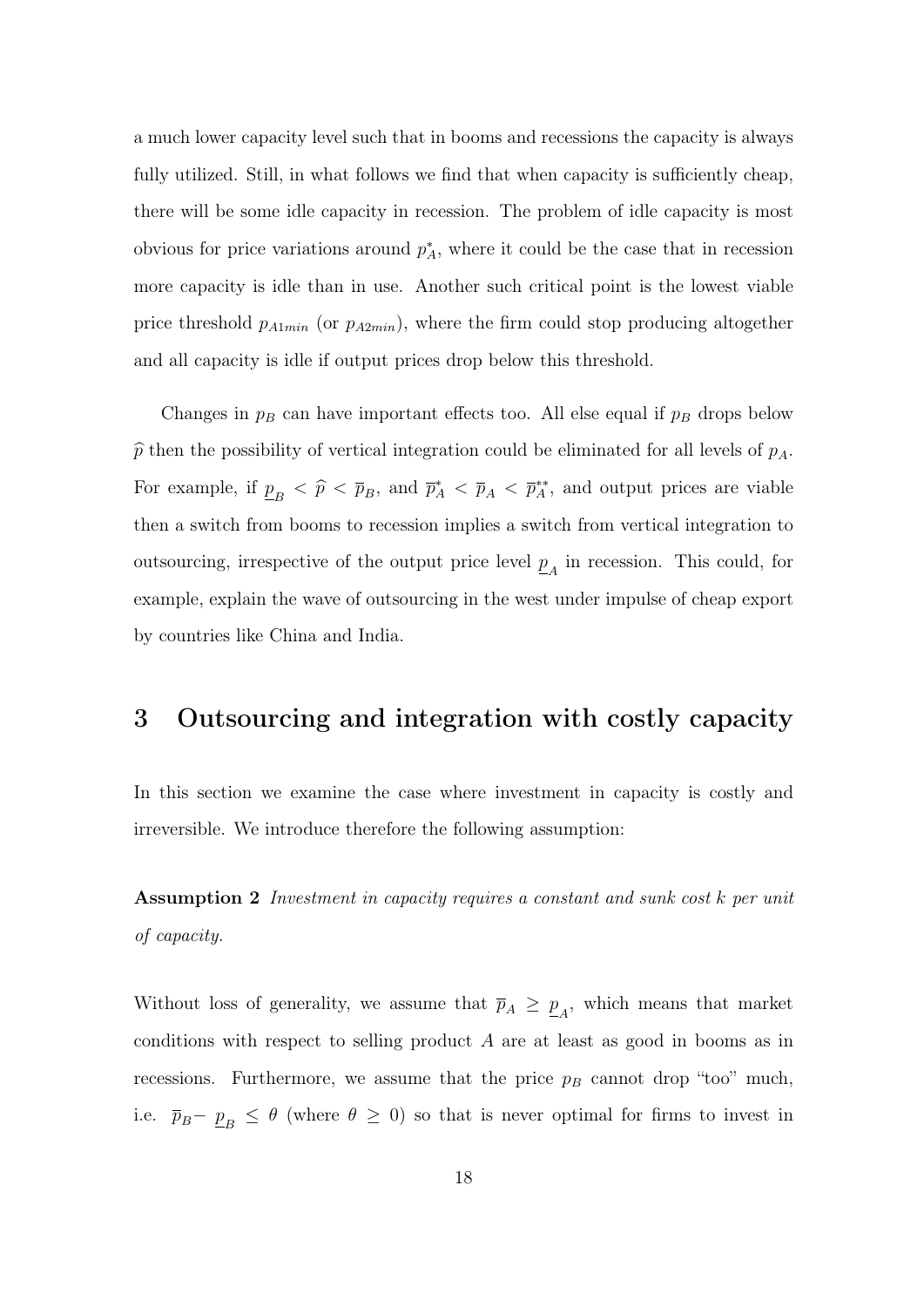extra capacity when the economy switches from a boom to a recession. (If this assumption is violated then one has to switch the labels from booms and recessions across states.)<sup>8</sup> Assume for simplicity that the game starts when the economy is in a boom so that the investment equilibrium is immediately reached.<sup>9</sup> When the firm enters the market in a boom it maximizes  $\overline{NPV_{ij}} = \overline{V}_{ij} - kK$ , where the value of the firm in booms,  $\overline{V}_{ij}$ , is as defined by equation (17). The firm has to determine the optimal capacity level K, the optimal output level in booms and recession  $(\bar{q}, q)$ , and the production regime adopted in booms  $(i)$  and recession  $(j)$ . From previous section (see equation (15) we know that the following relation must be satisfied between capacity and output:  $K = \overline{q}(1 + \overline{\varphi}_2) + \overline{\varphi}_3 \overline{Q}^{**}$  where  $\overline{Q}^{**}$  is defined as the output level in booms at which the firm is indifferent between regime 2 and regime 3. Equivalently, we can define  $\overline{K}^{**} = 2\overline{Q}^{**}$  as the capacity level at which the firm switches in booms from regime 2 to regime 3. As before  $\overline{Q}^{**}$  needs to be determined as part of the solution to the problem.

The optimal investment strategy can take on two possible forms. A first possible outcome is the one where it is optimal for the firm to have some idle capacity in recession. A second possible outcome is that all capacity is fully used in booms as well as recessions. Loosely speaking the first strategy will be optimal if the cost per unit of capacity is small and if booms last sufficiently long. If, however, recessions last relatively long and capacity is quite costly then it is too expensive for the firm to have idle capacity during recession and the firm finds it optimal to adopt a capacity level that is fully utilized at all times.

 $8$ How high  $\theta$  can be depends on the other parameters of the model. It is clear, however, that for  $\theta = 0$  (and hence  $\bar{p}_B \leq \underline{p}_B$ ), it can never be optimal to install extra capacity when switching from a boom to a recession.

<sup>&</sup>lt;sup>9</sup>If the game starts in a recession then the firm may initially adopt a lower capacity level, and move to full capacity when the economy subsequently switches to a boom.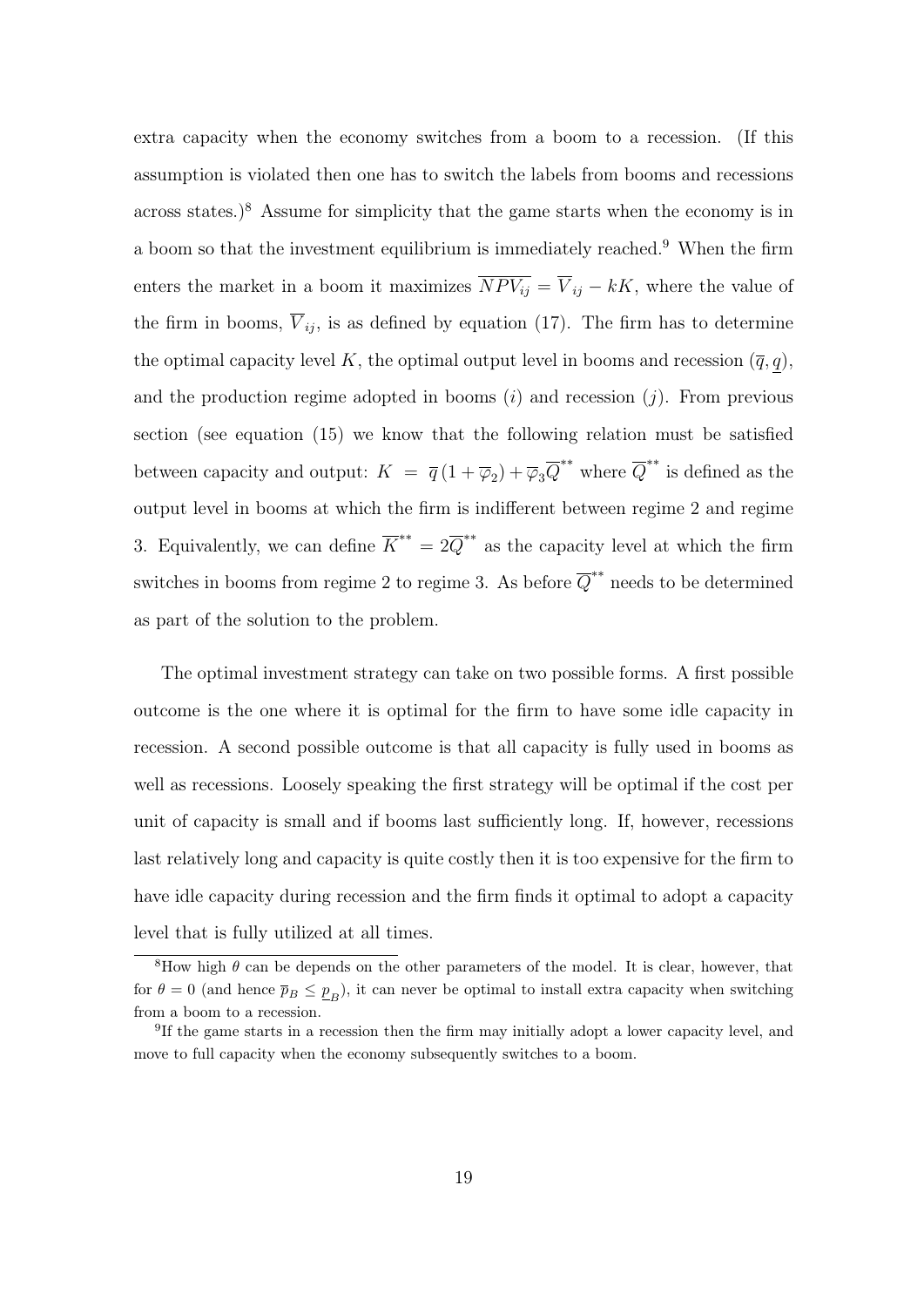The solution method for each case is quite different, and we therefore cover each case separately. We start off with the case where some capacity is idle in recession, and subsequently consider the 'no-idle' capacity case.

#### 3.1 Investment strategy with idle capacity in recession

If the firm has idle capacity in recession then capacity does not act as a constraint on the firm's output decision in recession and the firm can therefore choose its output in recession as if capacity is costless. This is similar to the case we analyzed in section 2, and the optimal output and production strategy is therefore as described in proposition 1. This strategy allows the firm to achieve in recession the optimal 'unconstrained' profit level that was characterized by proposition 1. In what follows we denote this profit level by  $\underline{\pi}^o$ . The optimality of  $\underline{\pi}^o$  implies that  $\frac{\partial \pi^o}{\partial K} = \frac{\partial \pi^o}{\partial q}$ ∂q  $\frac{\partial q}{\partial K} = 0.$ In other words, at the optimal capacity level, the marginal profit in recession from an increase in capacity is zero because the capacity constraint is not binding.

Expressing K as a function of  $\overline{q}$  allows us to formulate the optimization problem as a function of  $\overline{a}$ :

$$
\underset{\overline{q},\overline{\varphi}_{2},\overline{\varphi}_{3}}{\text{Max}} \quad \frac{\overline{\pi}(\overline{q})}{r} \left(1-\overline{p}\right) + \frac{\underline{\pi}^{o}}{r} \overline{p} - k \left[\overline{q} \left(1+\overline{\varphi}_{2}\right) + \overline{\varphi}_{3} \overline{Q}^{**}\right] \tag{20}
$$

The firm therefore optimizes with respect to the output level in booms  $(\bar{q})$  as well as the production regime adopted (as reflected by the values for  $\overline{\varphi}_2$  and  $\overline{\varphi}_3$ ). The solution to this optimization problem is given in the following proposition.

Proposition 2 If capacity is costly and if it is optimal for the firm to have some idle capacity in recession, then the output decision in recessions is as described in proposition 1 (but with  $p_A$  and  $p_B$  substituted by  $\underline{p}_A$  and  $\underline{p}_B$ , respectively). In booms, investment in capacity is optimal only if the output price  $\bar{p}_A$  exceeds a minimum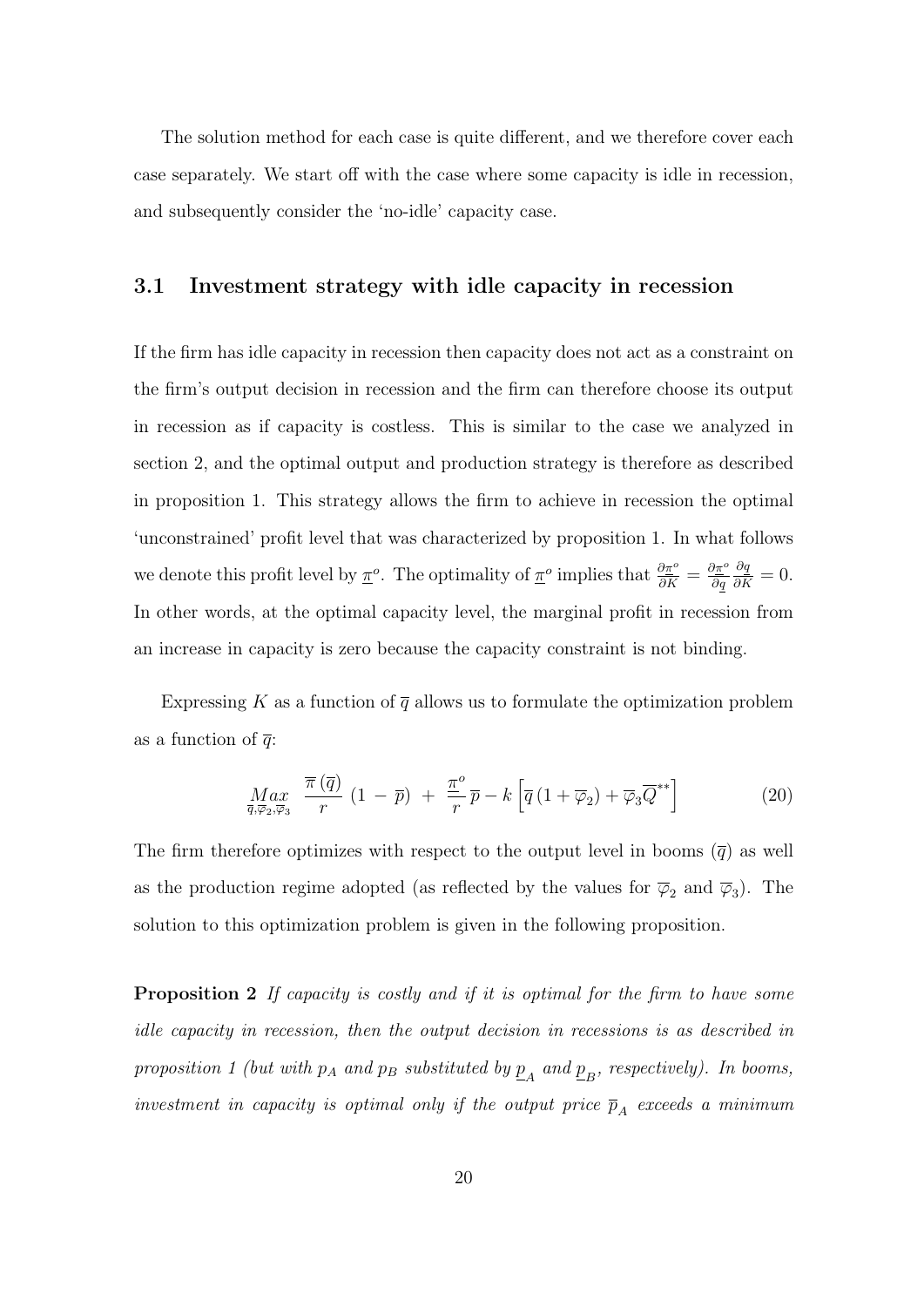threshold  $\bar{p}_{Aimin}$  where  $\bar{p}_{Aimin}$  is the solution to  $\overline{NPV}_{ij}(\bar{p}_{Aimin}) = \overline{V}_{ij}(\bar{p}_{Aimin})$  $kK = 0$ .

If  $\overline{p}_B \leq 2$ √  $\overline{c_B f_B} + \frac{rk}{1-r}$  $\frac{rk}{1-p} \equiv \hat{p}_B'$  then pure outsourcing is optimal in booms for all price levels  $\bar{p}_A$  at which production is viable. If  $\hat{p}'_B < p_B$  then in booms:

regime 1 is optimal for  $\overline{p}_A \in [\overline{p}_{A1min}, \overline{p}_A^*]$ .

regime 2 is optimal for  $\overline{p}_A \in ]\max[\overline{p}_A^*, \overline{p}_{A2min}], \overline{p}_A^{**}].$ 

*regime 3 is optimal for*  $\overline{p}_A \in ]\max[\overline{p}_A^{**}, \overline{p}_{A3min}], +\infty[$ .

The price level in booms  $\bar{p}_A^*$  ( $\bar{p}_A^{**}$ ) at which it is optimal to switch from regime 1 to regime 2 (from regime 2 to regime 3) is given by:

$$
\overline{p}_{A}^{*} = \overline{p}_{B} \left( 1 + \frac{c_{A}}{c_{B}} \right) - \frac{kr}{1 - \overline{p}} \left( \frac{c_{A}}{c_{B}} - 1 \right) - \frac{\sqrt{\left( \left[ \overline{p}_{B} - \frac{kr}{1 - \overline{p}} \right]^{2} - 4c_{B}f_{B} \right) (c_{A} + c_{B}) c_{A}}}{c_{B}}
$$
\n
$$
\overline{p}_{A}^{**} = \overline{p}_{B} \left( 1 + \frac{c_{A}}{c_{B}} \right) - \frac{kr}{1 - \overline{p}} \left( \frac{c_{A}}{c_{B}} - 1 \right)
$$
\n(21)

The optimal output level in booms is given by  $\overline{q}^o = \frac{\overline{p}_A - \overline{p}_B(1-\overline{\varphi}_2) - \frac{rk(1-\overline{\varphi}_2)}{1-\overline{p}}}{2(c_A + \overline{\varphi}_2 c_B)}$ .  $\overline{Q}^*$  and  $\overline{Q}^{**}$  (the optimal output level at  $\overline{p}_A^*$  and  $\overline{p}_A^{**}$ , respectively) are the same as  $Q^*$  and  $Q^{**}$  in proposition 1, but with  $p_B$  everywhere replaced by  $\overline{p}_B - \frac{rk}{1-k}$  $\frac{rk}{1-p}$ . Furthermore,  $\overline{Q}^* = q_1^o(p_A^*) \, <\, q_2^o(p_A^*) \,$  and  $\overline{Q}^{**} = q_2^o(p_A^{**}) = q_3^o(p_A^{**})$ .

For idle capacity to be optimal in recession the following condition has to be satisfied:

$$
\overline{K} = \overline{q}^{o} (1 + \overline{\varphi}_{2}) + \overline{\varphi}_{3} \overline{Q}^{**} > \underline{q}^{o} \left( 1 + \underline{\varphi}_{2} \right) + \underline{\varphi}_{3} \underline{Q}^{**} = \underline{K}
$$
\n(22)

The proposition has a number of interesting implications. First, conditional on being in a particular production regime, a higher unit cost of capacity  $k$  reduces the optimal output  $\bar{q}^o$  in booms. The formula for  $\bar{q}^o$  shows that costly capacity has an effect similar to increasing the output price  $\bar{p}_B$  by  $\frac{rk}{1-\bar{p}}$ . The quantity  $\frac{rk}{1-\bar{p}}$  can be interpreted as the opportunity cost of investing in the marginal unit of capacity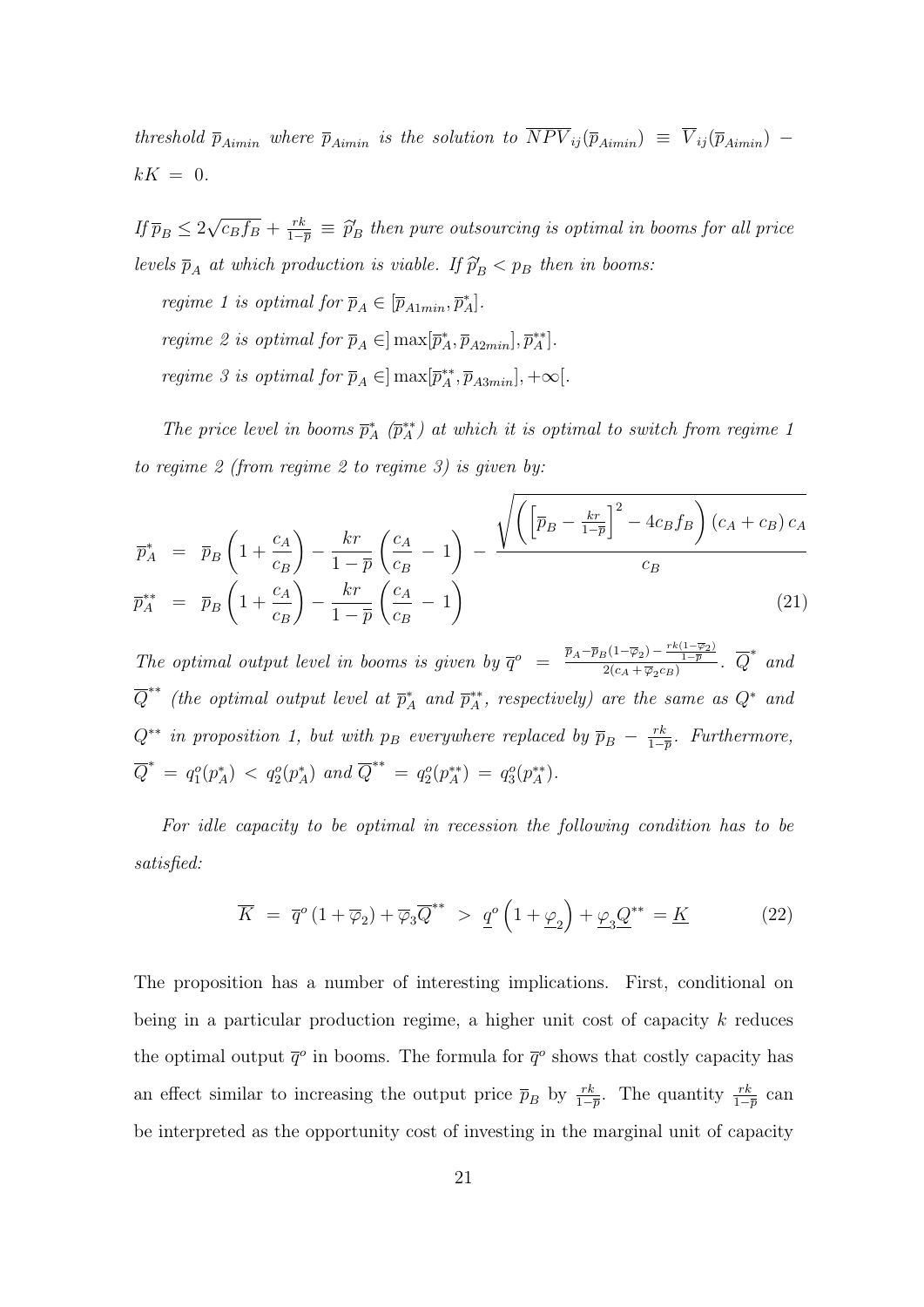divided by the fraction of the time spent in booms. When  $1 - \bar{p}$  is small then the economy is in recession most of the time and the opportunity cost of the marginal unit of capacity is very high as this unit will be idle most of the time. If, however, the economy remains in boom forever  $(\bar{p} = 0)$  then the opportunity cost of the marginal unit of capacity is merely rk.

Second, an increase in k reduces the interval of output prices  $\overline{p}_A$  over which vertical integration occurs. Indeed, it is easy to show that  $\frac{\partial \overline{p_A^{**} - p_A^*}}{\partial k} < 0$ . In fact when  $\overline{p}_B \leq \widehat{p}'_B \equiv 2$ √  $\overline{c_B f_B} + \frac{rk}{1-r}$  $\frac{rk}{1-p}$  then vertical integration no longer occurs. The intuition is that vertical integration is a more capacity intensive production regime than outsourcing. As a result a higher unit of capacity,  $k$ , makes integration comparatively less attractive.

Third, when capacity is not too costly (as is assumed to be the case in proposition 2) then the behavior of the optimal output and capacity levels as a function of the output price  $\bar{p}_A$  is similar as in the costless capacity case. In particular, we still have a discrete jump in both the output and capacity levels when at  $p_A^*$  we switch from regime 1 to regime 2 (i.e.  $q_1^o(\bar{p}_A^*) < q_2^o(p_A^*)$ ), while output and capacity are continuous at  $p_A^{**}$  where we optimally switch from regime 2 to regime 3 (i.e.  $q_2^o(\overline{p}_A^{**}) = q_3^o(p_A^{**})$ . Obviously, the policy described in proposition 2 requires that capacity is not too costly so that it is optimal to have some idle capacity in recession. This "idle capacity" condition is expressed by inequality (22). The left hand of this inequality is the optimal capacity level adopted by the firm, whereas the right hand is the capacity level that the firm would like to have in recession if capacity were costless. If the latter capacity level is below K then the firm is not constrained in recession in the output level it adopts, which means that there is some idle capacity.<sup>10</sup>

<sup>&</sup>lt;sup>10</sup>Strictly speaking there is also a knife edge case for which K exactly equals  $\underline{q}^o \left(\underline{p}_A\right) \left(1 + \underline{\varphi}_2\right) +$  $\mathcal{L}_3 Q^{**}$ . In this limiting case the firm is not capacity constrained in recession, even though there is no idle capacity.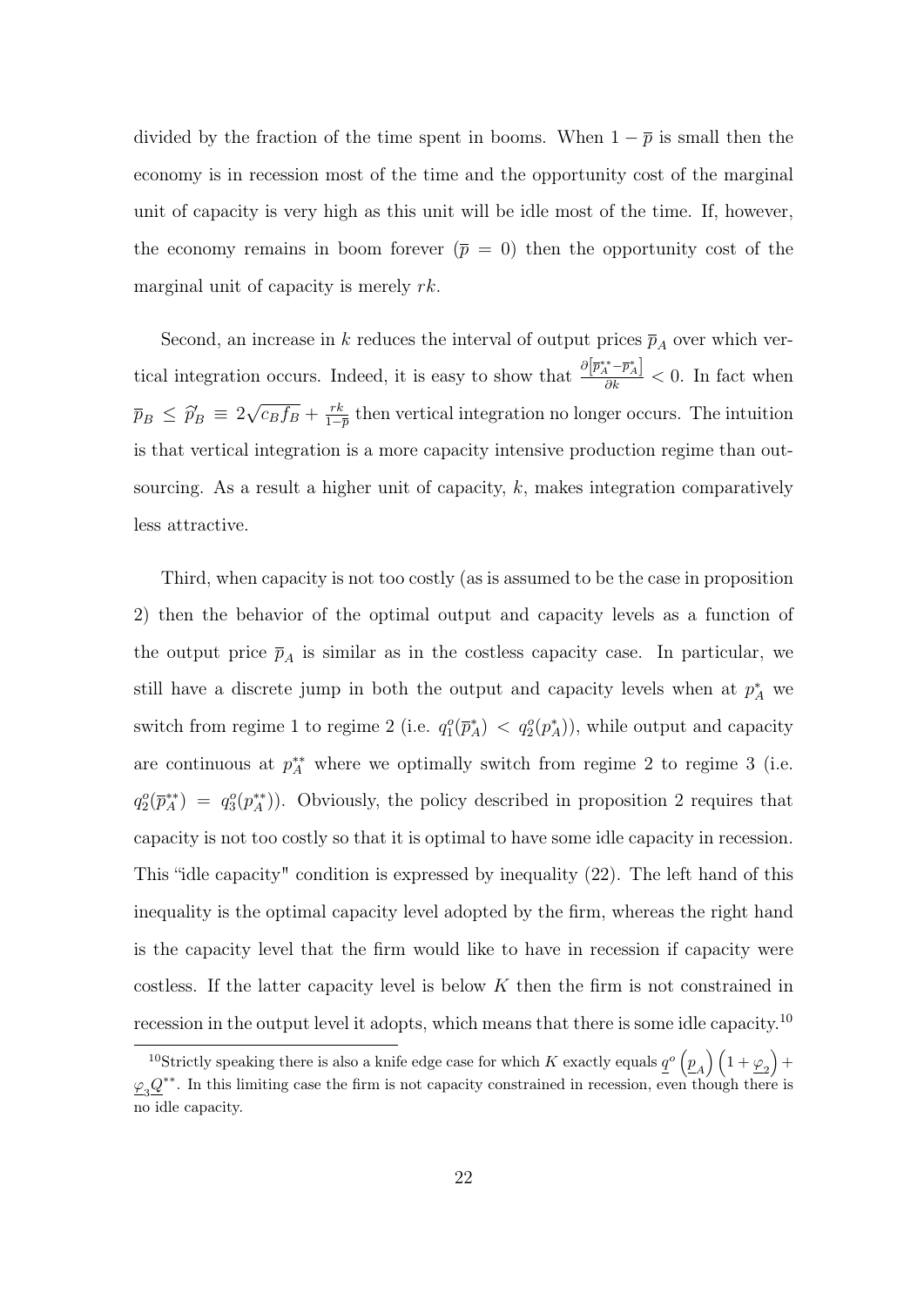The above results shows that the economic cost of idle capacity is very much determined by two components: (1) the unit cost of capacity,  $k$ , and (2) the fraction of the time that the capacity is lying idle. It is intuitively clear that if either of these two components becomes prohibitively high, then the firm may no longer want to have idle capacity. We therefore now examine the case where it is not optimal for the firm to have idle capacity.

#### 3.2 Investment strategy with no idle capacity in recessions

When the firm enters the market in a boom it maximizes  $\overline{NPV}_{ij} = \overline{V}_{ij} - kK$ , where  $\overline{V}_{ij}$  is a weighted average of the profits in booms  $\overline{\pi}$  and recession  $\underline{\pi}$ . With idle capacity in recession the marginal unit of capacity installed in booms has no effect on the profits that are achieved in recession. This reduces the optimization problem to a simple static optimization problem that maximizes the present value of all profits in booms net of the cost of investment in capacity.

Matters become more complicated when there is no idle capacity so the firm operates at full capacity at all times. In that case the marginal unit of capacity installed in booms not only affects the profits in booms,  $\overline{\pi}$ , but also the profits in recession,  $\underline{\pi}$ , because the capacity constraint in recession is being relaxed. Therefore, a different solution algorithm has to be adopted.

As a result, we directly optimize the net present present value  $\overline{NPV}_{ij}$ , that is, the difference between the weighted average of the present values of profits realized in booms,  $\overline{\pi}/r$ , and recessions,  $\underline{\pi}/r$ , and the investment cost kK. As we do not know the optimal regime choice a priori, we subsequently optimize over all possible combinations of production regimes. The optimization is done with respect to the amount of capacity installed,  $K$ , and  $-$  in certain regimes  $-$  to the amount of capacity earmarked for integrated production.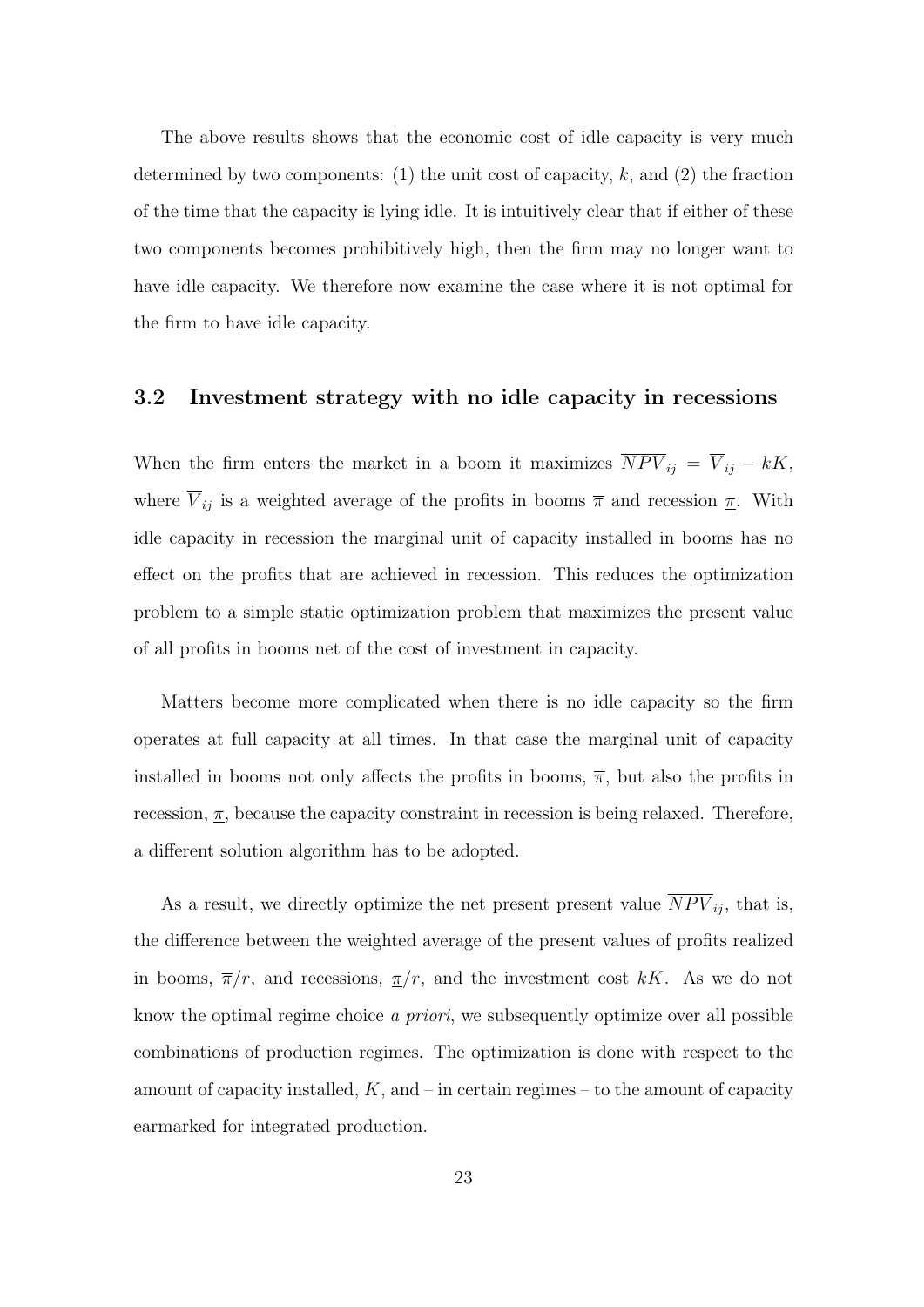Such an algorithm is quite different from the solution method when the firm has idle capacity. Previously the firm could optimally and fully choose the output level as a function of the output price  $\bar{p}_A$ . It is true that with no idle capacity, the output level and the production regime are still functions of  $\bar{p}_A$ . Given that nine different combinations of regimes are generally possible now, the number of resulting cutoff values of  $\bar{p}_A$  is twelve. Four of those cutoff values will effectively apply depending on which one of the six theoretically possible sequences of regimes prevails.<sup>11</sup> Therefore, we are generally unable to predict the prevailing production regimes in booms and recessions based on the knowledge of  $\bar{p}_A$  (and of the other relevant parameters). Instead, we determine the production regimes across both states by directly solving the following maximization problem:

$$
\max_{i,j} NPV_{ij}(K_{ij}^{opt}), \text{ where } i, j \in \{1, 2, 3\},\tag{23}
$$

and

$$
K_{ij}^{opt} = \underset{K}{\text{argmax}} N P V_{ij}(K),\tag{24}
$$

subject to

$$
\overline{Q}_{3j}^{**} \leq \frac{1}{2} K_{3j}, \tag{25}
$$

$$
\underline{Q}_{i3}^{**} \leq \frac{1}{2}K_{i3}.\tag{26}
$$

The implementation of the above maximization program is relatively straightforward. For  $i = j = 1$  (outsourcing in both states), maximization is unconstrained

<sup>&</sup>lt;sup>11</sup>Cutoffs  $\bar{p}_A^*$  and  $\bar{p}_A^{**}$  can generally be calculated for the three regimes in recessions. Analogously, a pair of cutoff levels of  $\bar{p}_A$  associated with the changes of the production regime in recessions can be calculated for the three different regimes in booms. This gives twelve cutoff levels of  $\bar{p}_A$ . Still, given the optimal sequence of the pairs of production regimes in booms and recessions, only four of the twelve cutoff levels are relevant. For example, the lowest cutoff level may denote the switch from outsourcing to integration in recessions, another would correspond to the switch from outsourcing to integration in booms, yet another would be associated with the switch from integration to the combined regime in recessions, and the final one – to the switch from integration to the combined regime in booms. In general, each of six different sequences of the pairs of production regimes can be optimal and each of them is associated with a different quadruple of the relevant cutoff levels of  $\bar{p}_A$ .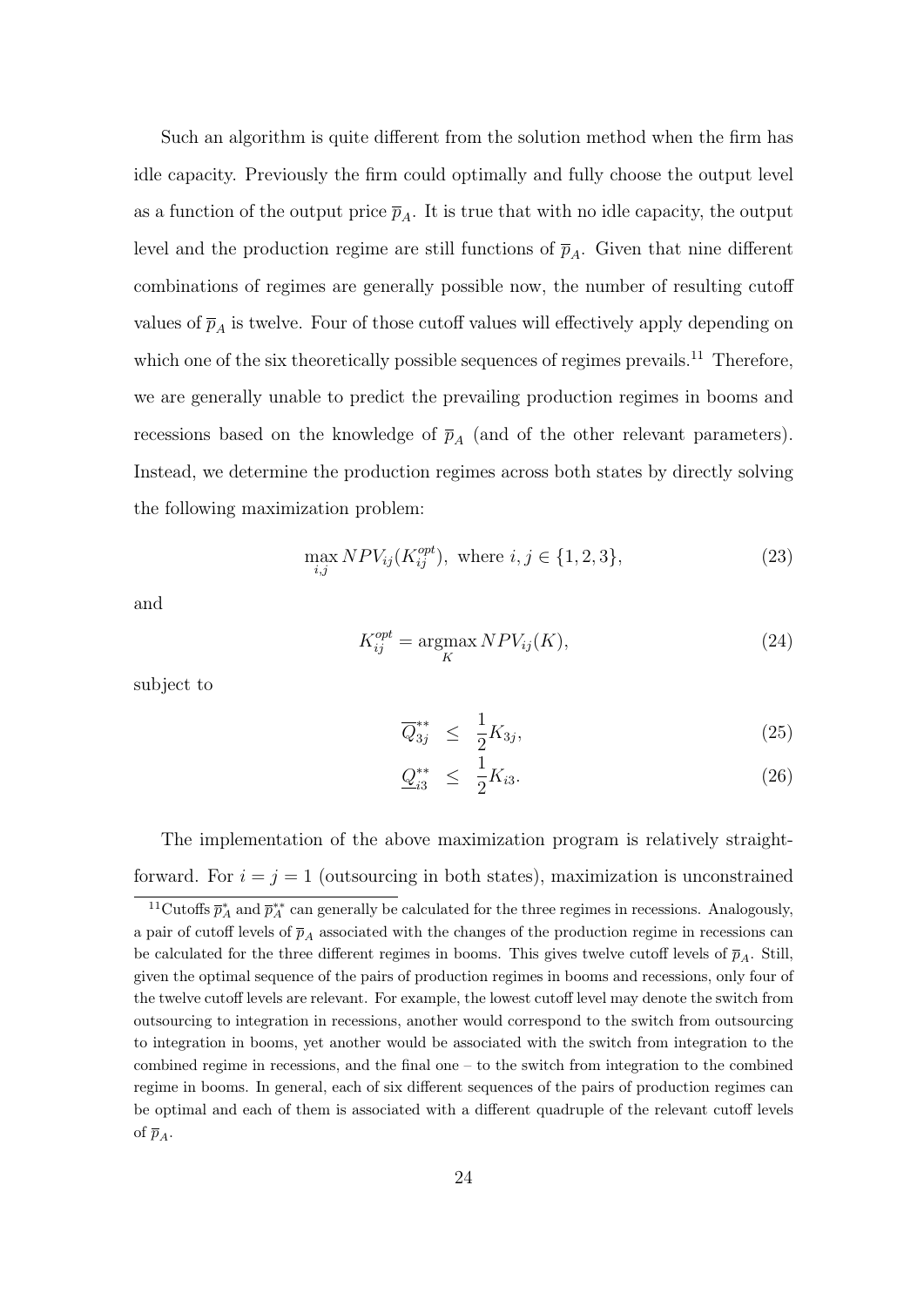and performed solely with respect to  $K$ . On the opposite side of the spectrum, that is, for  $i = j = 3$  (combined regime in both states), maximization is performed with respect to K,  $\overline{Q}^{**}$  and  $Q^{**}$ . Consequently, both constraints (25) and (26) have to be taken into account in this case. For  $i = 3$  and  $j \neq 3$   $(i \neq 3$  and  $j = 3)$  only constraint  $(25)$   $((26))$  is relevant. How can we verify whether the optimal regime is that with integration occurring at least in one of the states? The solution is simple. Pure integration is never optimal if neither of conditions (25)–(26) binds in the optimum. Conversely, the combined regime cannot be optimal in booms (recessions) when regime  $j(i)$  prevails in recessions (booms) and condition (25) ((26)) is binding.

Consequently, finding the optimal production regimes across the two states requires solving the maximization problem (23) for the four following cases:

$$
(i,j) \in \{(1,1), (1,3), (3,1), (3,3)\}.
$$

Case  $(1,1)$  is straightforward. If condition  $(26)$  binds in the solution to case  $(1,3)$ , the combined regime is dominated in recessions by pure integration.<sup>12</sup> Consequently, the constrained solution under regimes (1,3) simply corresponds to the solution under regimes  $(1,2)$ . Analogously, condition  $(25)$  binding in the solution to case  $(3,1)$ is equivalent to the combined regime being dominated in booms by pure integration. As a result, the constrained solution under regimes (3,1) is identical to that under regimes  $(2,1)$ . Finally, any binding conditions in the solution to case  $(3,3)$  are interpreted in the same way. To summarize, imposing constraints (25) and (26) on the solution to cases involving the combined regime in at least one of the states allows us naturally to embed the cases of pure integration. This property leads the number of regime combinations to fall from nine to four.

<sup>&</sup>lt;sup>12</sup>In other words,  $Q_{i2}^{**}$  $i3^* = \frac{1}{2}K_{i3}$  implies that the firm produces its entire required quantity of product B internally and uses no outsourcing at all. But such a "degenerate" combined production mode is simply equivalent to pure integration.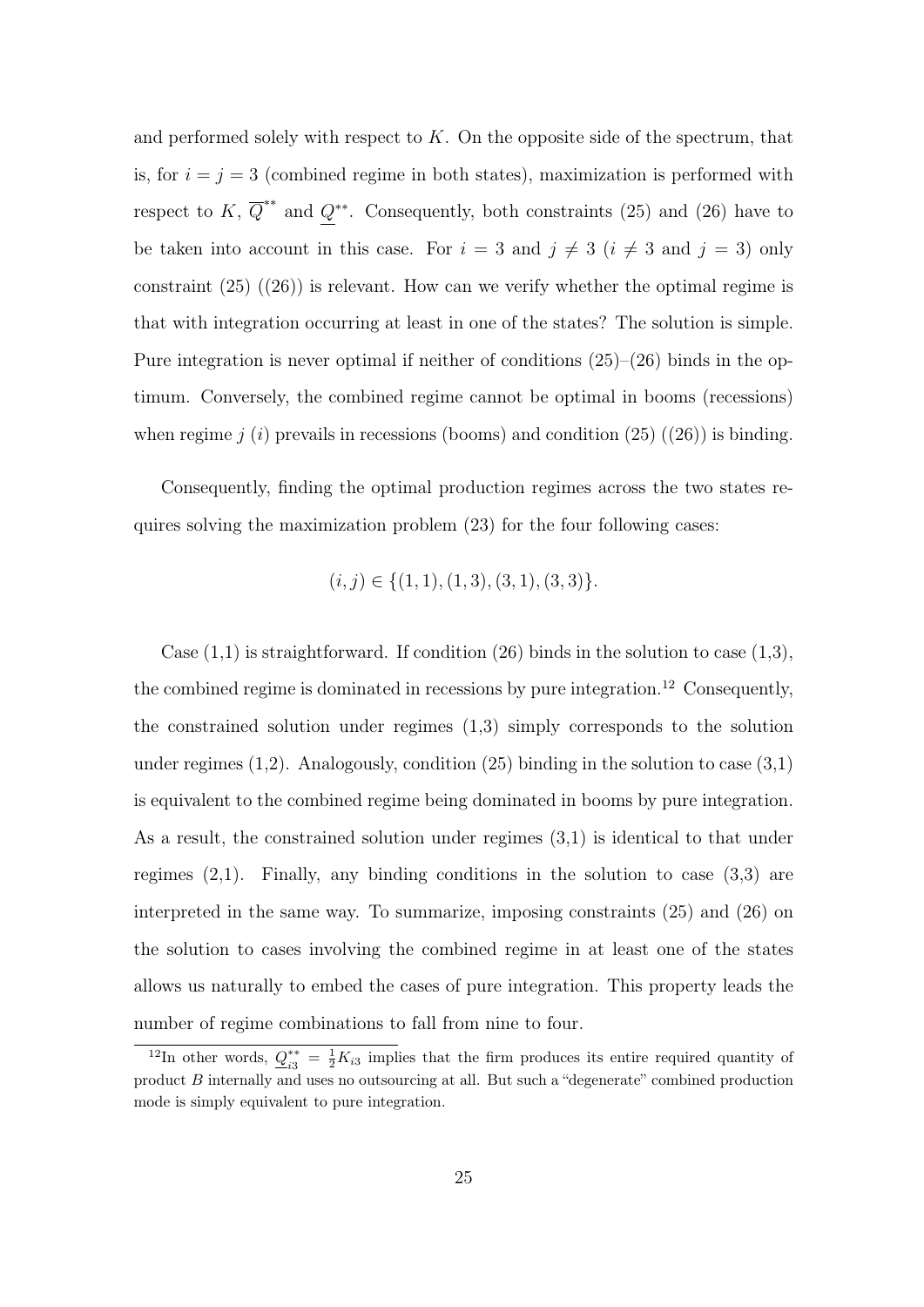Numerical results of the model are presented in Table 1. The following parameter values have been adopted:  $c_B = 1$ ,  $f_A = 0.1$ ,  $f_B = 0.1$ ,  $\bar{p} = 0.5$ , and  $r = 0.1$ . The values of  $c_A$ ,  $k$ ,  $\overline{p}_A$ ,  $\underline{p}_A$ ,  $\overline{p}_B$ , and  $\underline{p}_B$  vary as described in the table.

#### [Please insert Table 1 about here.]

A number of conclusions can be drawn from Table 1. First, for relatively low costs of capacity and production of product  $A (k = 0.02$  and  $c<sub>A</sub> = 1$ ; Panel A), an increasing variability of the output price  $p_A$  across states leads generally to a higher NPV and a greater capacity investment. The former result follows from the standard positive effect of a higher volatility of output price on profits when quantity is adjustable. The greater capacity investment is the result of higher capacity needs in booms, following from a higher level of  $\bar{p}_A$ . Furthermore, a higher dispersion of output prices across the two states results in some idle capacity being present in recessions. Finally, the higher dispersion is usually associated with a switch from integration to the combined regime (at least in some states of nature).<sup>13</sup>

The above conclusions are generally true also when the variable cost of product A is high  $(c_A = 10;$  Panel B). In this case, both the NPV of the project as well as the amount of capacity installed are lower. Moreover, a higher dispersion of output prices may lead to outsourcing being the optimal production regime. Contrarily to the above results, increasing the dispersion of output prices does not need to lead to a higher NPV or greater capacity installed if the cost of capacity is very high  $(k = 3;$  Panel C). (It does if it optimally leads to choosing less capitally intensive outsourcing in one of the states.)

<sup>&</sup>lt;sup>13</sup>An increasing variability of the output price also leads generally to a greater dispersion in capacity utilized in booms and recession  $(\overline{K} - K)$ , and to a greater dispersion in output quantities across states  $(\overline{Q} - Q)$ .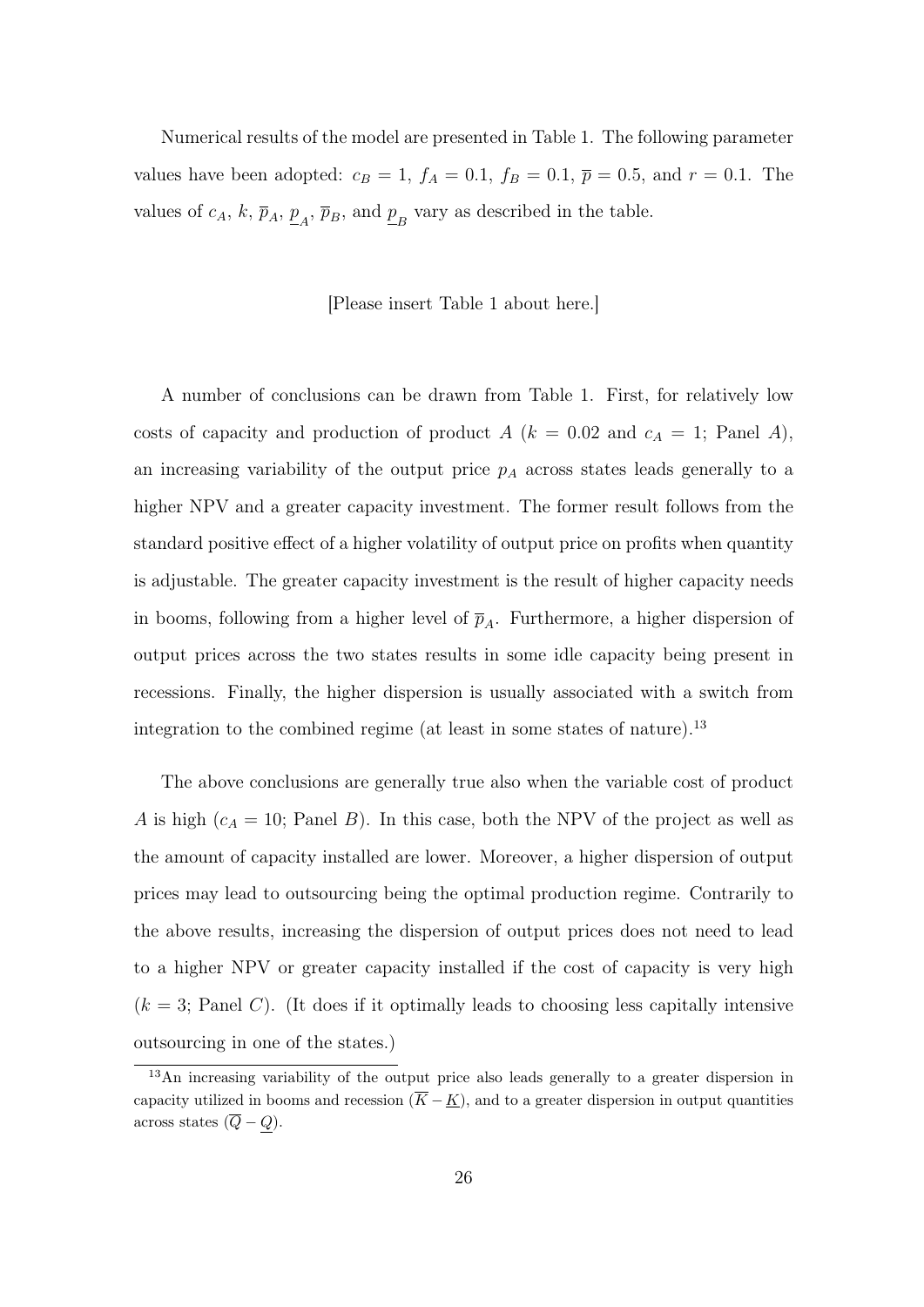Consistent with the intuition, a lower cost of input,  $p_B$ , results in a higher NPV. It also makes outsourcing (possibly combined with integration) a more frequently adopted production regime. Finally, increasing the spread on the cost of input across the states (from  $\bar{p}_B = \underline{p}_B = 1.5$  to  $\bar{p}_B = 2$  and  $\underline{p}_B = 1$ ) has an ambiguous effect on the project's NPV: it reduces the NPV if outsourcing becomes more costly in the states in which it originally prevails and increases it if (cheaper) outsourcing is triggered in recessions.

As an illustration of the case of no idle capacity, consider the scenario in which the firm adopts the combined regime (regime 3) during booms and pure integration (regime 2) in recessions. By terminating all outsourcing and switching to pure integration the firm fills the overcapacity that has arisen as a result of the fall in demand. Given that the capacity is fully used in booms we can easily calculate the firm's output in recessions  $(Q)$  as a function of the output in booms  $(\overline{Q})$ . For the optimal capacity level K, the output in booms  $(\overline{Q})$  and recessions  $(Q)$  must satisfy:

$$
K = \overline{Q} + \overline{Q}^{**} = 2\underline{Q} \tag{27}
$$

where  $\overline{Q}^{**}$  is the quantity of B that is produced in house during booms when the firm adopts regime 3. Consequently, if the firm switches from regime 3 in booms to regime 2 in recessions, then the output in recessions is the average of the output sold in booms  $(\overline{Q})$  and the amount of B produced in house  $(\overline{Q}^{**})$ :  $\underline{Q} = \frac{\overline{Q} + \overline{Q}^{**}}{2} > \overline{Q}^{**}$ . Therefore, in recessions the output level Q still exceeds  $\overline{Q}^{**}$ . However, instead of outsourcing the excess  $Q - \overline{Q}^{**}$  (as would normally be the case in booms), the firm produces B entirely in house. Similarly, when the economy reverts to a boom, the firm meets the increase in output  $(\overline{Q} - Q)$  by reallocating capacity. By outsourcing the production of B in excess of  $\overline{Q}^{**}$ , the firm frees up an amount of capacity,  $Q - \overline{Q}^{**}$ , which can be used to increase the output A by an equal amount  $\overline{Q} - Q$ (i.e.  $\overline{Q} - Q = Q - \overline{Q}^{**}$ ). Outsourcing in booms in therefore a capacity efficient way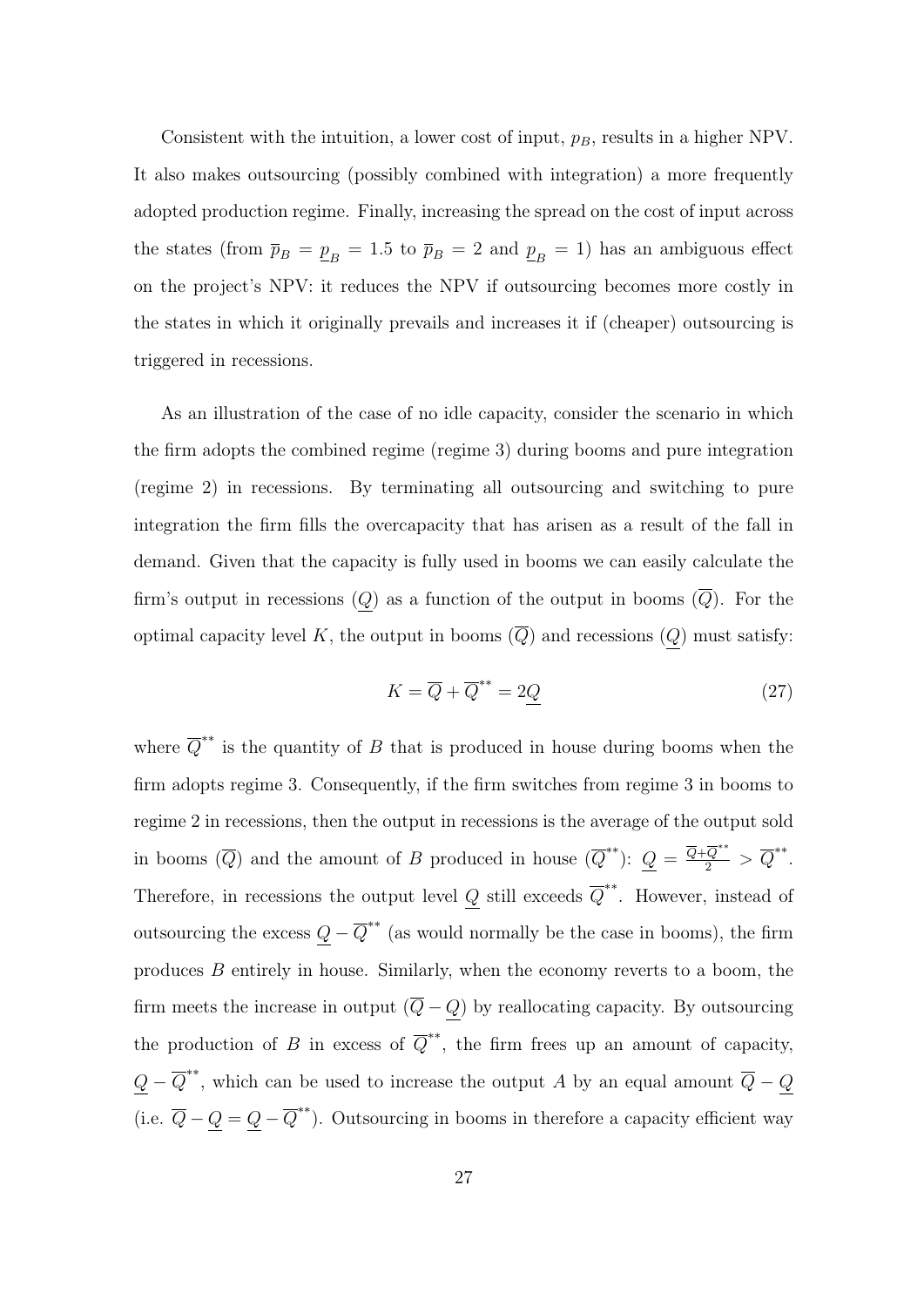of meeting excess demand. Investment in capacity is sunk and irreversible, whereas the decision on the amount to outsource is not (assuming the firm is not locked into a long term contract). As a result it is more efficient to meet the variable component of demand through outsourcing.

At this point we should note an important caveat. The above described switch from regime 3 in booms to regime 2 in recessions is quite different in nature compared to a switch from regime 2 to regime 1. The former is a switch to a more capacityintensive regime, whereas the latter is a switch to a less capacity-intensive regime. A switch from regime 2 to regime 1 in response to a reduction in demand for product A would typically exacerbate the overcapacity problem. A switch from regime 2 to regime 1 with operation at full capacity in both states is, however, not impossible. As explained earlier, a drop in the output price  $p_B$  could imply that the firm prefers to outsource in recession. For example, if  $\underline{p}_B < 2$ √  $\overline{c_B f_B}$  then the firm prefers pure outsourcing in recession irrespective of the output price  $\underline{p}_A$ .

### 4 Conclusions

This paper examines a firm's choice between outsourcing and integration under output and input price uncertainty. With outsourcing the average unit cost of the input is constant, whereas with integration the average cost of the input is a Ushaped function of the quantity produced.

We find that up to three different production regimes can arise: pure outsourcing, pure integration, and in-house production complemented with outsourcing. Investment in capacity plays an important role in the choice of the optimal production mode. As capacity becomes more costly, internal production becomes more expensive compared to outsourcing, and therefore the range of output prices over which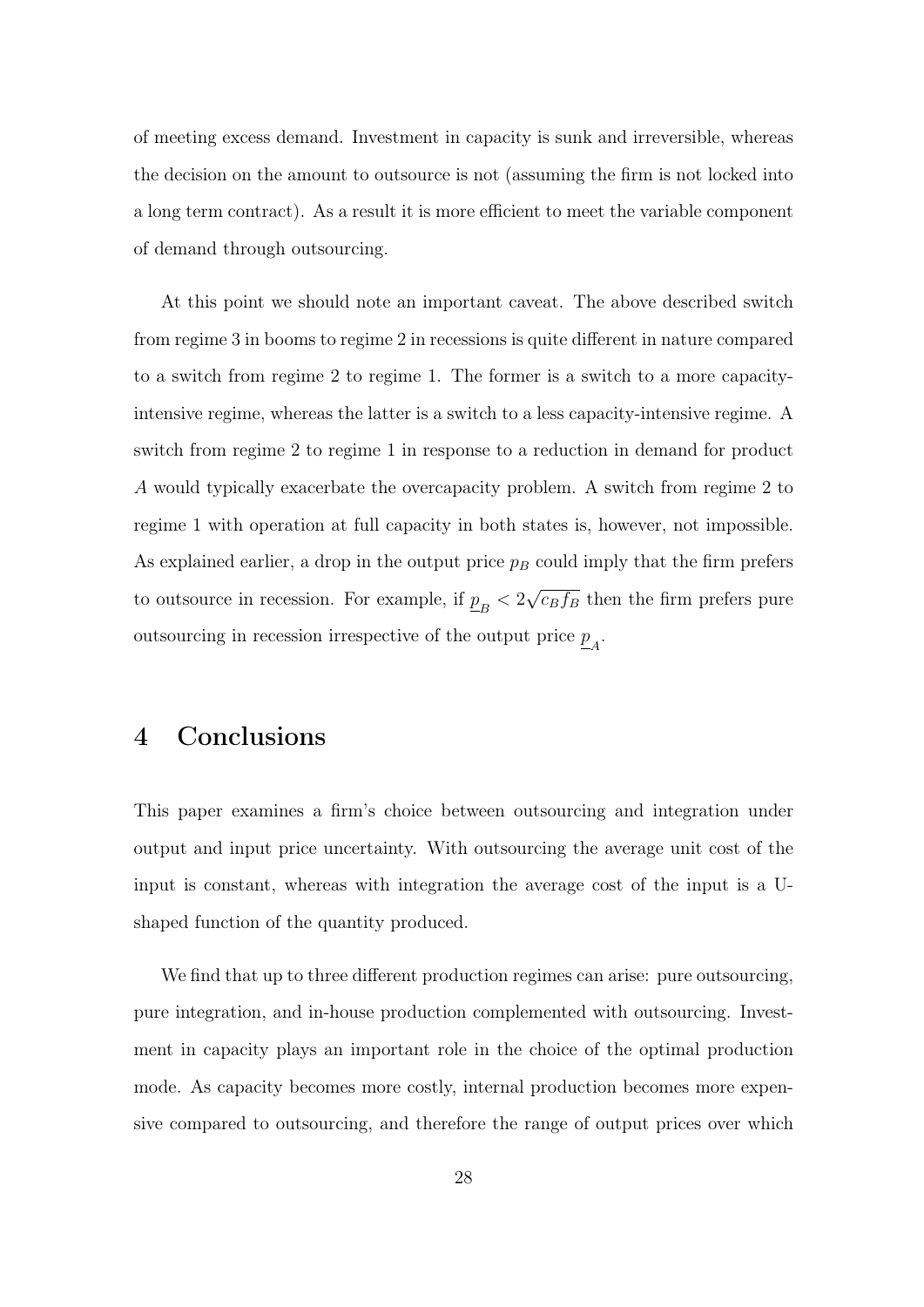internal production is optimal shrinks. We show that the amount of capacity installed is determined by the opportunity cost of capital, the unit cost of capacity and the fraction of the time that the marginal unit of capacity is utilized. If capacity is cheap or if it is in use most of the time (for example, if recessions last relatively short ), then it may still be optimal for firms to have idle capacity in recessions. If, however, the unit cost of capacity increases or the fraction of the time that capacity is lying idle is high, then the firm limits its investment in capacity in order to ensure that capacity is fully utilized in booms and recessions.

We find that firms can switch back and forth between production regimes in response to economic shocks, and this can be an efficient way to make the optimal use of capacity and minimize production costs. In response to a negative demand shock, firms that are operating above their ideal firm size can fill the resulting excess capacity by cutting back on some or all of their outsourcing. On the other hand, when demand is high in booms, firms can limit their capacity needs by using outsourcing as an overflow mechanism.

Our results have wider implications beyond the outsourcing literature and open up avenues for future research. For instance, there are implications for merger and takeover activity. Our results show that value can be created when a firm that outsources and is operating above its ideal size merges with a firm that is operating below its ideal size, particularly if the latter firm has excess capacity. The value creation arises from two potential sources. First, both firms can decrease their average cost of production by transferring production from the former to the latter firm. Second, the firms' capacity can be used more efficiently if the latter firm has excess capacity. This type of mergers reduces outsourcing activity and causes a shift towards large vertically integrated firms.

The paper may also have implications for research on barriers to entry and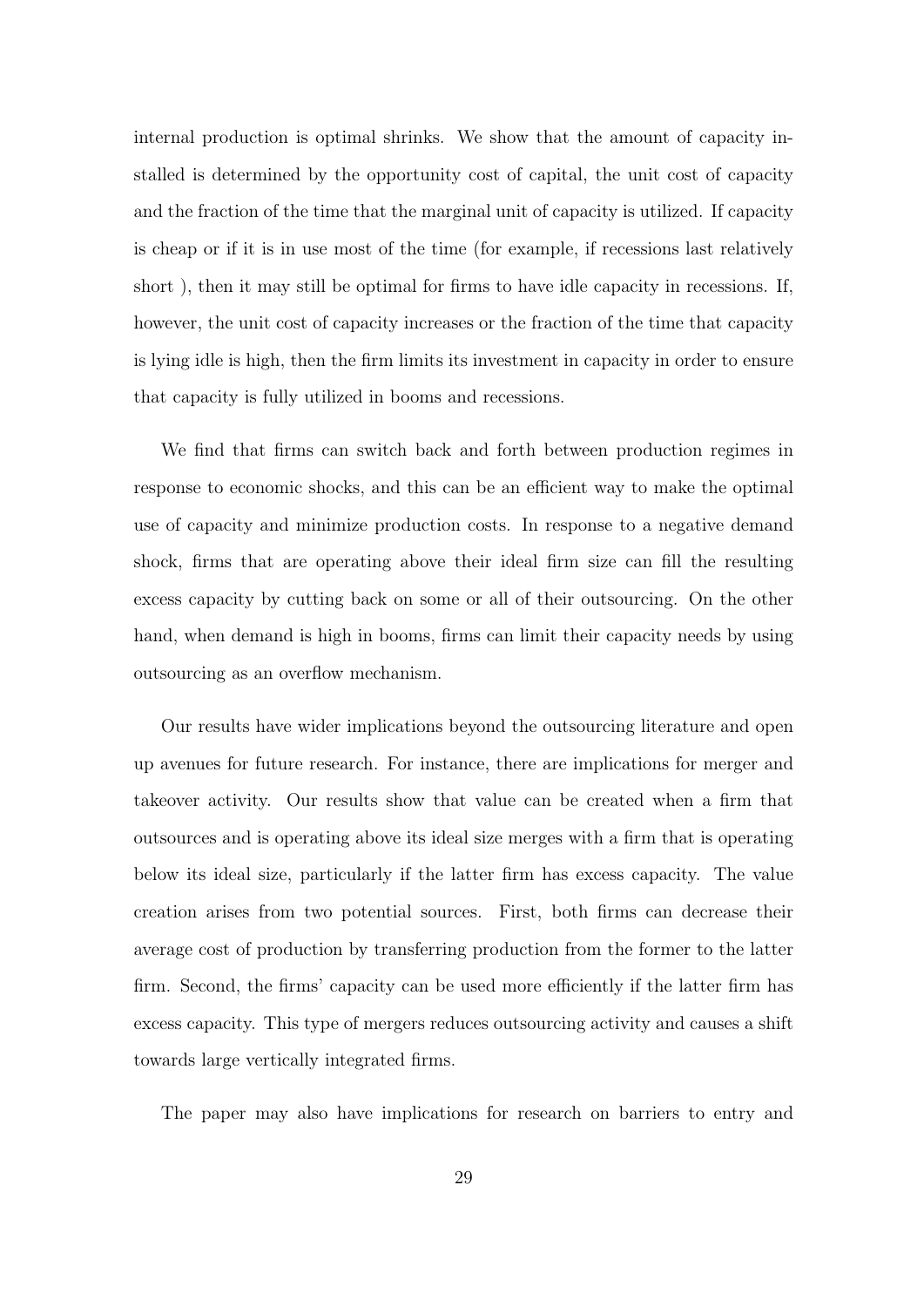contestable markets. A large vertically integrated firm can use its option to outsource as an entry deterrence mechanism to protect its output market. A shift from pure integration to integration combined with outsourcing allows the firm to increase its output to fill preemptively any "gaps" that might arise in the market.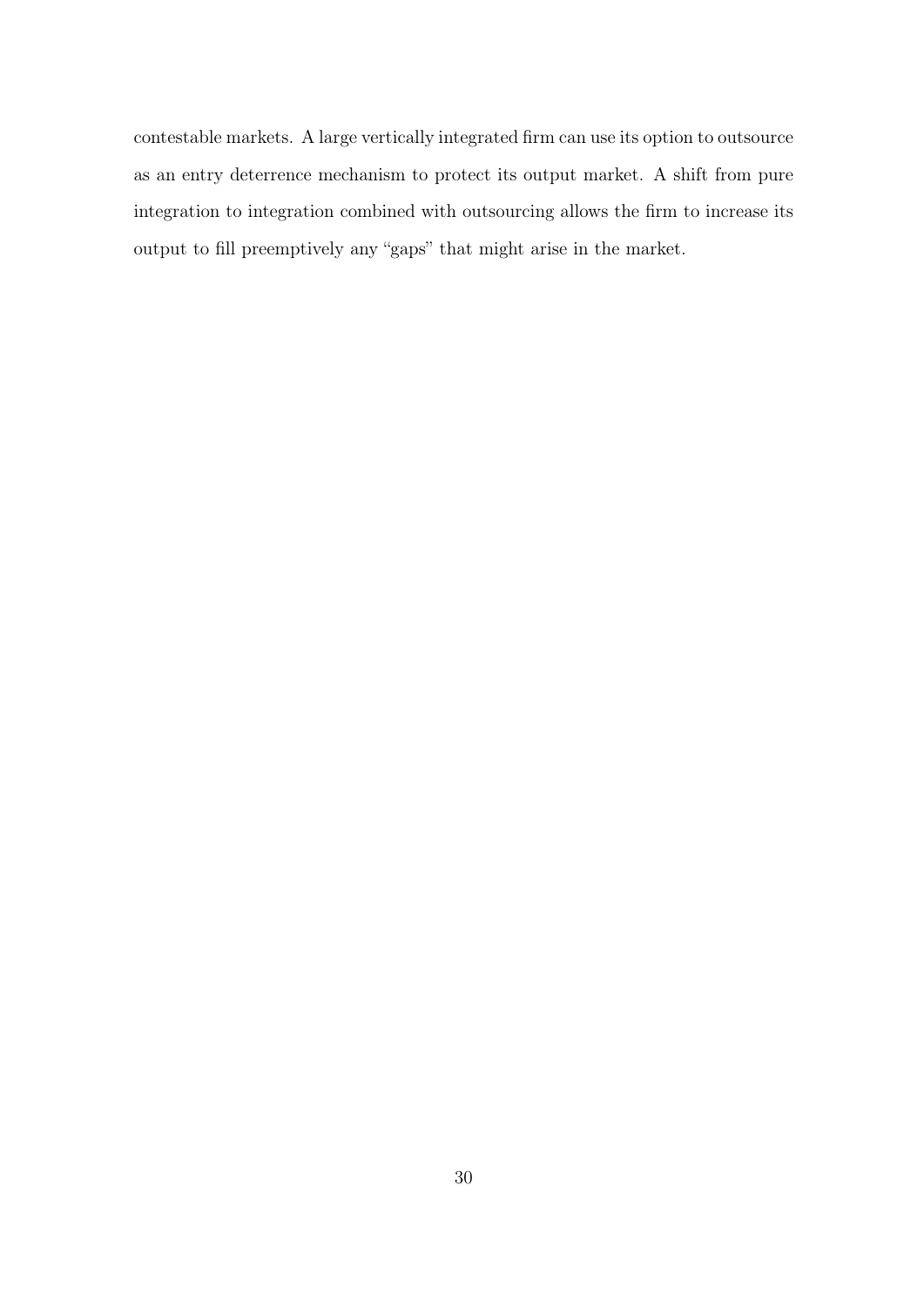## A Appendix

#### Proof of Proposition 1.

Optimizing the profit function with respect to  $q$  gives:

$$
\frac{\partial \pi(q; \varphi_2, \varphi_3)}{\partial q} = 0 \Leftrightarrow q^o = \frac{p_A - p_B (1 - \varphi_2)}{2 (c_A + \varphi_2 c_B)} \tag{A.1}
$$

The expression for  $q^o$  gives us the optimal output level conditional on a particular production regime, and conditional on a positive level of production being optimal in the first place. In the presence of fixed costs, the price level  $p_A$  has to be sufficiently high for the firm to produce at all. The lowest fixed costs are achieved through pure outsourcing. Regime 1 is therefore the natural candidate for optimal production when  $p_A$  is "very low". The optimal output level in regime 1 is:

$$
q_1 = \frac{p_A - p_B}{2c_A} \tag{A.2}
$$

Consequently, the maximum attainable profit level under pure outsourcing is:

$$
\pi_1 = \frac{(p_A - p_B)^2}{2c_A} - \frac{(p_A - p_B)^2}{4c_A} - f_A = \frac{(p_A - p_B)^2}{4c_A} - f_A \tag{A.3}
$$

The firm will only adopt a positive output level if and only if

$$
\pi_1 \ge 0 \Leftrightarrow p_A \ge 2\sqrt{c_A f_A} + p_B \equiv p_{A1min} \tag{A.4}
$$

The lowest viable output level is therefore  $q_1 = \sqrt{\frac{f_A}{c_A}}$  $\frac{f_A}{c_A}$  and the fixed cost  $f_A$  works as a barrier to entry.

Consider next the case of pure integration. The optimal output level in regime 2 equals  $q_2 = \frac{p_A}{2(c_A + p_A)}$  $\frac{p_A}{2(c_A+c_B)}$ . Therefore, the maximum attainable profits under pure integration are:

$$
\pi_2 = \frac{p_A^2}{4(c_A + c_B)} - f_A - f_B \tag{A.5}
$$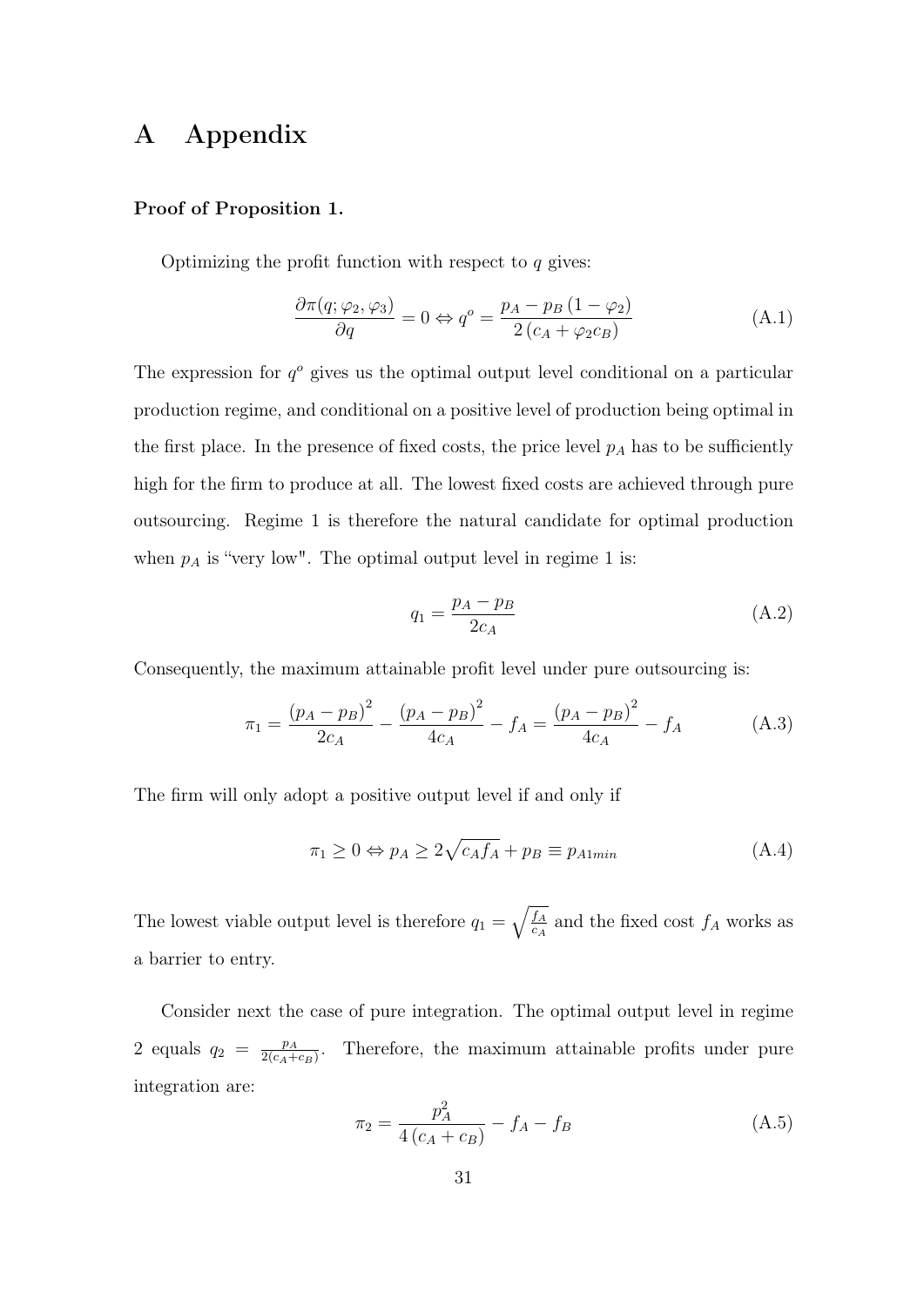Consequently, pure integration is only viable if

$$
\pi_2 \ge 0 \Leftrightarrow p_A \ge 2\sqrt{(c_A + c_B)(f_A + f_B)} \equiv p_{A2min} \tag{A.6}
$$

To decide whether to opt for pure outsourcing or for pure integration, firms compare profits under either regime by calculating the difference  $\pi_1 - \pi_2$ . Substituting for the optimal output gives:

$$
\pi_1(q_1^o(p_A)) - \pi_2(q_2^o(p_A)) = \frac{(p_A - p_B)^2}{4c_A} - \frac{p_A^2}{4(c_A + c_B)} + f_B \tag{A.7}
$$

Since  $c_B > 0$  it follows immediately that  $\pi_1 - \pi_2$  is a convex quadratic function of  $p_A$  which reaches a minimum at  $p_A = p_B \left(1 + \frac{c_A}{c_B}\right)$  . The discriminant of this quadratic equation is negative (zero) for  $p_B^2 < (=\)4c_Bf_B$ . Therefore, if  $p_B^2 \leq 4c_Bf_B$ then:  $\pi_1(q_1^o(p_A)) \geq \pi_2(q_2^o(p_A))$  for all  $p_A$  and pure outsourcing always dominates pure integration. If  $p_B^2 > 4c_Bf_B$  then the function  $\pi_1(p_A) - \pi_2(p_A)$  has two (real) roots. In what follows, we call  $p_A^*$  the negative root, which is given by:

$$
p_A^* = p_B \left( 1 + \frac{c_A}{c_B} \right) - \frac{\sqrt{(p_B^2 - 4c_B f_B)(c_A + c_B)c_A}}{c_B}
$$
 (A.8)

The above analysis implies that there exists an interval  $[p_{A1min}, p_A^*]$  for which pure outsourcing is strictly better than pure integration. The switching point  $p_A^*$  satisfies the condition:  $\pi_1(q_1^o(p_A^*)) = \pi_2(q_2^o(p_A^*))$ .

Consider now the point  $p_A^*$  at which the firm is indifferent between pure outsourcing and pure integration. The optimal output level under pure outsourcing is then given by:

$$
q_1^o(p_A^*) = \frac{p_B}{2c_B} - \frac{\sqrt{(p_B^2 - 4c_Bf_B)(c_A + c_B)c_A}}{2c_Ac_B} \equiv Q^*
$$
 (A.9)

On the other hand, the optimal output level under pure integration equals:

$$
q_2^o(p_A^*) = \frac{p_B}{2c_B} - \frac{\sqrt{(p_B^2 - 4c_Bf_B)(c_A + c_B)c_A}}{2c_B(c_A + c_B)}
$$
(A.10)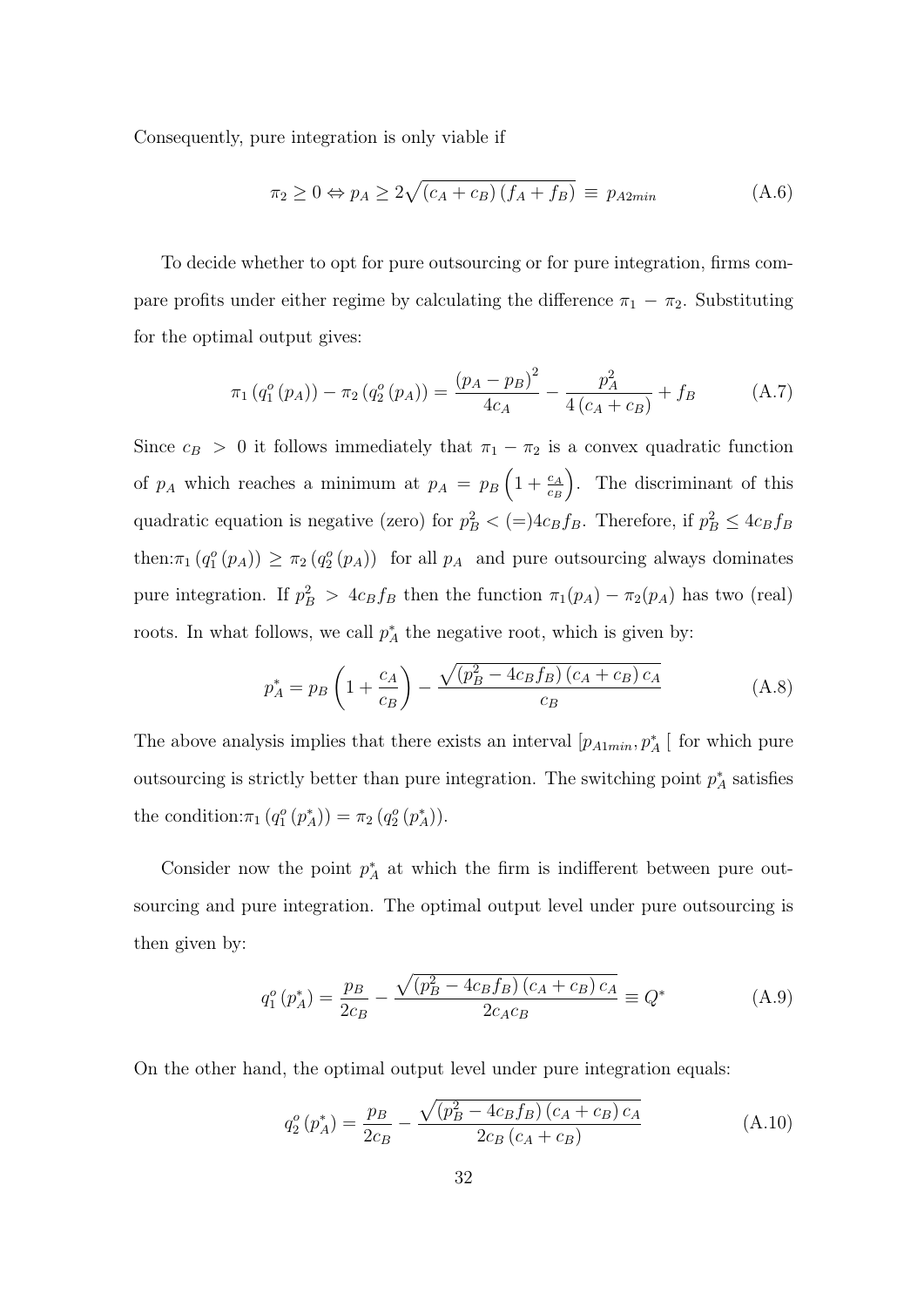It follows immediately that

$$
Q^* = q_1^o(p_A^*) < q_2^o(p_A^*)
$$
\n(A.11)

As  $p_A$  rises above  $p_A^*$  the optimal output  $q_2^o(p_A)$  rises linearly in  $p_A$ . The marginal cost of producing product  $B$  rises, however, linearly in the output level and as a result it may become optimal for the firm to start outsourcing any production of B in excess of some critical level Q∗∗. Switching from regime 2 to regime 3 occurs at some price level  $p_A^{**}$ .

Our definition of the profit function in equation (5) implies that by construction the profit functions value match at  $Q^{**}$ , i.e.  $\pi_2(Q^{**}) = \pi_3(Q^{**})$ . The value matching condition is therefore satisfied for any value of  $Q^{**}$ , where  $Q^{**}$  is defined as the output level for which the firm switches from pure integration to integration combined with outsourcing (i.e. all production of B in excess of  $Q^{**}$  is bought). What we need to determine therefore is the optimal level for  $Q^{**}$ , or equivalently the corresponding price level  $p_A^{**}$  at which the firm switches optimally from regime 2 to regime 3. This optimal switching point is the solution to the following smooth-pasting condition:<sup>14</sup>

$$
\frac{\partial \pi_2 \left( q_2^o \left( p_A \right) \right)}{\partial p_A} \Big|_{p_A = p_A^{**}} = \frac{\partial \pi_3 \left( q_3^o \left( p_A \right) \right)}{\partial p_A} \Big|_{p_A = p_A^{**}} \tag{A.12}
$$

The condition states that the optimal profit function at  $p_A^{**}$  needs to be differentiable ("smooth") at  $p_A^{**}$ . The condition can be reformulated in the following way. The optimal profit level can be expressed as  $\pi(q^{\circ}(p_A); p_A)$ . The price level  $p_A$  has a direct effect on profits (through revenues), and an indirect effect (through the optimal output level). Consequently:

$$
\frac{\partial \pi (q^o(p_A); p_A)}{\partial p_A} = \frac{\partial \pi (q^o(p_A); p_A)}{\partial q^o} \frac{\partial q^o(p_A)}{\partial p_A} + \frac{\partial \pi (q^o(p_A); p_A)}{\partial p_A}
$$
\n
$$
= \frac{\partial \pi (q^o; p_A)}{\partial p_A} = q^o(p_A) \tag{A.13}
$$

<sup>14</sup>The second order condition for a maximum is given by  $\frac{\partial^2 \pi_2(q_2^o(p_A))}{\partial p_A^2}$  $\frac{p_2(q_2^o(p_A))}{\partial p_A{}^2}\Big|_{p_A=p_A^{**}} \quad <$  $\frac{\partial^2 \pi_3(q^o_2(p_A))}{\partial}$  $\frac{3(q_2^o(p_A))}{\partial p_A^2}\big|_{p_A=p_A^{**}}$ , or equivalently by  $\frac{1}{2(c_A+c_B)} < \frac{1}{2c_A}$ . This condition is always satisfied.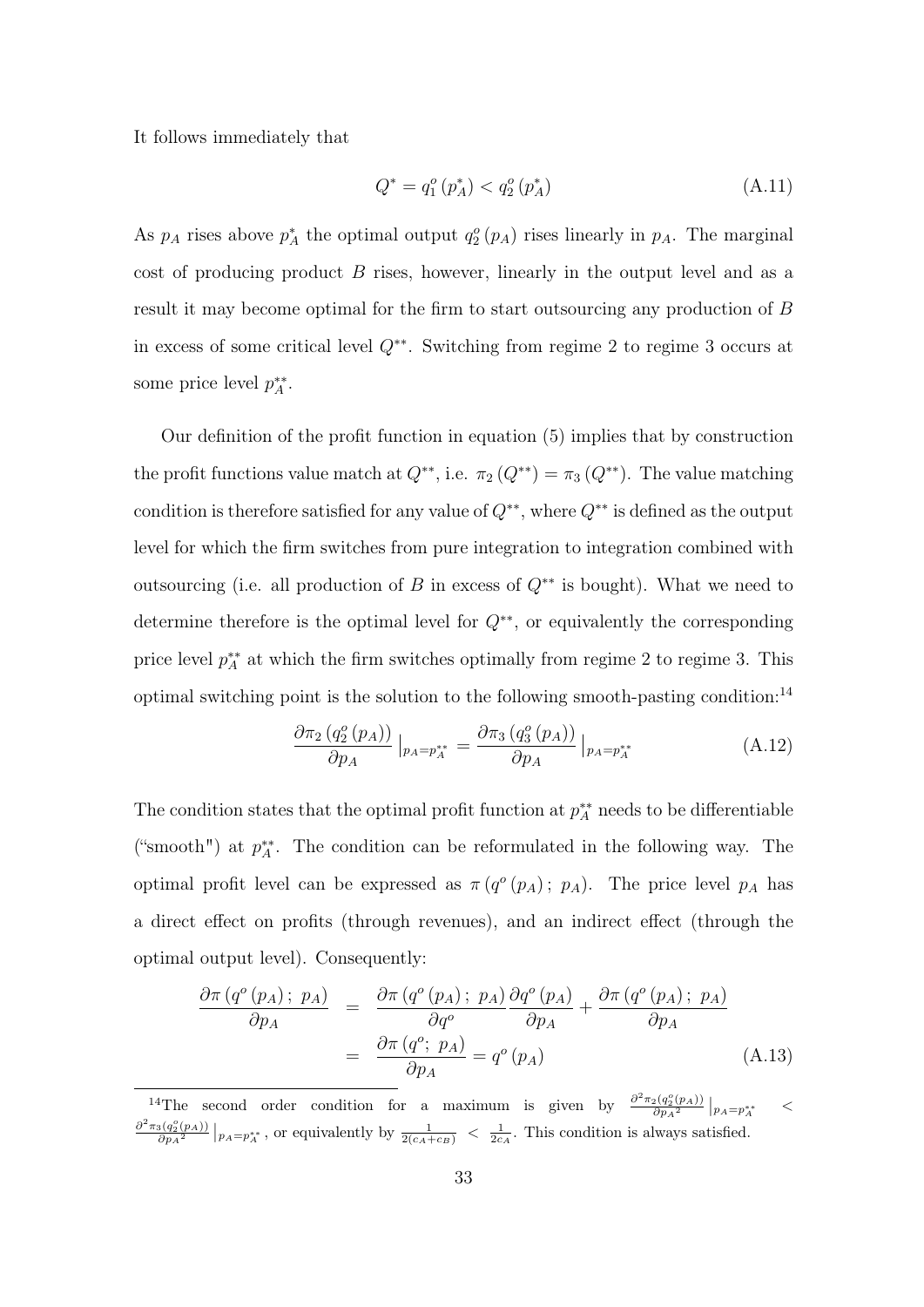where we used the fact that the profit function is evaluated at the optimal output level, and therefore  $\frac{\partial \pi(q^c; p_A)}{\partial q^o} = 0$ . Our smooth-pasting condition can thus be written as:

$$
\frac{\partial \pi_2 (q_2^o(p_A); p_A)}{\partial p_A} \Big|_{p_A = p_A^{**}} = q_2^o(p_A^{**}) = q_3^o(p_A^{**}) = \frac{\partial \pi_3 (q_3^o(p_A); p_A)}{\partial p_A} \Big|_{p_A = p_A^{**}} \quad (A.14)
$$

Solving the equation  $q_2^o(p_A^{**}) = q_3^o(p_A^{**})$  for  $p_A^{**}$  gives:

$$
p_A^{**} = p_B \left( 1 + \frac{c_A}{c_B} \right) \tag{A.15}
$$

The corresponding optimal output level is given by:

$$
q_2^o(p_A^{**}) = q_3^o(p_A^{**}) = \frac{p_B}{2c_B} \equiv Q^{**}
$$
\n(A.16)

While regime 3 strictly dominates regimes 1 and 2 over the interval  $[p_A^{**}, \infty],$  there is no guarantee that production is viable in the first place. The maximum attainable profits in regime 3 are given by:

$$
\pi_3(q^o(p_A)) = (p_A - p_B)q^o - c_A q^{o^2} - c_B Q^{**} + p_B Q^{**} - f_A - f_B
$$
  
= 
$$
\frac{(p_A - p_B)^2}{4c_A} + \frac{p_B^2}{4c_B} - f_A - f_B
$$
 (A.17)

Therefore, regime 3 is viable if and only if:

$$
\pi_3 \geq 0 \iff p_A \geq p_B + 2\sqrt{c_A \left(f_A + f_B - \frac{p_B^2}{4c_B}\right)} \equiv p_{A3min}
$$

 $\blacksquare$ 

#### Proof of Proposition 2.

The first order condition is given by  $\frac{\partial \overline{\pi}(\overline{q})}{\partial \overline{q}} = \frac{kr(1+\overline{\varphi}_2)}{1-\overline{p}}$  $\frac{(1+\varphi_2)}{1-\overline{p}}$ . Solving for  $\overline{q}$  conditional on regime i being adopted gives:

$$
\overline{q}_{i}^{o}\left(p_{A}\right) = \frac{\overline{p}_{A} - \overline{p}_{B}(1 - \overline{\varphi}_{2}) - \frac{rk(1 - \overline{\varphi}_{2})}{1 - \overline{p}}}{2(c_{A} + \overline{\varphi}_{2}c_{B})}
$$
(A.18)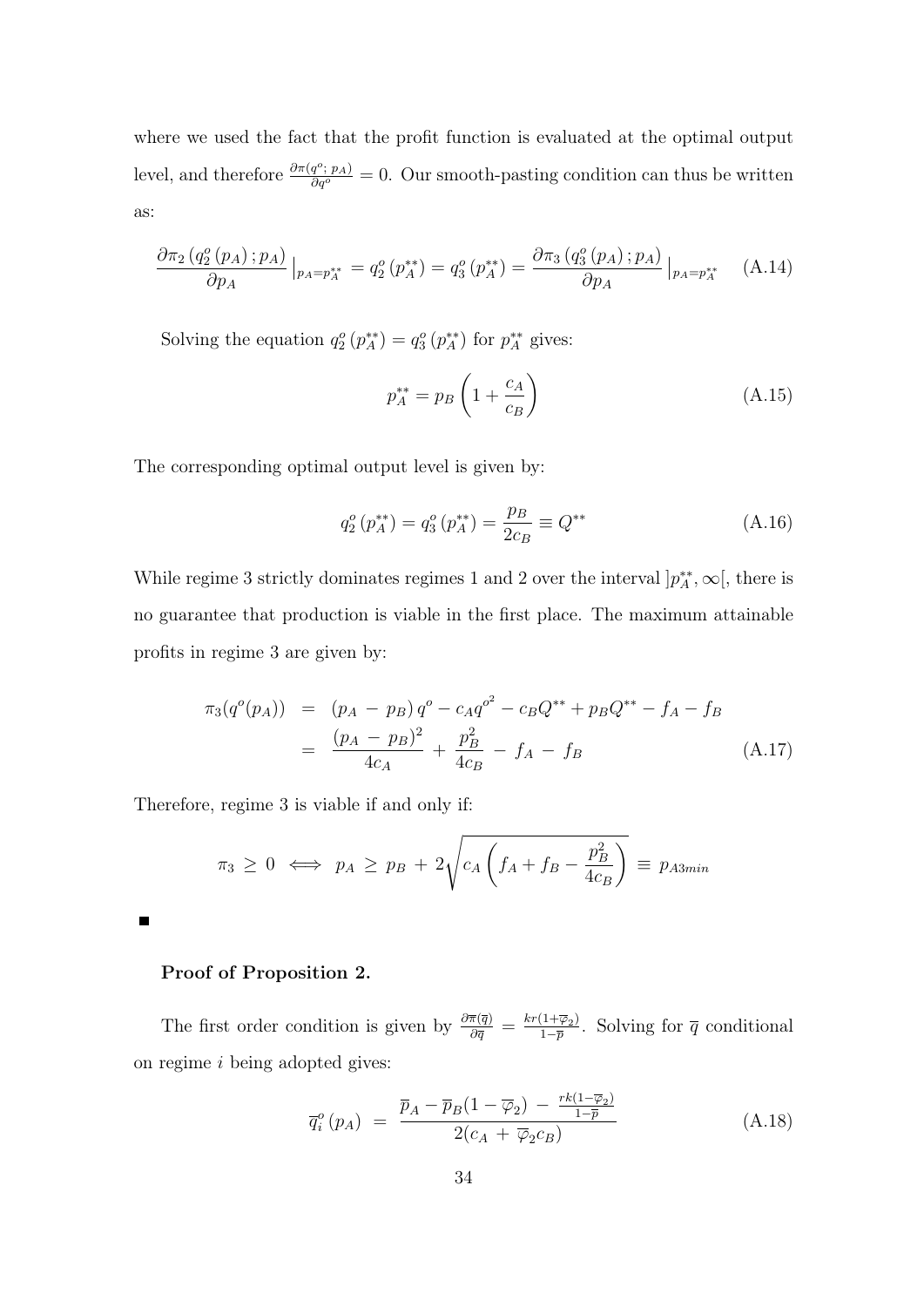where  $\overline{\varphi}_2 = 1$  for  $i = 2$  and  $\overline{\varphi}_2 = 0$  otherwise.

Analogous as before we can use the value matching condition  $\overline{NPV}_{1j}(\overline{p}_{A}^{*}) =$  $\overline{NPV}_{2j}(\overline{p}_{A}^{*})$  to determine the price level  $\overline{p}_{A}^{*}$  at which the firm is indifferent between pure outsourcing and pure integration. Since the profit level  $\pi^o$  in recessions is unaffected by the output decision in booms, the term in  $\pi^o$  cancels out on either side of the equality and the value matching condition simplifies to:

$$
\frac{\overline{\pi}_1(\overline{q}_1^o(\overline{p}_A^*))}{r}\left(1-\overline{p}\right) - k\overline{q}_1^o(\overline{p}_A^*) = \frac{\overline{\pi}_2(\overline{q}_2^o(\overline{p}_A^*))}{r}\left(1-\overline{p}\right) - 2k\overline{q}_2^o(\overline{p}_A^*)\tag{A.19}
$$

Solving for  $\bar{p}_A^*$  gives the expression in proposition 2. The optimal output function  $\bar{q}^o(p_A)$  allows us to determine the optimal output and capacity at  $\bar{p}_A^*$  under pure outsourcing as  $\overline{Q}^* = \overline{q}^o(\overline{p}_A^*) = \overline{K}^*.$ 

The price level  $\bar{p}_{A}^{**}$  at which the firm optimally switches between regime 2 and regime 3 is the solution to the smooth-pasting condition<sup>15</sup>

$$
\frac{\partial \overline{NPV}_{2j}(\overline{q}_{2}^{o}(p_{A}))}{\partial p_{A}}\big|_{p_{A}=\overline{p}_{A}^{**}} = \frac{\partial \overline{NPV}_{3j}(\overline{q}_{3}^{o}(p_{A}))}{\partial p_{A}}\big|_{p_{A}=\overline{p}_{A}^{**}}
$$
(A.20)

As shown before this condition is equivalent to  $\bar{q}_2^o(\bar{p}_A^{**}) = \bar{q}_3^o(\bar{p}_A^{**})$ . Solving this equation for  $\bar{p}_{A}^{**}$  gives the expression in proposition 2. The corresponding output level is given by  $\overline{Q}^{**} = \overline{q}_2^o(\overline{p}_A^{**}) = \overline{q}_3^o(\overline{p}_A^{**}) \equiv \frac{\overline{K}^{**}}{2}$  $\frac{\overline{r}^*}{2}$ . The solution for  $\overline{p}_A^*$  and  $\overline{p}_A^{**}$  (see proposition 2) shows that  $\bar{p}^* \leq \bar{p}^{**}$ . As  $\bar{p}_B$  declines towards  $2\sqrt{ }$  $\overline{c_B f_B} + \frac{rk}{1-r}$  $\frac{rk}{1-\overline{p}} \equiv \widehat{p}_B^{\prime},$ the threshold  $\bar{p}^*$  converges towards  $\bar{p}^{**}$  and the interval for which integration occurs, shrinks to zero. For  $\bar{p}_B \leq \hat{p}_B'$ , pure outsourcing is optimal for all (viable) price levels of  $p_A$ . Note that (as in the costless capacity case) there is a jump in the optimal

<sup>&</sup>lt;sup>15</sup>The second order condition is the same as in footnote 14, and is always satisfied.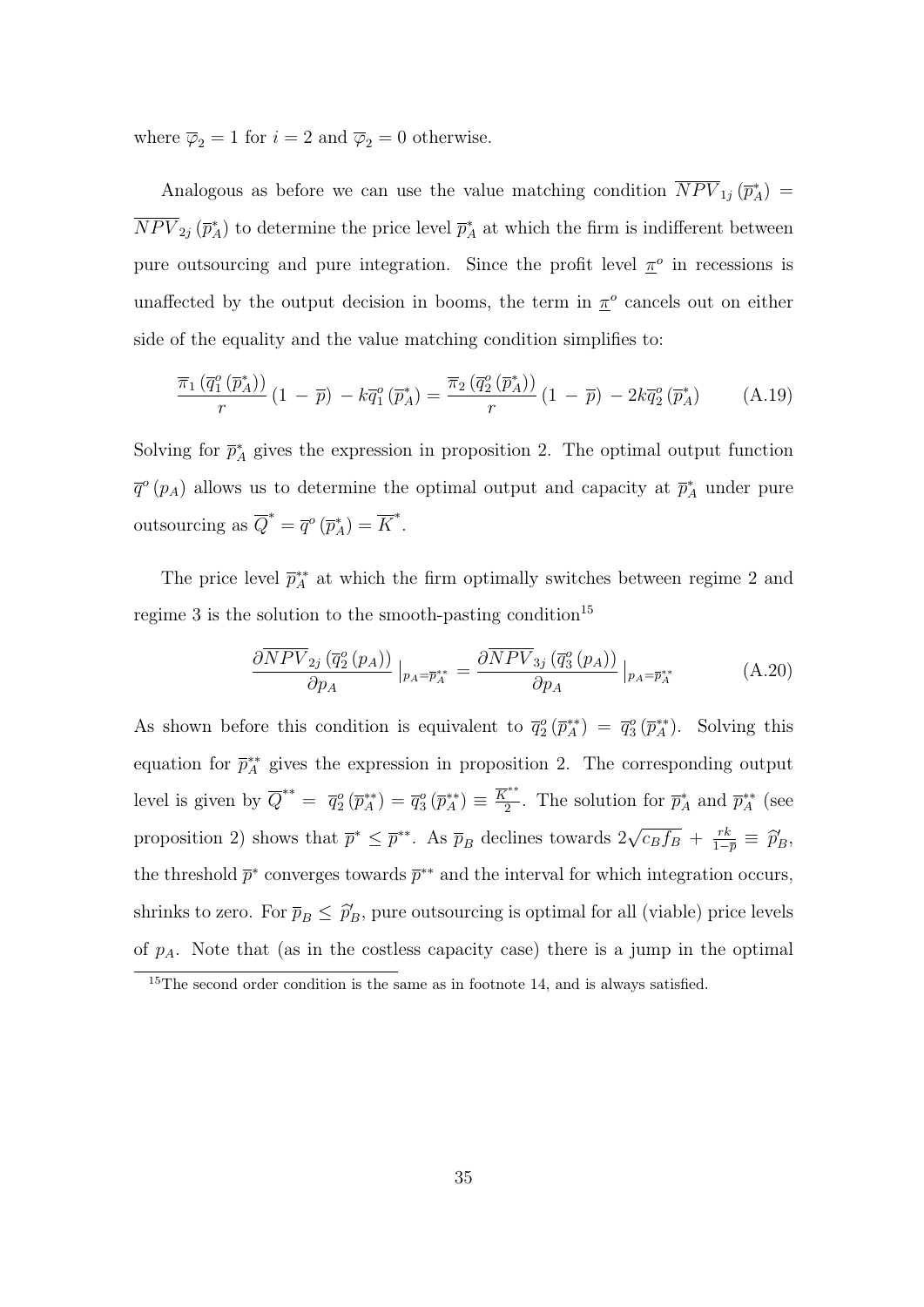output level at  $\bar{p}_A^*$ . Indeed

$$
\overline{Q}^* = \frac{c_A \left(\overline{p}_B - \frac{rk}{1-\overline{p}}\right) - \sqrt{c_A \left(c_A + c_B\right) \left[\left(\overline{p}_B - \frac{rk}{1-\overline{p}}\right)^2 - 4c_B f_B\right]}}{2c_A c_B} = \overline{q}_1^o \left(\overline{p}_A^*\right)
$$
\n
$$
< \frac{\left(c_A + c_B\right) \left(\overline{p}_B - \frac{rk}{1-\overline{p}}\right) - \sqrt{c_A \left(c_A + c_B\right) \left[\left(\overline{p}_B - \frac{rk}{1-\overline{p}}\right)^2 - 4c_B f_B\right]}}{2c_B \left(c_A + c_B\right)} = \overline{q}_2^o \left(\overline{p}_A^*\right)
$$

As shown previously, the above optimization procedure does not guarantee that it is optimal for the firm to invest in the first place (i.e.  $NPV_{ij}(p_A) \geq 0$ ). As before one can solve for the threshold  $\bar{p}_{Aimin}$  at which the firm breaks even (i.e.  $NPV_{ij}(\bar{p}_{Aimin}) = 0$ . For example, the break-even threshold under pure outsourcing is the positive root to the following quadratic function:

$$
NPV_{11}(p_A) = \left(\frac{M^2}{4c_A} - f_A\right)\frac{(1-\bar{p})}{r} + \frac{\pi^o}{r}\bar{p} - \frac{kM}{2c_A} = 0\tag{A.21}
$$

where  $M \equiv \overline{p}_A - \overline{p}_B - \frac{rk}{(1 - k)}$  $\frac{rk}{(1-\overline{p})}$ . In general  $\overline{p}_{Aimin}$   $(i = 1, 2, 3)$  is the value for  $\overline{p}_A$  such that  $NPV_{ij}(\bar{p}_A) \geq 0$  for all  $\bar{p}_A \geq \bar{p}_{Aimin}$ . While closed form solutions exist for each of those break even thresholds, they are lengthy and not so informative. We therefore omit them from the exposition.

Finally, we need to verify that the solution is consistent with our assumption that there is idle capacity in recession. For this condition to be satisfied it has to be the case that the capacity level  $K$  satisfies the following inequality:

$$
K = \overline{q}^o(\overline{p}_A) \left(1 + \overline{\varphi}_2\right) + \overline{\varphi}_3 \overline{Q}^{**} > \underline{q}^o\left(\underline{p}_A\right) \left(1 + \underline{\varphi}_2\right) + \underline{\varphi}_3 \underline{Q}^{**} \tag{A.22}
$$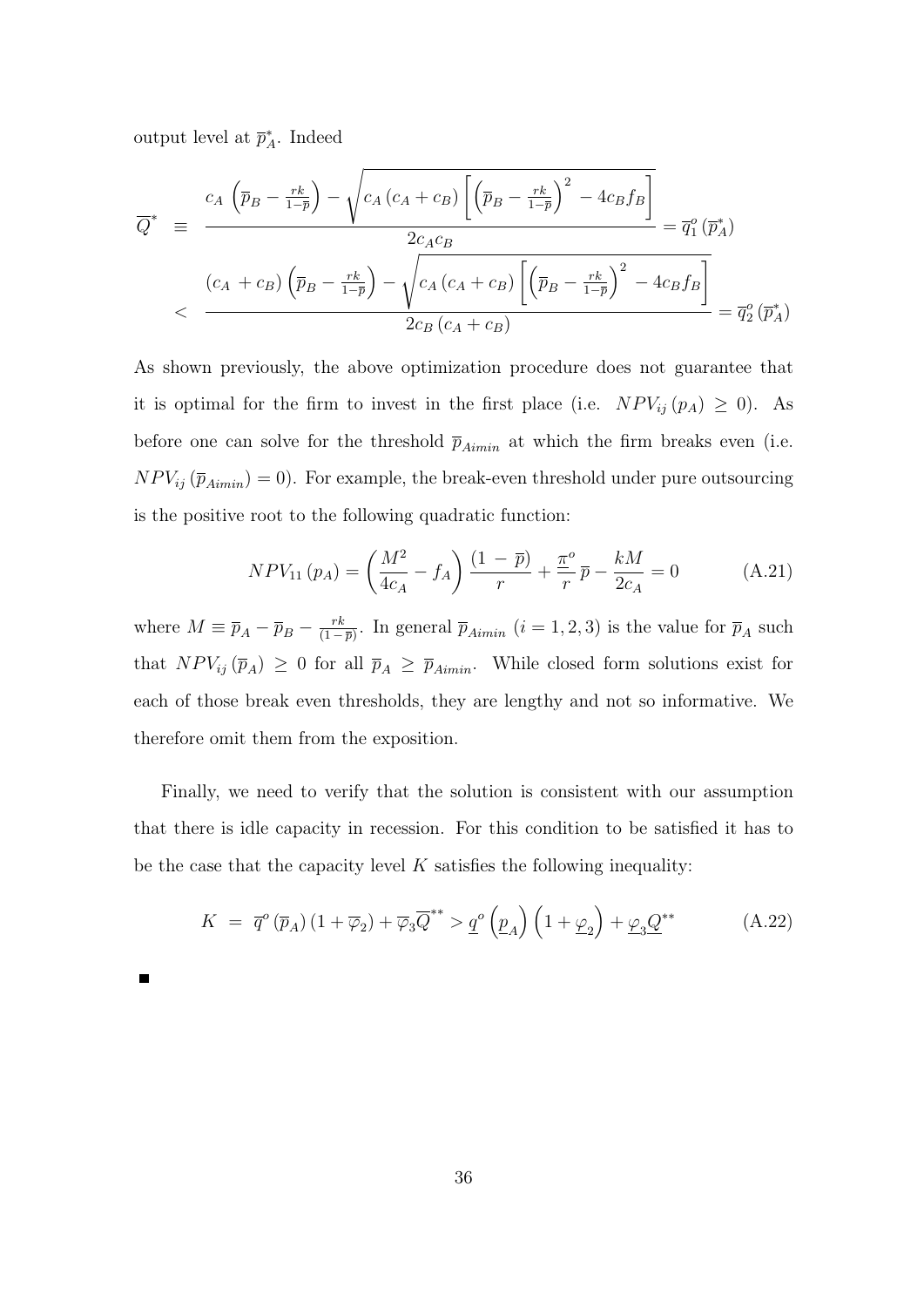## References

- Abel, A. B. (1983): "Optimal Investment under Uncertainty," American Economic Review, 73, 228–233.
- (1984): "The Effects of Uncertainty on Investment and the Expected Long-Run Capital Stock," Journal of Economic Dynamics and Control, 7, 39–53.
- Antras, P., and E. Helpman (2004): "Global Sourcing," Journal of Political Economy, 112, 552–580.
- Buehler, S., and J. Haucap (2006): "Strategic Outsourcing Revisited," Journal of Economic Behavior and Organization, 61, 325–338.
- Business Week (2009): "Outsourcing: Thriving at Home and Abroad," May 4.
- CAPS and A. T. Kearney (2005): "Outsourcing Strategically for Sustainable Competitive Advantage," Technical report.
- Chen, Y. (2001): "On Vertical Mergers and their Competitive Effects," Rand Journal of Economics, 32, 667–685.
- Chen, Y. (2005): "Vertical Disintegration," Journal of Economics and Management Strategy, 14, 209–229.
- Chen, Y., J. Ishikawa, and Y. Zhihao (2004): "Trade Liberalization and Strategic Outsourcing," Journal of International Economics, 63, 419–436.
- DIXIT, A., AND R. PINDYCK (1994): *Investment Under Uncertainty*. Princeton University Press, Princeton, New Jersey.
- DOMBERGER, S. (1999): The Contracting Organization: A Strategic Guide to Outsourcing. Oxford University Press.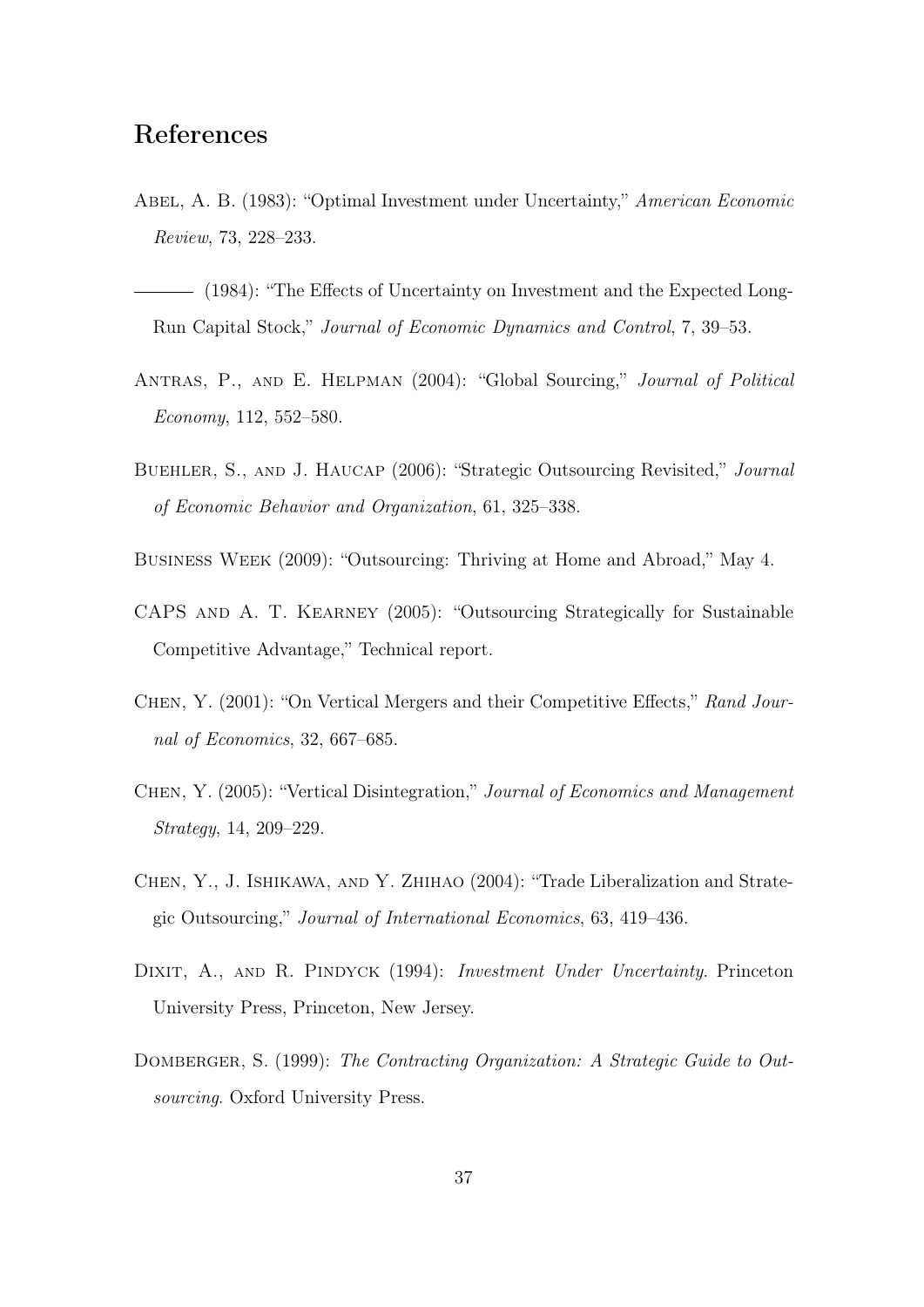- Fan, J. P., and V. K. Goyal (2006): "On the Patterns and Wealth Effects of Vertical Mergers," Journal of Business, 79, 877–902.
- Financial Times (2008): "Service Providers Pressed to Cut Charges," March 13, 30.
- FIXLER, D., AND D. SIEGEL (1999): "Outsourcing and Productivity Growth in Services," Structural Change and Economics Dynamics, 10, 177–194.
- Grossman, G. M., and E. Helpman (2002): "Integration vs. Outsourcing in Industry Equilibrium," Quarterly Journal of Economics, 117, 85–120.

- (2005): "Outsourcing in a Global Economy," Review of Economic Studies, 72, 135–159.

- Joskow, P. L. (2005): "Vertical Integration," in Handbook of New Institutional Economics, ed. by C. Menard, and M. M. Shirley. Springer.
- Kurz, C. J. (2004): "Outstanding outsourcers: a firm and plant-level analysis of production sharing," Working paper, University of California, San Diego.
- McLaren, J. (2000): "Globalization and Vertical Structure," American Economic Review, 90, 1239–1254.
- Pindyck, R. S. (1988): "Irreversible Investments, Capacity Choice, and the Value of the Firm," American Economic Review, 79, 969–985.
- SHY, O., AND R. STENBACKA (2003): "Strategic Outsourcing," Journal of Economic Behavior and Organization, 50, 203–224.
- TEN RAA, T., AND E. N. WOLFF (2001): "Outsourcing of Services and the Productivity Recovery in U.S. Manufacturing in the 1980s and 1990s," Journal of Productivity Analysis, 16, 149–65.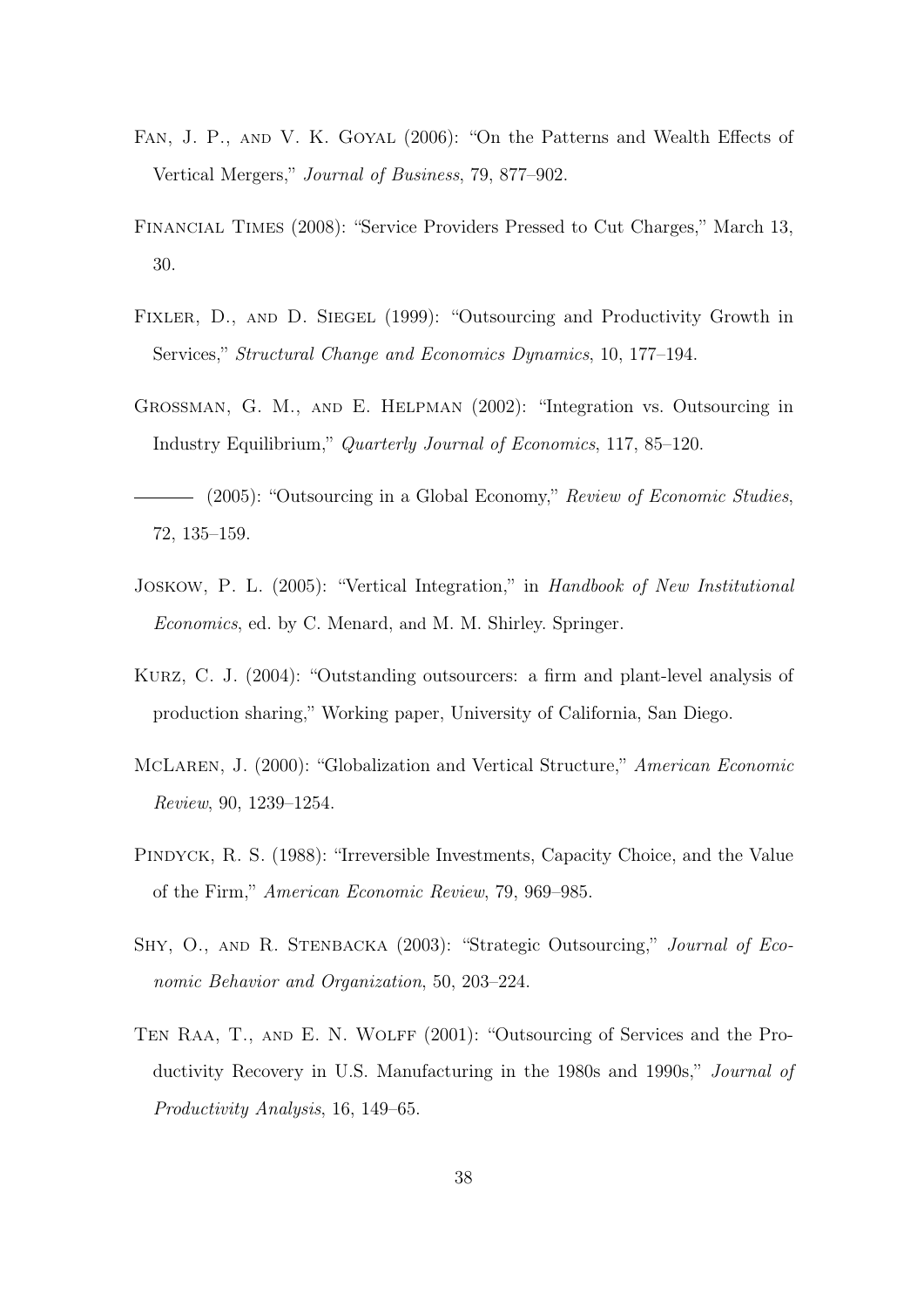Van Mieghem, J. A. (1999): "Coordinating Investment, Production, and Subcontracting," Management Science, 45, 954–971.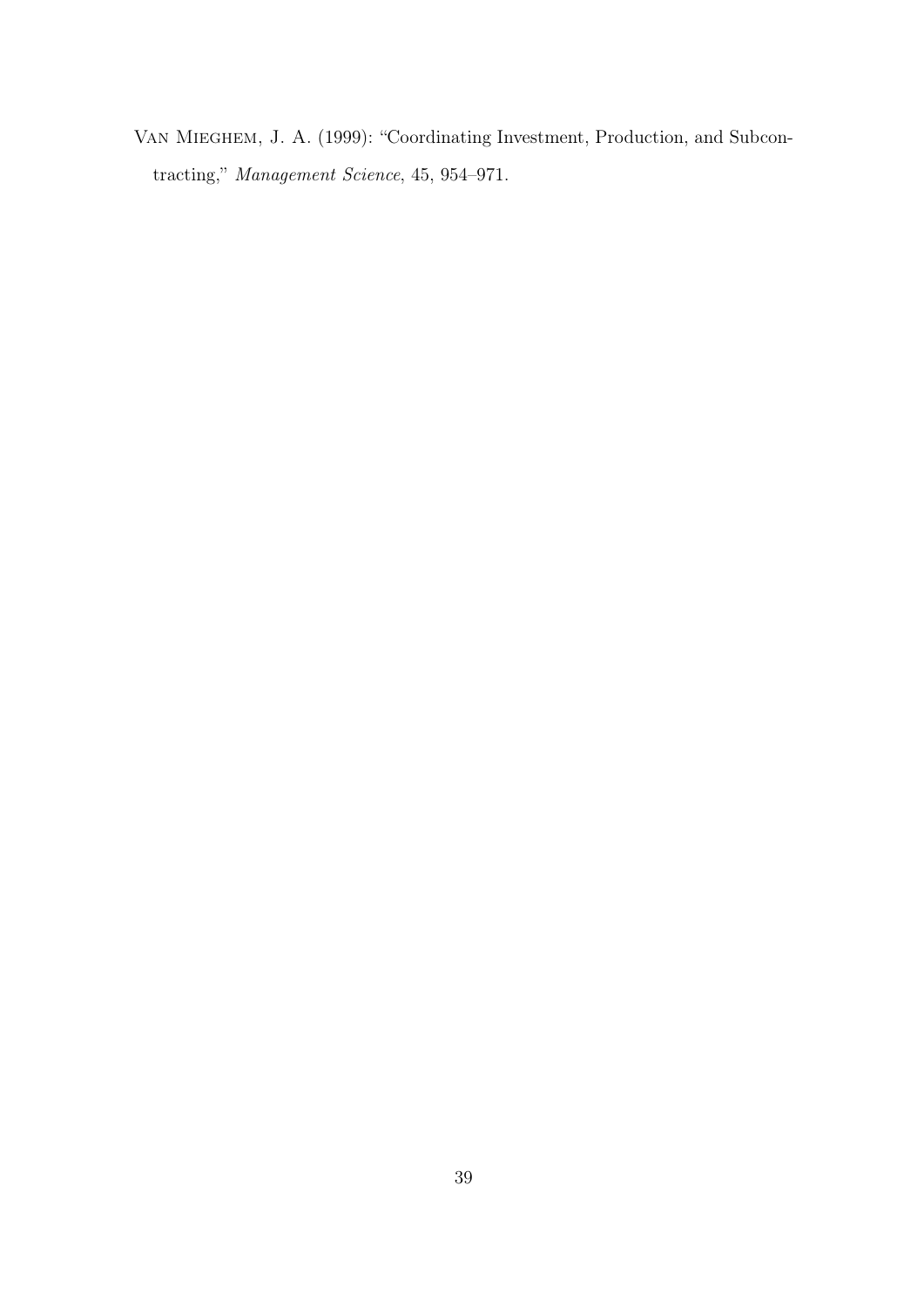#### Figure 1: Cost of Making versus Buying Product B

Cost of making and cost of buying  $q$  units of product  $B$  as a function of output quantity  $q$ . The convex curve is the cost of producing q units of B in house. The straight lines represent the cost  $p_Bq$  of outsourcing q units of B for different levels of  $p_B$  ( $p_B = p'_B$ ,  $p''_B$ ,  $p'''_B$ ). For  $p'''_B < 2\sqrt{c_B f_B}$  it is cheaper for all output levels to outsource than to produce in house, whereas for  $p'_B > 2\sqrt{c_B f_B}$  it is cheaper to produce in house than to outsource for  $q \in \left[\tilde{Q}, \tilde{Q}\right]$ .  $Q^{**}(p_B)$  is the output level at which the firm optimally switches from pure integration to integration combined with outsourcing.

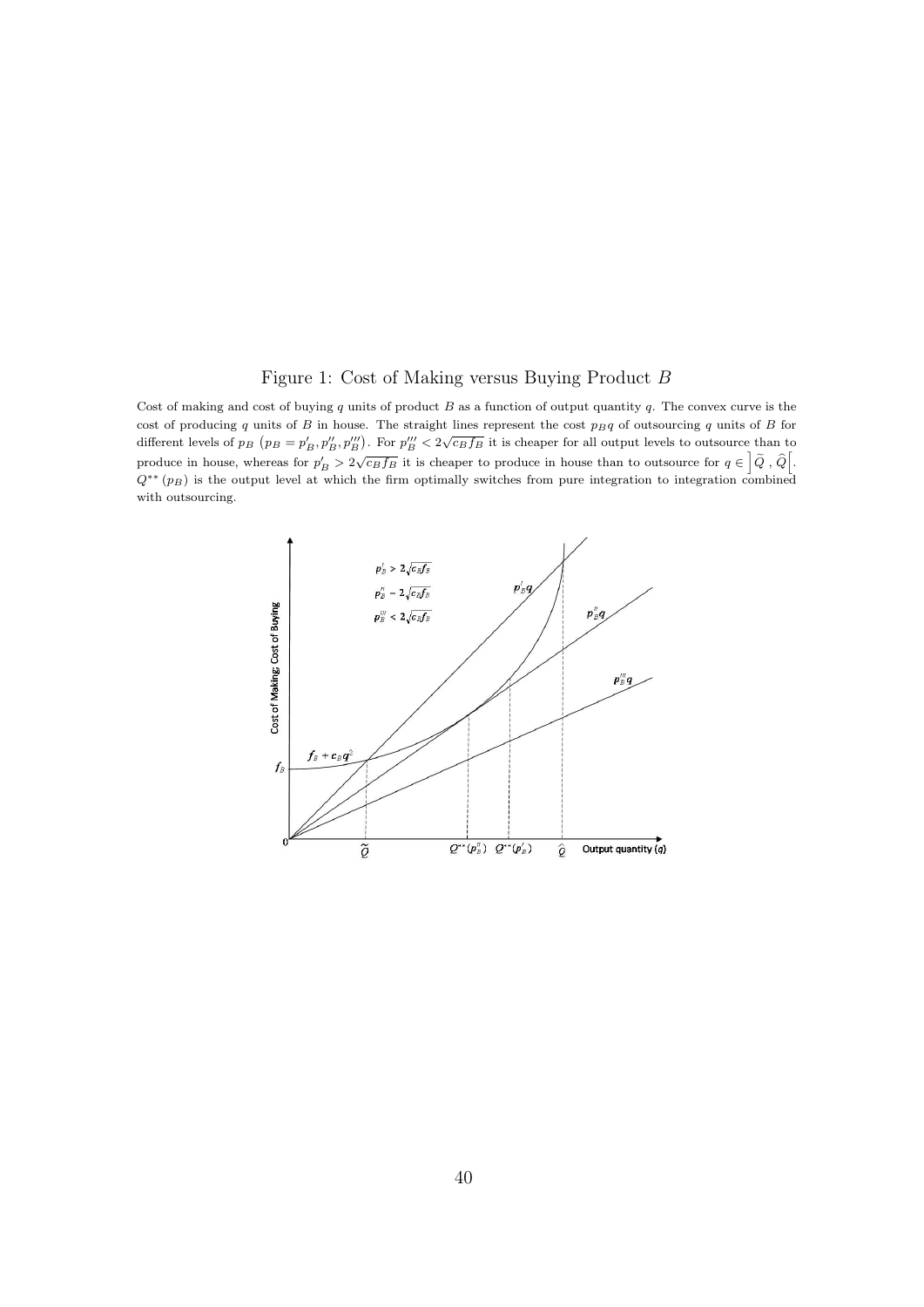#### Figure 2: Optimal Output and Capacity Levels

Optimal output,  $q^o$ , and capacity, K, as a function of the output price  $p_A$ .  $p_{A1min}$  is the minimum output price level required to have production. For  $p_{A1min} \leq p_A < p_A^*$  pure outsourcing dominates, whereas for  $p_A^* \leq p_A \leq p_A^{**}$ <br>pure integration always dominates. For  $p_A^{**} < p_A$  the firm combines integration with outsourcing.  $Q^*$ the quantity levels at which the firm optimally switches from pure outsourcing to pure integration and from pure integration to integration combined with outsourcing, respectively.